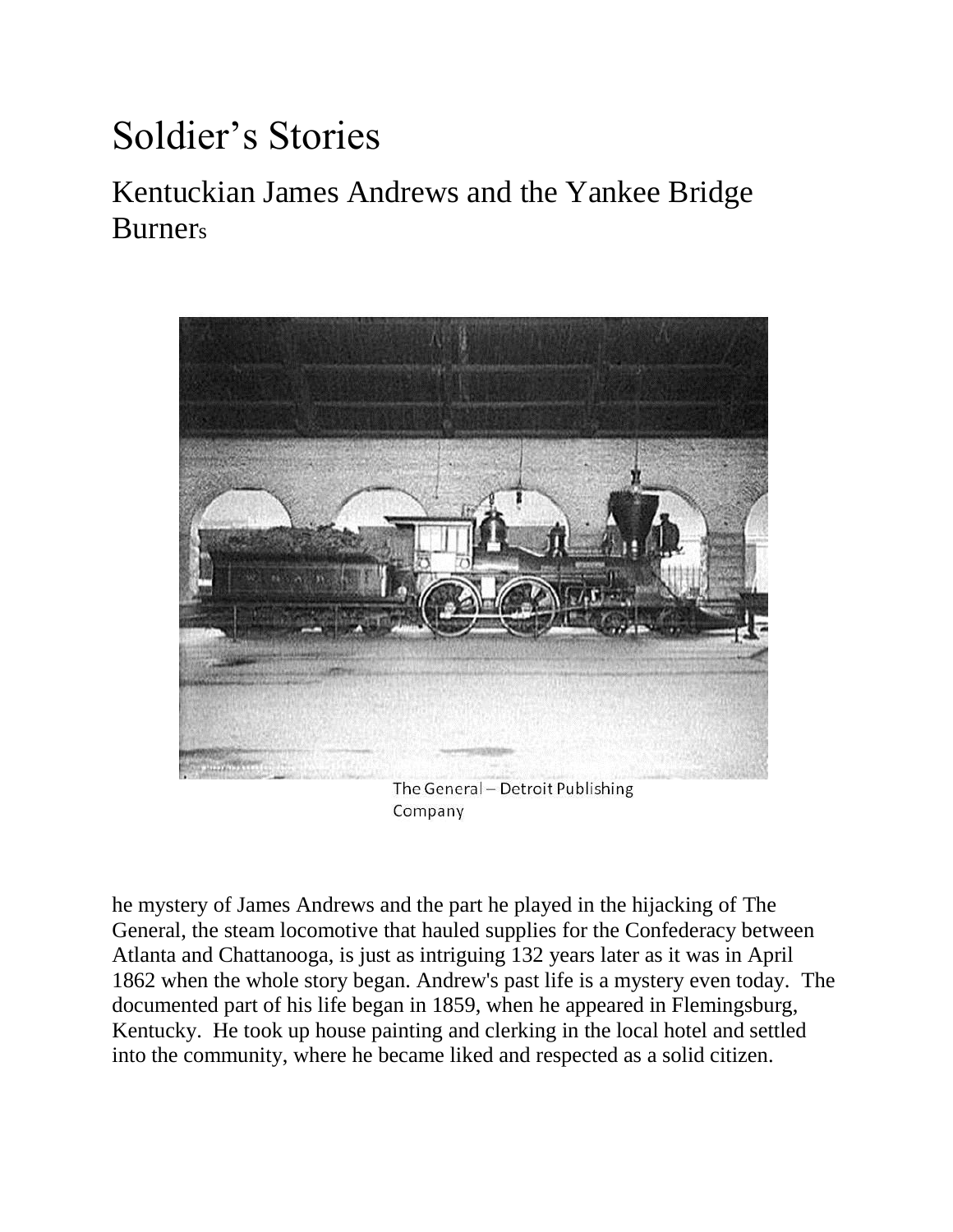#### **James Andrews Formulates a Plan**

The Civil War that divided the United States in 1861, also deeply divided Kentucky. Union and Confederate advocates competed for the loyalty of Kentucky citizens, and sowed the seeds for CIA type intrigue in the Blue Grass State. During the winter of 1861-1862, James Andrews participated enthusiastically in this intrigue. He smuggled medicines into the Confederacy and returned with intelligence reports for the Union forces Kentucky. In the course of his intelligence work, James Andrews had seen many Confederate railroads and came up with a brash plan to sabotage one of them. He pitched his idea to General Ormsby Mitchel, then the head of a division of Union Forces in Kentucky.

General Mitchel appreciated the possibilities of Andrews' sabotage plan because he recognized that railroads were the key to winning battles. The South found itself at a railroad disadvantage to the North. It had less than half of the North's railroad mileage and its system, at least for military purposes, was erratically laid out. Only one direct line linked the eastern and western theaters of the Confederate armies. To complicate things more, only one line linked Atlanta, the second most important munitions center after Richmond, into the one Confederate line to the battlefront. Chattanooga, Tennessee was the tie in point for these important railroads. Chattanooga also happened to be just seventy miles from General Mitchel's headquarters tent. Andrews and General Ormsby and according to his later report, General Buel, came up with a plan to eliminate Chattanooga from this important Confederate railroad equation.

#### **General Ormsby Mitchel Helps James Andrews**

Andrew's focused his plan on the Western & Atlantic Railroad, which wound 138 miles north from Atlanta through the mountains of northern Georgia to Chattanooga. The railroad was financed and owned by the state of Georgia, and was one of the premier railroads of the South. It consisted of a single track line with sidings at all principal stations. It crossed several major streams on covered wooden bridges and tunneled under Chetoogeta Mountain. It Chattanooga it tied into a line from Lynchburg, Virginia. From Memphis it tied into the Memphis & Charleston.

With the aid of General Mitchel, Andrews recruited 23 volunteers from Company H. 33rd Ohio Infantry, and the 2nd and 21st Ohio Infantry. All three regiments were serving in Tennessee at the time and when their officers told them they were needed for a special secret mission behind Confederate lines, the 23 volunteered.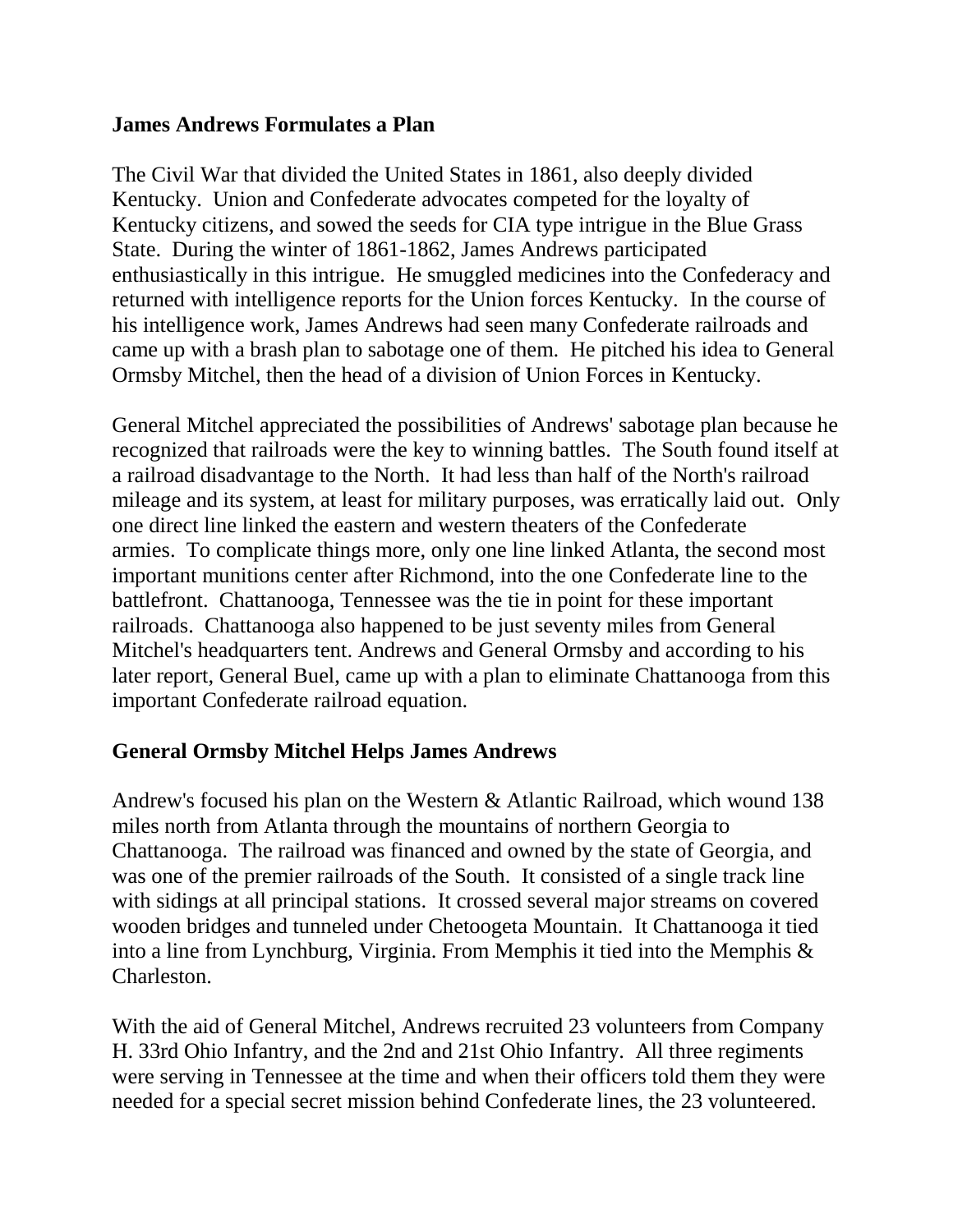The oldest man was 32 and the youngest 18. One man, William Campbell, was a civilian and all of them wore civilian clothes and were armed with pistols. One of the soldiers described how impressed the men were with Andrews. He said that Andrews was about 35, "a large, well-proportioned, gentleman with a long black silken beard, black hair, Roman features."

Andrews revealed his plan. They would form small parties and make their way through enemy lines to Chattanooga. Everyone would meet there the following Thursday afternoon. From Chattanooga they would take the Western & Atlantic evening train south to Marietta, Georgia, just above Atlanta. If anyone stopped and questioned them, the story would be that they were Yankee-hating Kentuckians on their way to enlist in the Confederate Army. On Friday morning at Marietta, they were to board the first northbound train and commandeer it. Their goal, Andrews told them, was to burn enough bridges behind them to cripple the Western & Atlantic. They would ride their stolen train through Chattanooga and westward on the Memphis & Charleston to meet General Mitchel's division, which by then would have pushed southward across the Tennessee border to Huntsville, Alabama. This action would enable Mitchel to capture Chattanooga and move on through Tennessee and Alabama from there.

#### **James Andrews and His Men Highjack the General**

Although the party was two men short, Andrews and his men boarded the evening train at Chattanooga on Friday April 11, 1862. They rode without incident, noting the numerous bridges across Chickamauga Creek that had to be burned. At midnight they left the train at Marietta to barter for beds in the town's two hotels. On Saturday morning, April 12, 1862, Andrews assembled his men in his hotel room for a final briefing. He told them to board the northbound morning mail train and get ready to act during the 20 minute breakfast stop at Big Shanty, Georgia, eight miles up the line. Andrews told them that when the crew and passengers left the train for breakfast, he and engineers William Knight and Wilson Brown and fireman Alf Wilson, all recruited from the Ohio Regiments for their previous railroad experience, would commandeer the engine. The other men were to move quickly into one of the head cars after the railroad men had uncoupled it from the cars behind.

The morning mail train from Atlanta arrived at Marietta station right on schedule. Pulling it was a locomotive called the General, a powerful wood burner built for the Atlantic & Western in 1855 by Rogers, Ketchum and Grosvenor Works in Paterson, New Jersey. The General pulled three empty boxcars which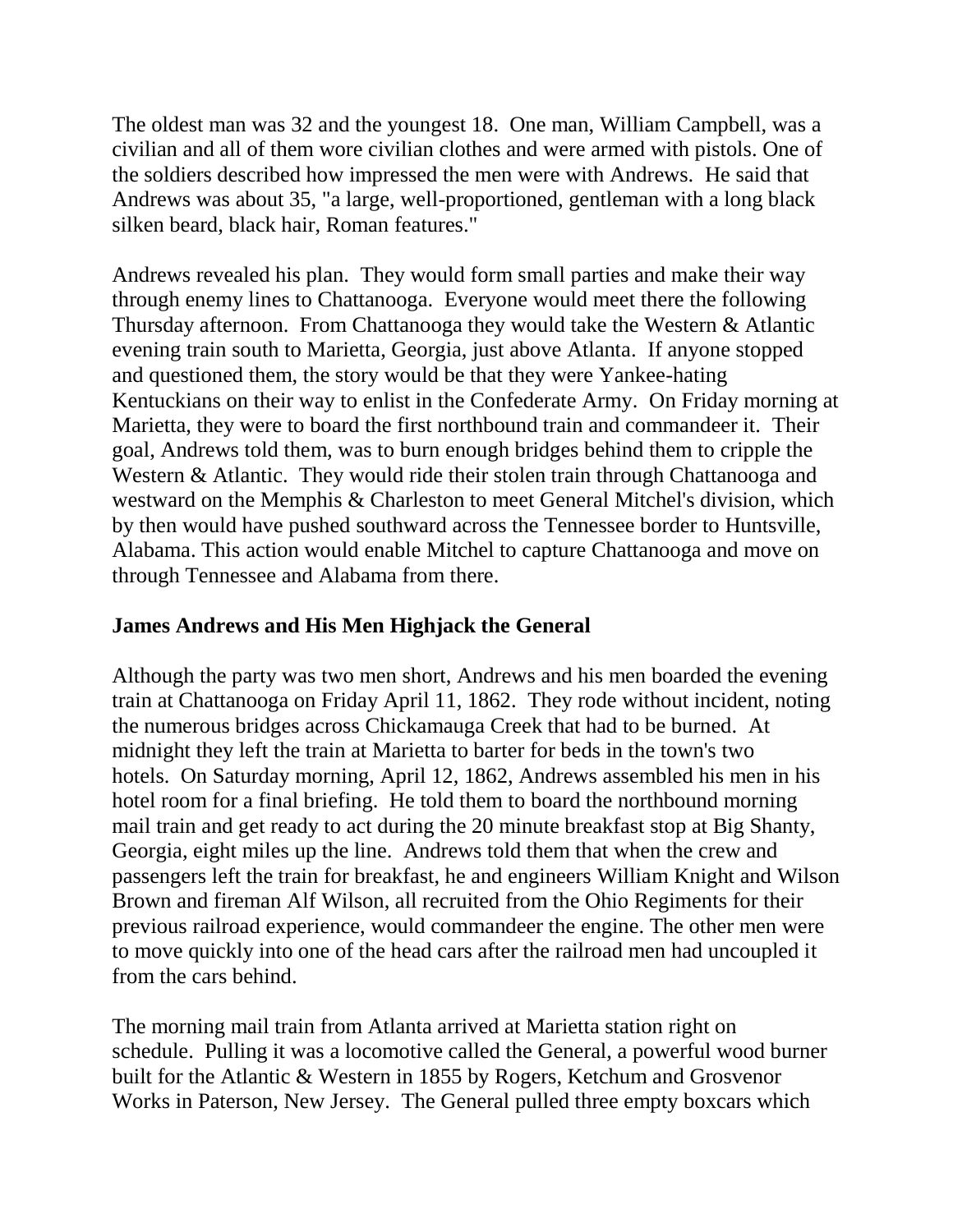were to bring commissary stores out of Chattanooga on the return trip, and a string of passenger cars. The Yankees boarded the train, still two short, and rode to Big Shanty. When the train hissed to a stop at 6:45 a.m., everyone hurried over to Lacy's Hotel for breakfast. The train crew consisting of conductor William Allen Fuller, engineer Jeff Cain, and foreman of the W & A's machine shops went for their breakfast as well.

As soon as the hotel door closed behind the last person, Andrews, Knight, Brown, and Wilson swiftly got down on the off side of the train, pulled the coupling pins from the three boxcars and made sure the switches were in their favor. The other Yankees sauntered up to the General and climbed aboard and Andrews waved the rest of the men into the third boxcar. They did this right under the puzzled noses of sentries at a Confederate training camp just 50 feet away.

Andrews signaled and Knight threw open the throttle. The General's wheels spun for a minute, and then the locomotive chugged away.

#### **The Confederates Pursue the General**

Meanwhile, in the hotel dining room, Murphy shouted to conductor Fuller and his crew that someone had moved the General. The crew piled out to the platform, rousing the nearby Confederate camp. The sentries fired a few futile shots at the General, disappearing around a curve. Fuller, Cain and Murphy decided to pursue the stolen train, but they had to immediately find something to use for the pursuit. Big Shanty didn't have a telegraph station so they couldn't even send a warning up the line.

Conductor Fuller, 25, didn't give up, though. He took the hijacking of his train personally, so he acted personally. He started running along the track, and Cain and Murphy tagged along. The Yankee highjackers, in the meantime, rolled towards the North and freedom and fame. They stopped to get a crowbar from a repair crew working on the track and tore up rails to slow down anyone chasing them. They stopped again past the first telegraph station to cut the telegraph wire. They rushed on towards Kingston, thirty miles north of Big Shanty. According to their timetable, at Kingston they would meet the first of the southbound trains from Chattanooga.

In the meantime, conductor Fuller continued to pursue the trainjackers. He ran two and a half miles down the track and reached the repair crew. They told him about their earlier encounter with the train, and Fuller began to suspect that he was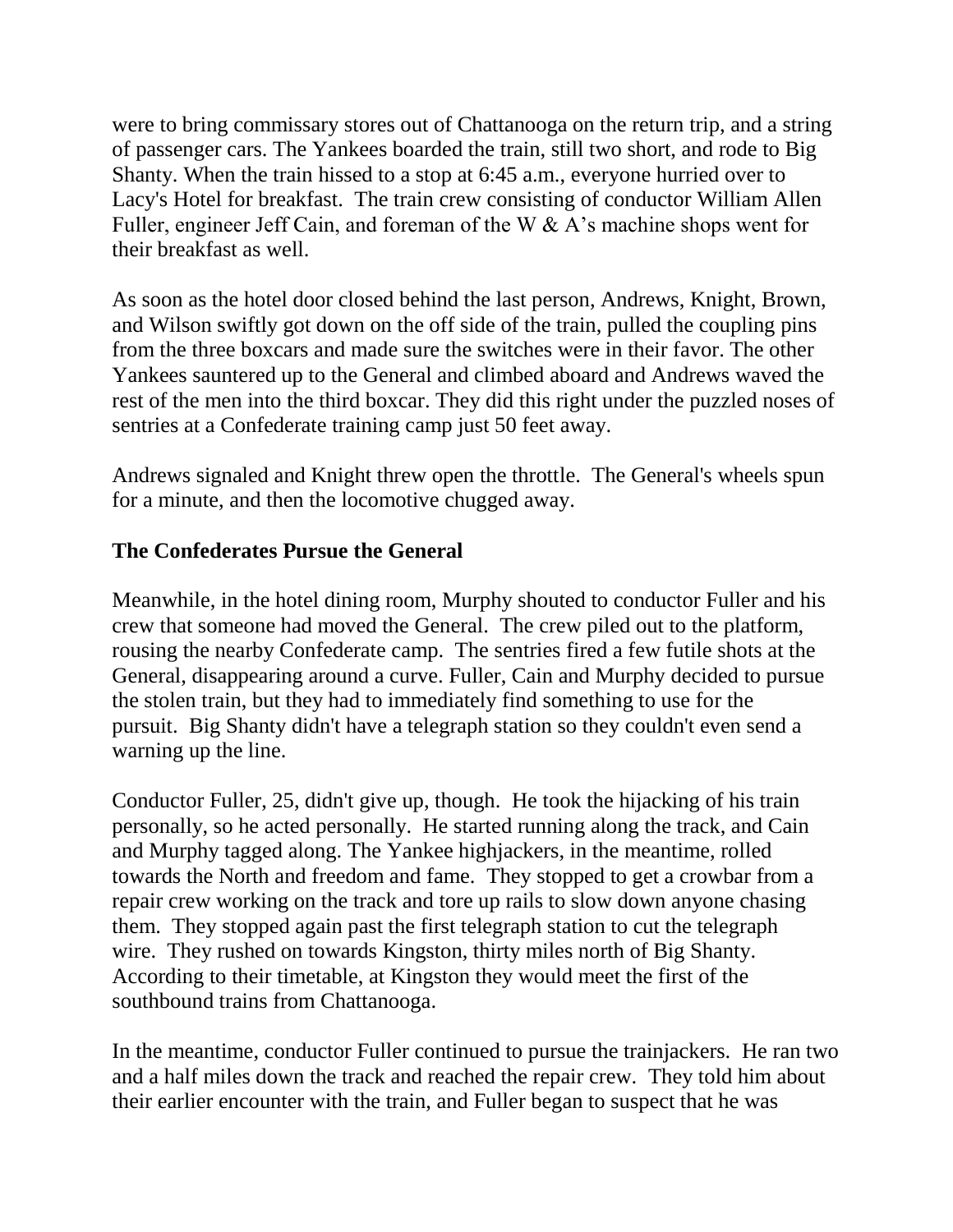dealing with professional trainmen and not Confederate deserters heading for home. Fuller took the repair crew's pole car, a small handcar pushed along by poles, and hurried to pick up Murphy and Cain. They headed north and discovered the break in the telegraph line. This made Fuller even more certain that they were chasing a band of Yankees bent on serious mischief.

#### **The Yankees and Confederates Fight over the General**

During the next six hours, the fortunes of the chase seesawed between the Yankees and the Confederates. Fuller and his two fellow Georgians managed to impress a small switching engine named the Yonah from Etowah station, which made it easier to pursue the Yankee highjackers. The Yankee highjackers themselves were delayed for over an hour at Kingston by extra trains on the line. Fuller and his small crew were stymied by the extra trains and switching problems as well and once again, Fuller had to take to his feet to commander a train at Rome, Georgia to continue his pursuit.

The Yankee highjackers continued on their mad dash for Chattanooga, now pushing hard for Adairsville, which was ten miles north of Kingston. So far as they knew, there was no pursuit. They had a good cover story about hauling extra ammunition for General P.G.T. Beauregard, commander of the field army at Corinth, Mississippi, and they had cut the telegraph lines and torn up track as extra precautions. Just to be safe, Anderson stopped four miles short of Adairsville to take up more rails and load up with crossties to use as fuel for their bridge burning. While the men were busy taking up the track, they spotted the smoke of a pursuing train. They wretched the last rail loose and continued their trip to Adairsville.

Stopped by the wrecked track, Fuller abandoned the Rome engine and once again headed north on foot. He felt both anger and desperation. He knew the timetable and he realized that once the General got beyond Adairsville, the Yankees would have a clear track all the way to Chattanooga. The Yankee highjackers pulled into the Adairsville station and found the local freight waiting on the siding. There was still confusion in Chattanooga because the high command in the city was evacuating stores and rolling stock to counter the threatening Yankee force at Huntsville. The confusion meant extra trains and more delays for the Yankee highjackers.

Andrews talked his way out of the Adairsville station by promising to run slowly and send a flagman ahead at every curve. As soon as they pulled out of Adairsville,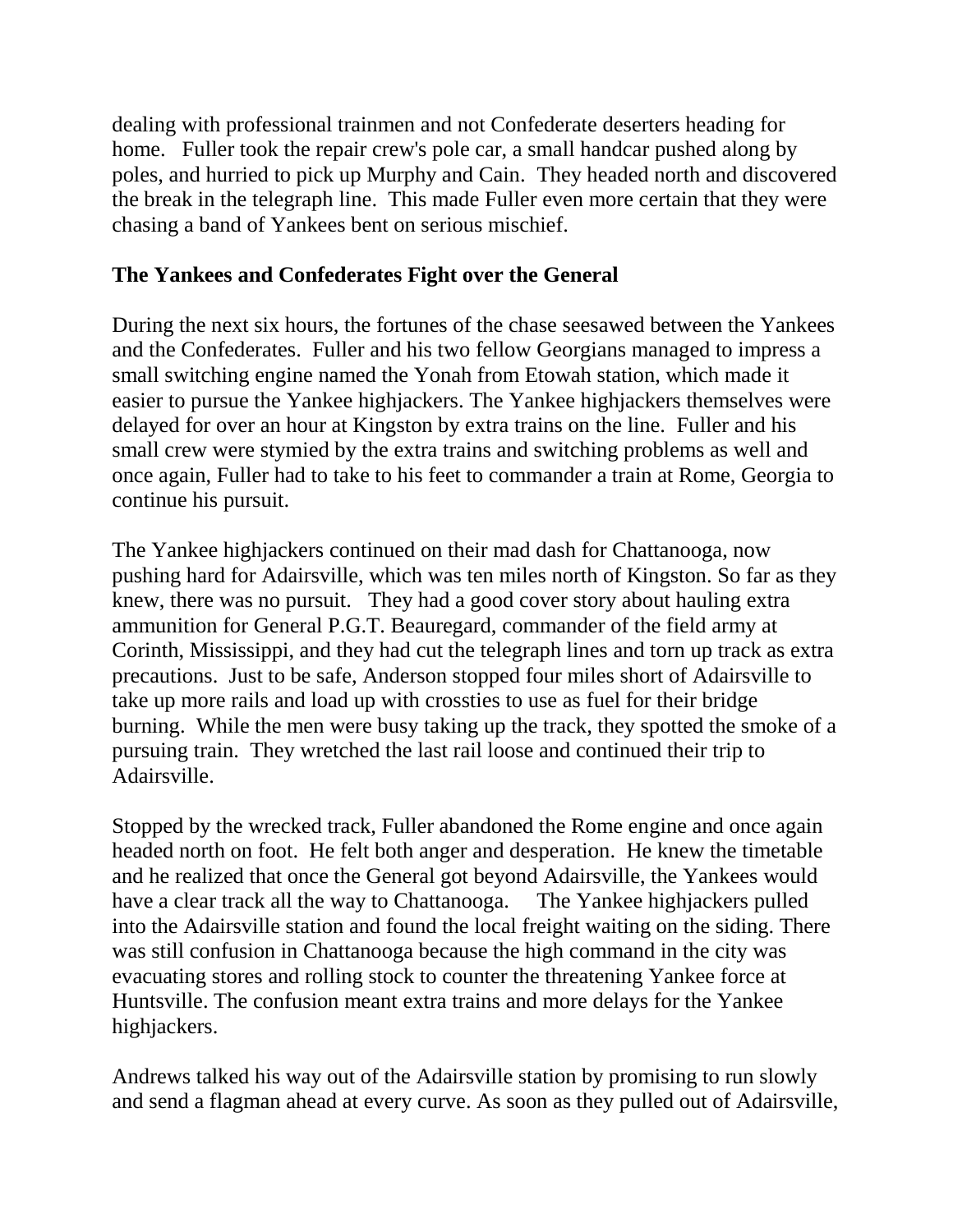he ordered Knight to open the throttle wide, because they had to reach Calhoun station before the Chattanooga train did or they would be blocked in. The Yankees reached Calhoun by a narrow margin. The southbound passenger train had just pulled out of the station when its engineer heard the General's whistle and moved far enough to clear the siding switch. Again Andrew's used his story of rushing to General Beauregard's rescue and again gained the main line.

The highjackers had a clear track ahead, but behind them the Confederates worked steadily to equalize the race. Just below Adairsville Fuller and Murphy had met a southbound local freight. It was pulled by a locomotive, the Texas, the same class as the General. They hurried aboard, put all of the freight cars off at the Adairsvilel siding, and raced north. Now the Georgians commanded a locomotive capable of overtaking the General. They too, stopped at Calhoun, and told the local militia about the Yankee highjackers.

The long trestle over the Oostanaula River, five miles north of Calhoun, about halfway between Big Shanty and Chattanooga, was one of the Yankee Bridge burner's main targets. They stopped to cut the wire, and take up rail for what they hoped was the last time. As they bent their backs, prying up the spikes with their crowbar and trying to wrench the rail loose with a fence rail, they heard the whistle of the pursuing Texas, loud and clear from the south.

Here, James Andrews seemed to lose his nerve. He had brought his nineteen men through improbable adventures and peril. He had every reason to believe the track ahead was clear. The rail they were trying to lift was nearly loosened and just needed a few more minutes of effort to come off. When this rail was off, they could go about their bridge burning in peace and safety. But Andrews didn't stand and fight long enough to finish tearing up the rail. None of the men knew why. One of the men wrote that Andrews "delighted in strategy" rather than "the plain course of a straight out- and-out fight with the pursing train."

#### **The Locomotive Texas Finally Captures the Locomotive General**

The General started up again, leaving the rail loose but still intact. The pursing Fuller and Murphy guided the Texas over the loose rail and continued the chase. Andrews tried to take advantage of his dwindling lead. He ordered the last boxcar uncoupled, reversed the General, and sent the boxcar hurtling down the track toward the Texas. Fuller too reversed course, skillfully picked up the runaway boxcar in full flight, and headed after the General, pushing the boxcar ahead of him. The Yankees dropped a second box car in the middle of the covered bridge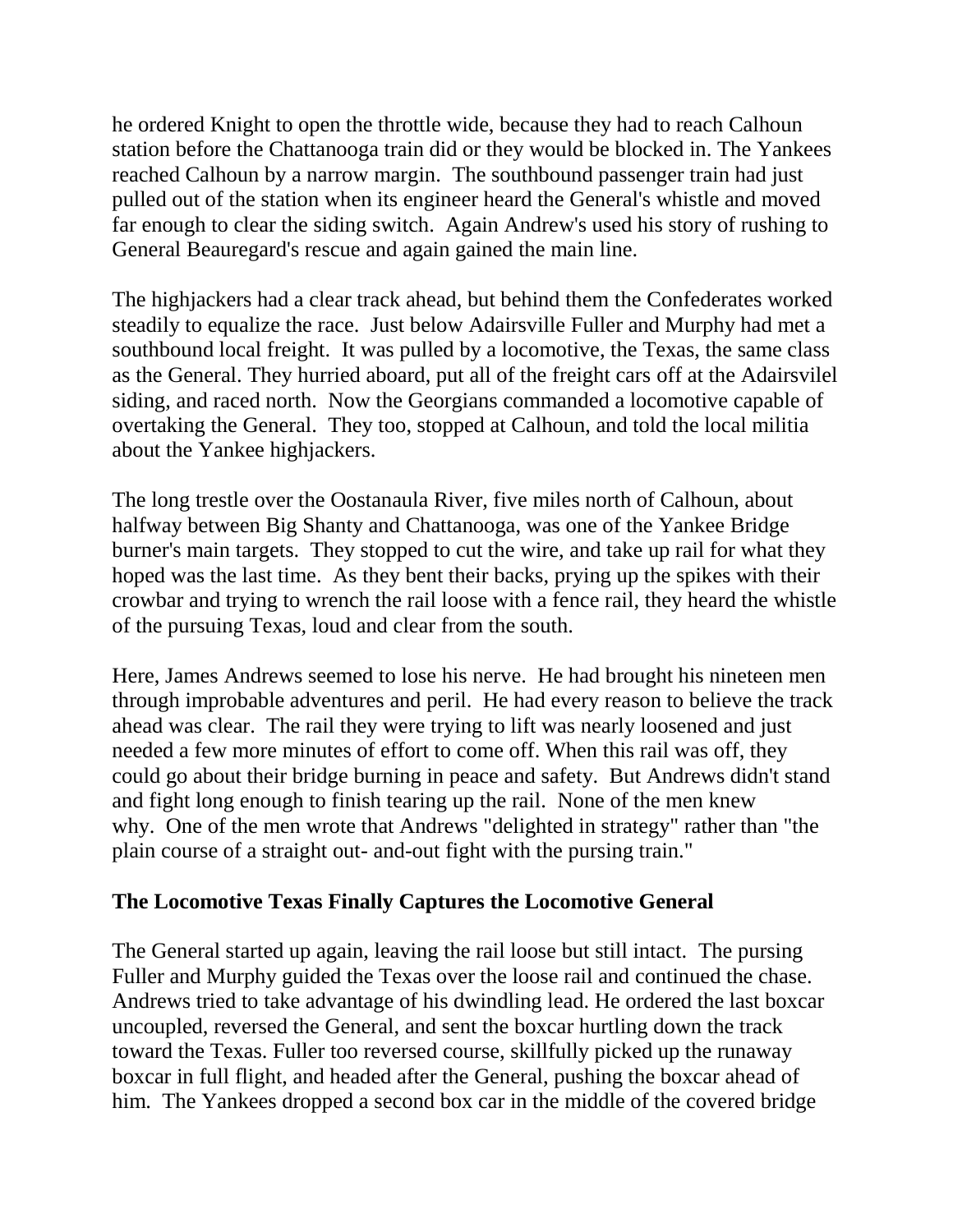over the Oostanaula. Fuller just shunted the two cars off at Resaca and continued north.

Above Resaca, the Western & Atlantic wound through rough country. The Yankees tossed crossties on the track behind nearly every curve. Fuller perched on the tender and signaled to Murphy and Pete Bracken, the Texas' engineer, when the track ahead was blocked. They heaved over the forward lever, and the Texas, spinning its driving wheels, would stop, sometimes on a dime. On a straight stretch of track near Tilton, the Yankees lengthened their lead enough to stop of wood and water. With their engine refueled, they tried again to stop Fuller's pursuit.

One team of men cut the telegraph line, another pulled up wood on the track, engineers Knight and Brown checked and oiled the locomotive, and the rest of the party labored to lift a rail. Several of the Yankees pleaded with Andrews to conduct an ambush assault on the Rebel train, but he refused to do so. The pursing Texas chugged into view. and the Yankees chugged off, leaving the track undamaged. The General and the Texas thundered on, sometimes running a mile a minute. They raced through Dalton, through the long tunnel under Chetoogeta Mountain, across the first of the long bridges over Chickamauga Creek, and past Ringgold Station.

Near the Georgia-Tennessee border, about a mile short of Graysville, the General started to slow down. Water for the boiler was low and the firewood gone. The General had carried them nearly one hundred miles from Big Shanty, but now it could carry them no further. Later, fireman Alf Wilson testified that "Andrews now told us all that it was 'every man for himself,' that we must scatter and do the best we could to escape to the Federal lines."

Before dashing into the woods, engineer Knight threw the General into reverse, but by now steam pressure was very low. The Texas easily picked up the slow moving engine. Fuller sent a messenger back to the militia garrison at Ringgold to order a roundup of the fugitives. "My duty ended here," he said. After six hours of pursuing the Yankee highjackers, he had recaptured his train.

The Yankee highjackers didn't fare well in Georgia. Within hours, Confederate cavalry patrols guarded every crossroad and examined every farm lane. The farmers formed posses and tramped the fields with tracking dogs, hunting the Yankees. James Andrews posed as a Confederate officer and got within 12 miles of Bridgeport, Alabama, with two of his men before they were captured. All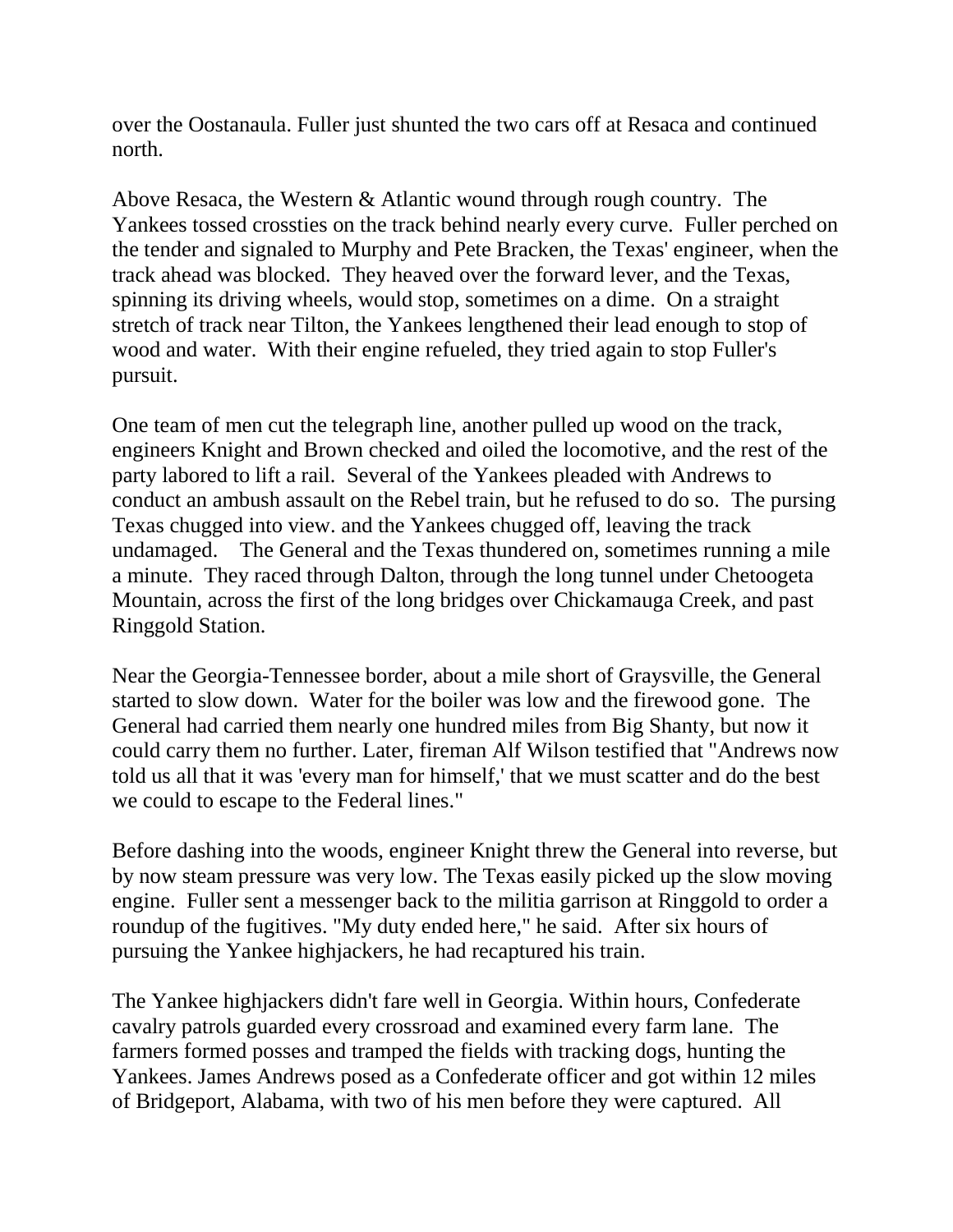twenty two of the Yankee raiders were captured in civilian clothes deeply inside Southern territory.

#### **James Andrews is Tried and Convicted of Spying**

The Confederate authorities were urged to try them as spies. The Yankees realized their one hope was the claim that they had acted under orders and were subject to the rules of war for military prisoners. James Andrews knew this line of defense wouldn't work for him. The Confederate authorities knew about him because of his earlier medicine smuggling into the South. It was now obvious to them that he was a double agent, and he knew exactly what they would do to him.

Late in April, 1862, a military court in Chattanooga tried him as a spy. Secretary of War Leroy P. Walker and President Jefferson Davis reviewed the case and on May 31, the verdict was announced. James Andrew was found guilty as charged and sentenced to death by hanging. On the night of May 31, 1862, James Andrews and Private John Wollam used a jackknife they had managed to conceal to pry the bricks loose in the wall of their Chattanooga jail and escape. Andrews was retaken two days later and Wollam a month later.

James Andrews wrote two letters from prison before he died. He addressed the letters to County Attorney David McGavic of Flemingsburg, Kentucky, and said that he was to be executed on the 7th of June for his part in the train highjacking. He instructed McGavic to settle his affairs and sent regards to Mr. and Mrs. Eckels, and the young ladies of Flemingsburg, "especially to Miss Kate Wallingford and Miss Nannie Baxter." In another letter, Andrews asked McGavic to take possession of a trunk and black valise at the City Hotel in Nashville and asked him to take an empty lady's trunk he would find at the Lousiville Hotel to Mr. Lindsey's near Mill Creek Church on the Maysville and Flemingsburg Pike and "request him to present it to Miss Elizabeth J. Layton for me."

Perhaps the most interesting request Andrews made of McGavic was dated Flemington, February 17, 1862 and directed the cashier of the Branch Bank of Louisville, at Flemingsburg, to pay to David S. McGavic a sum of twelve hundred dollars. When he gave McGavic the note, Andrews told him that he was engaged in a rather critical business and might never get back. If he should not get back, Andrews said, "I want you to draw the money out of the bank, loan it out and the proceeds to go to the poor of Fleming County perpetually."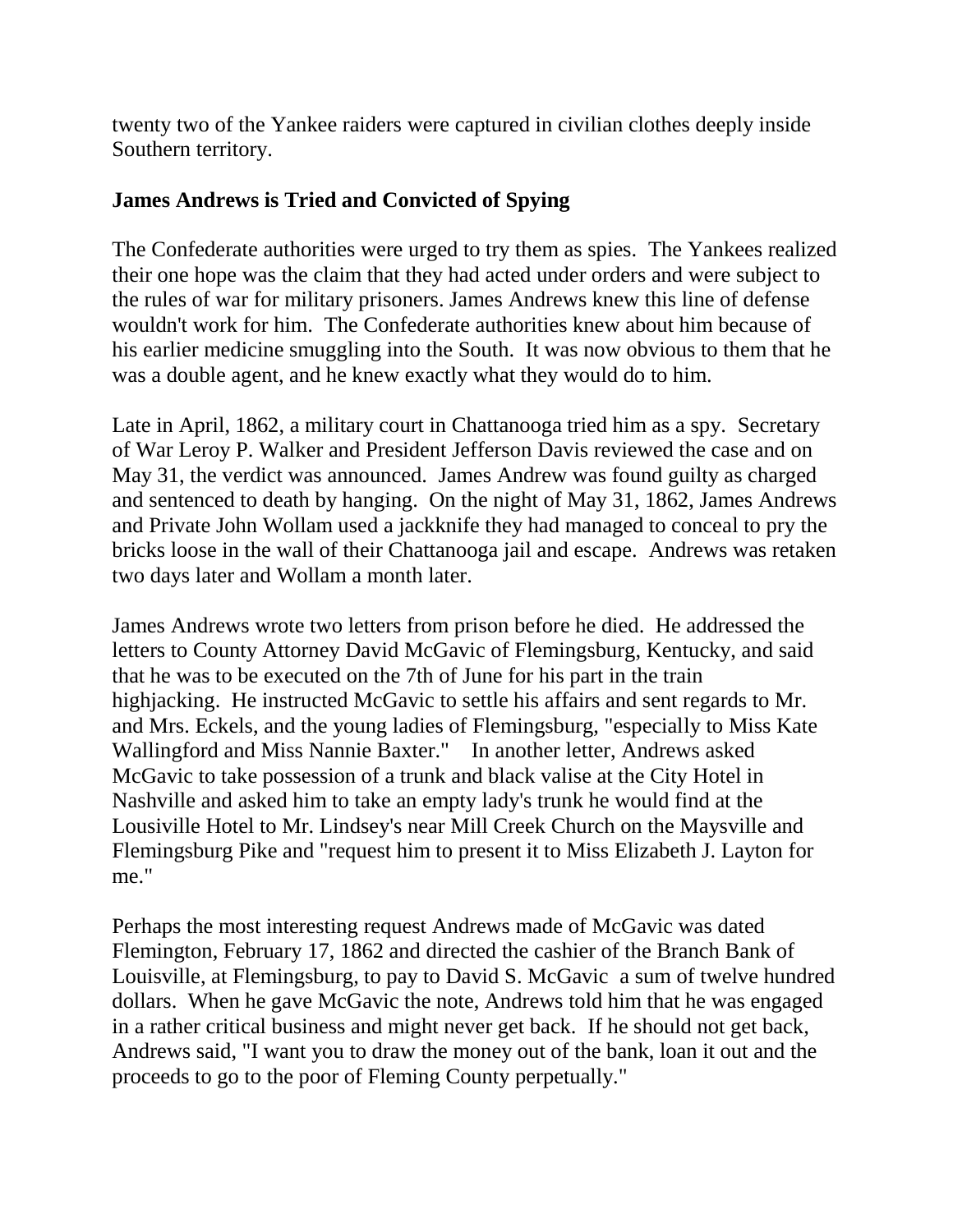On June 7, 1862, Andrews was taken to a gallows a block from Peachtree Street and hanged. Conductor of the General, William Fuller, said that he "died bravely."

Modern visitors can find The General in the [Kennesaw Civil War Museum](http://roadsidegeorgia.com/site/kcwm.html) in Kennesaw, Georgia.

References

Bonds, Russell. Stealing the General: The Great Locomotive Chase and the First Medal of Honor. Westholme Publishing, 2006.

O'Neill, Charles. Wild Train: the Story of the Andrews Raiders. Randon House, 1959.

Pittenger, William. Daring and Suffering: A History of the Andrews Railroad Raid. Cumberland House Publishing, 1999.

Rottman, Gordon. The Great Locomotive Chase – The Andrews Raid 1862: The Andrew's Raid 1862. Osprey Publishing, 2009.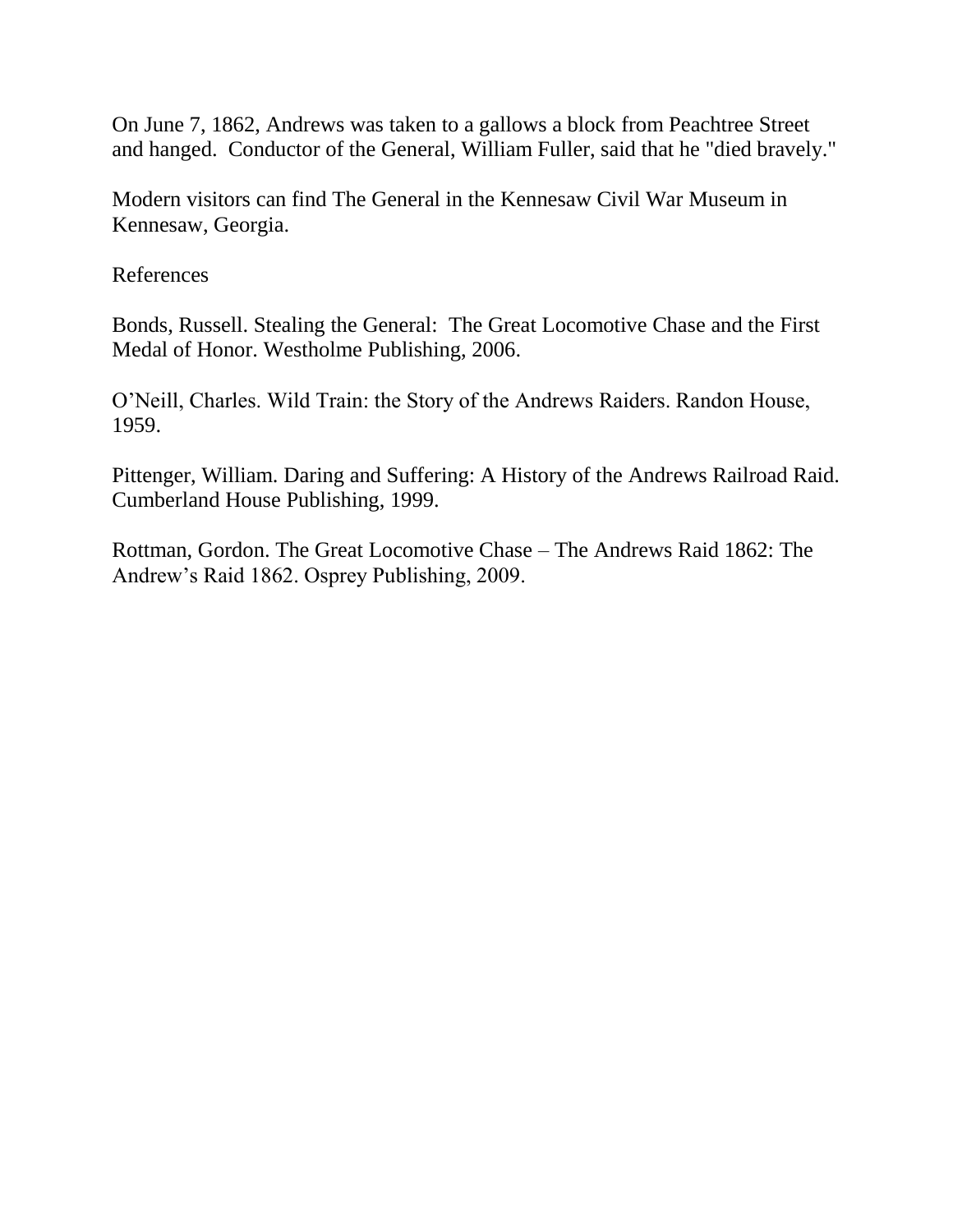# Logan Dyke: Union City Pennsylvania Civil War Veteran



They were the boys in blue, the fresh-faced, peach-fuzzed young men who marched off to save the Union and came back to pick up their lives as weathered veterans. Logan a. Dyke had been in the thick of it. His service record is peppered with names like Cedar Mountain, Antietam, Gettysburg, Lookout Mountain and Buzzards Roost. During his long life – he lived to be 102 years, 11 months and 10 days- he often reminisced about his battle experiences.

Logan Dyke was born on a farm in Franklin County, new York. He was the son of school teachers and one of Oberlin College's first graduates. He came to Erie County, Pennsylvania, when he was very young and attended the public schools there. He also studied bookkeeping and accounting in an Erie commercial school. When the Civil War started, Dyke was living in Harbor Creek, and he, along with hundreds of other young men hurried to enlist.

The Civil War officially began for Dyke on November 23, 1861, when he enlisted as a private in Company F, 111th

Regiment, Pennsylvania Volunteers. He left Erie in 1861 with 1,000 other soldiers from the area. The newly organized regiment entrained for the state capital at Harrisburg on January 26, 1862, and that spring was transferred to Harper's Ferry where it joined the Army of the Potomac. From that time on, Dyke and his comrades fought in all major battles, including Harper's Ferry, Antietam, Chancellorsville, Lookout Mountain, Chattanooga, Gettysburg, and Atlanta.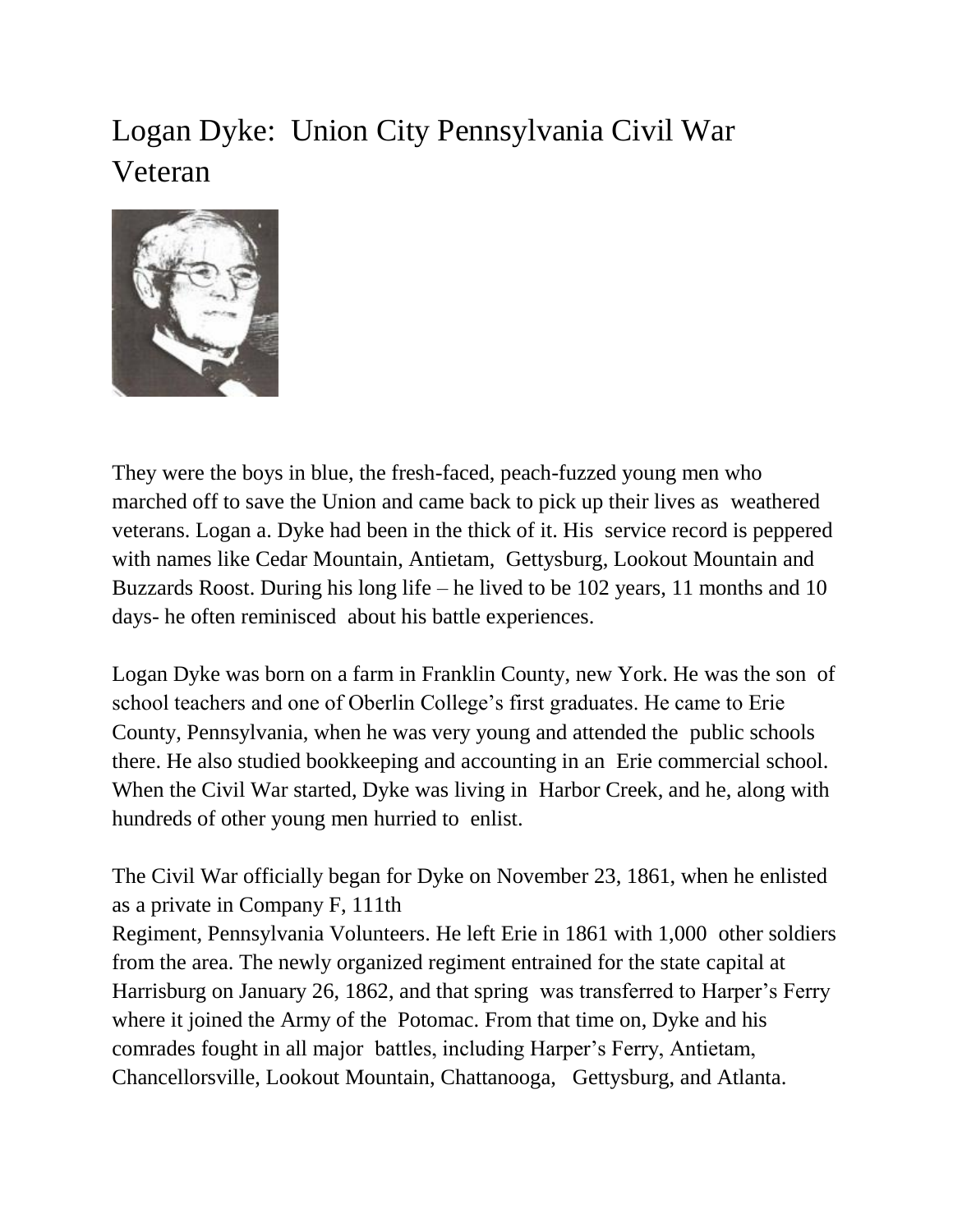One of the battles Logan Dyke remembered with bayonet sharpness was the Battle of Gettysburg when the 111th Pennsylvania Infantry successful defended Culp's Hill against Confederate attack. He said that from his position on the hill he could see the men of Longstreet's command, led by Pickett and his Virginians, advance upon Cemetery Ridge and meet their doom at the high-water mark and bloody angle. It was during this battle that a bullet creased his cheek. He also remembered that several other attacks made on the 111th Infantry during the war were just as courageous and bloody as the world-famous charge of Pickett's men. Congress cited his outfit for the part that it played in the Battle of Gettysburg.

In 1864, during Sherman's famous "march to the sea" Dyke lost his left arm and nearly lost his life. His company was fighting just outside of Atlanta in the first engagement of the siege at Peach Tree Creek, on July 20, 1864, when he was hit. He received three serious wounds. One bullet raked the top of his head. Another bullet struck his side directly over his heart, but glanced off after hitting his gold fountain pen.

Recalling the event, Logan Dyke said, "I would have been a total casualty if it hadn't been for a gold pen I carried which the bullet struck, glancing off into my arm."

The third wound, the most serious hit, was in Logan's left arm and shoulder where a main artery was severed. An Army surgeon amputated his arm on the battlefield, and the following day, he was moved to Nashville, Tennessee, where the wounded were sheltered temporarily before being taken to Louisville, Kentucky. He was confined to the hospital for eight months and the doctors predicted that he would not survive his wounds.

Altogether, Logan Dyke served in the Army for three years and eight months and was on active duty with his command at the end of the war despite the loss of his arm. When the war ended in April 1865, Private Dyke had advanced to the rank of sergeant major, the highest non-commissioned rank in the Union Army.

When Logan Dyke came marching home again, he picked up the threads of his civilian life. In 1869, he married Sarah Baer at Pigeon, Michigan. After living on a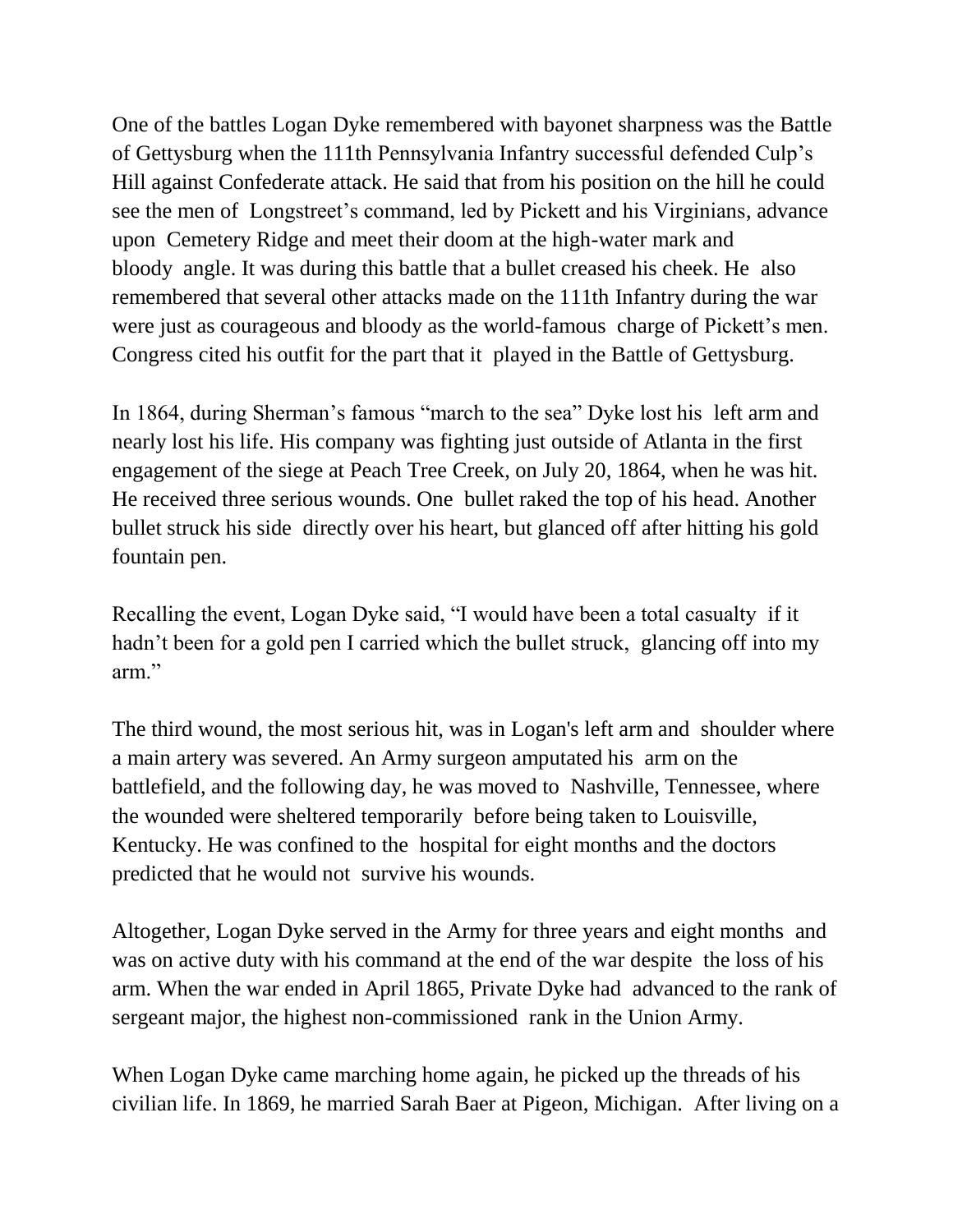farm near Wesleyville, Pennsylvania, for ten years, he spent ten years in Kansas, and then moved to Union City in 1898. The Dykes had three children: Ella, E.M. and Fred. After Sarah died in 1919, Dyke moved in with his daughter, Ella, and her husband, D.E. Junkins.

The people of Union City became accustomed to seeing "His erect, spare figure, his soldierly bearing, dignity, and impeccable neatness, his snow-white hair, moustache, and beard, his kindly grey eyes, his cane and empty left sleeve pinned back – all of these made up a picture familiar and loved by all."

On Wednesday, January 28, 1942, Union City citizens celebrated the 100th birthday of Sergeant major Dyke. He received congratulations from President Roosevelt in the White House. Pennsylvania Governor Arthur H. james sent him a congratulatory telegram, as well as Congressman R.L. Rogers, Senator James J. Davis, the adjutant general's office and other national officials. He received handwritten messages of congratulations from friends in all parts of the United States.

Local celebrations were just as noteworthy and festive. Members of the Union City High School band in full uniform serenaded Dyke at his home on Second Avenue at 11 o'clock in the morning. The day's activities climaxed at 6:30 in the evening when about 250 people attended a community banquet in his honor at the Baptist Church. Coleman's Band played his favorite selection, a march called "The Boys in Blue." As they played, Logan Dyke, accompanied by members of his family was escorted to his table in the main dining room.

During the dinner, Dyke's eyes gleamed as someone placed a birthday cake with 100 lighted candles on it in front of him. After looking it over carefully, he remarked, "Well, you can have your cake and eat it!" With two healthy puffs, he extinguished the candles.

Attorney Mortimer E. Graham of Erie, speaker of the evening, pointed out that Dyke had lived during the administrations of 19 presidents and the waging of seven American wars. After Graham's talk, Dr. George H. Ledger, president of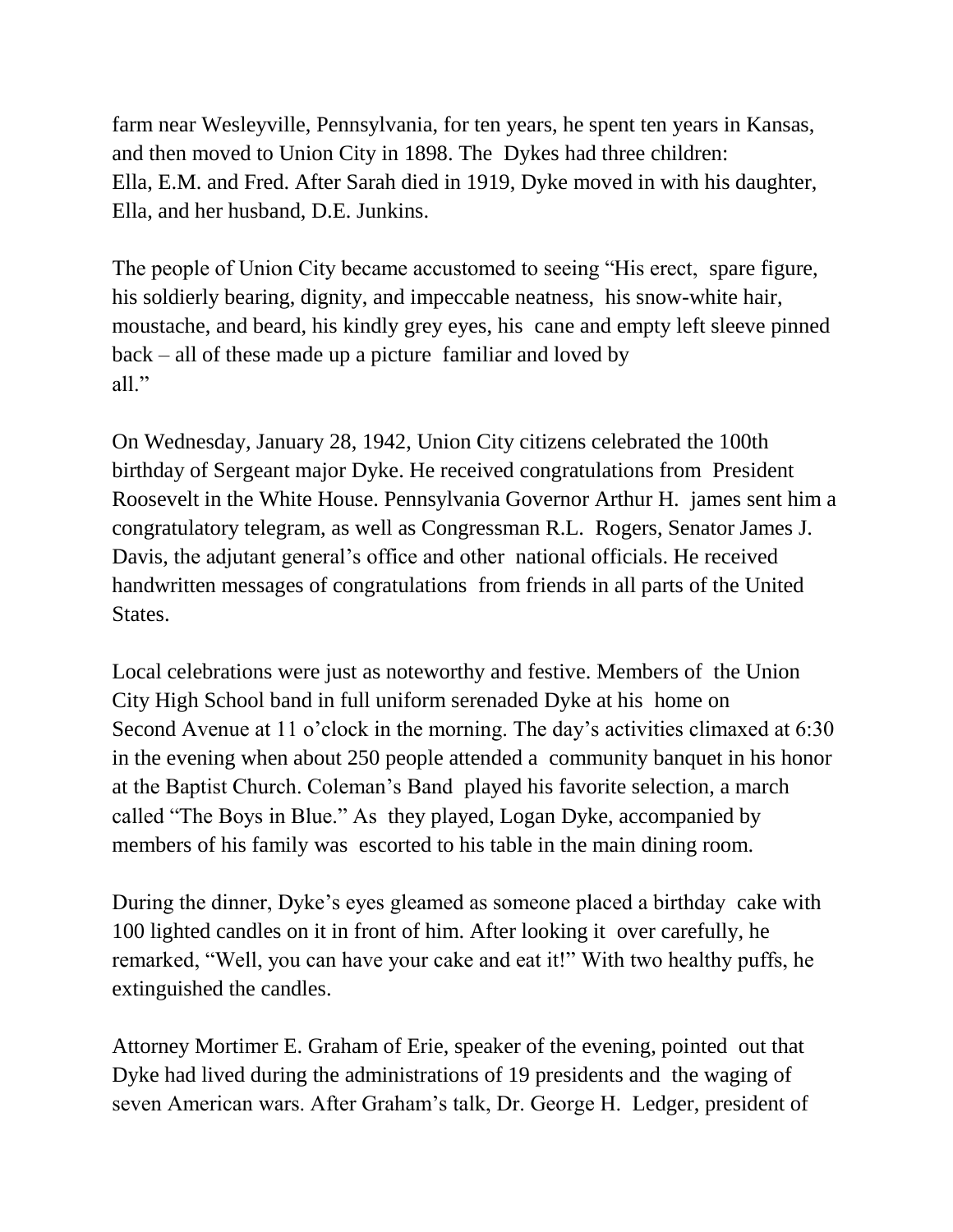the Union City Lion's Club, presented Dyke with a scroll, enrolling him as an honorary member of the Union City branch of the Lions. This made Dyke the oldest member of the Lion's International.

Next, toastmaster O.C. hatch on behalf of the residents of Union City, presented the guest of honor with a banjo clock. It was inscribed:

"Presented to Sergeant major Logan J. Dyke, of 111th Regiment, Pennsylvania Veteran Volunteers, with veneration and esteem by the citizens of Union City, Pennsylvania, in celebration of his 100th birthday, January 28, 1942.

The Sergeant Major accepted his gifts graciously at his place and in a "clear, understanding tone," thanked the community for its consideration of him on his 100th birthday.

When Logan Dyke died on Monday, January 10, 1945, he had reached the grand old age of 102 years, 11 months and 10 days. He would have been 103 years old on January 28, if he had waited another two weeks to answer the final bugle call.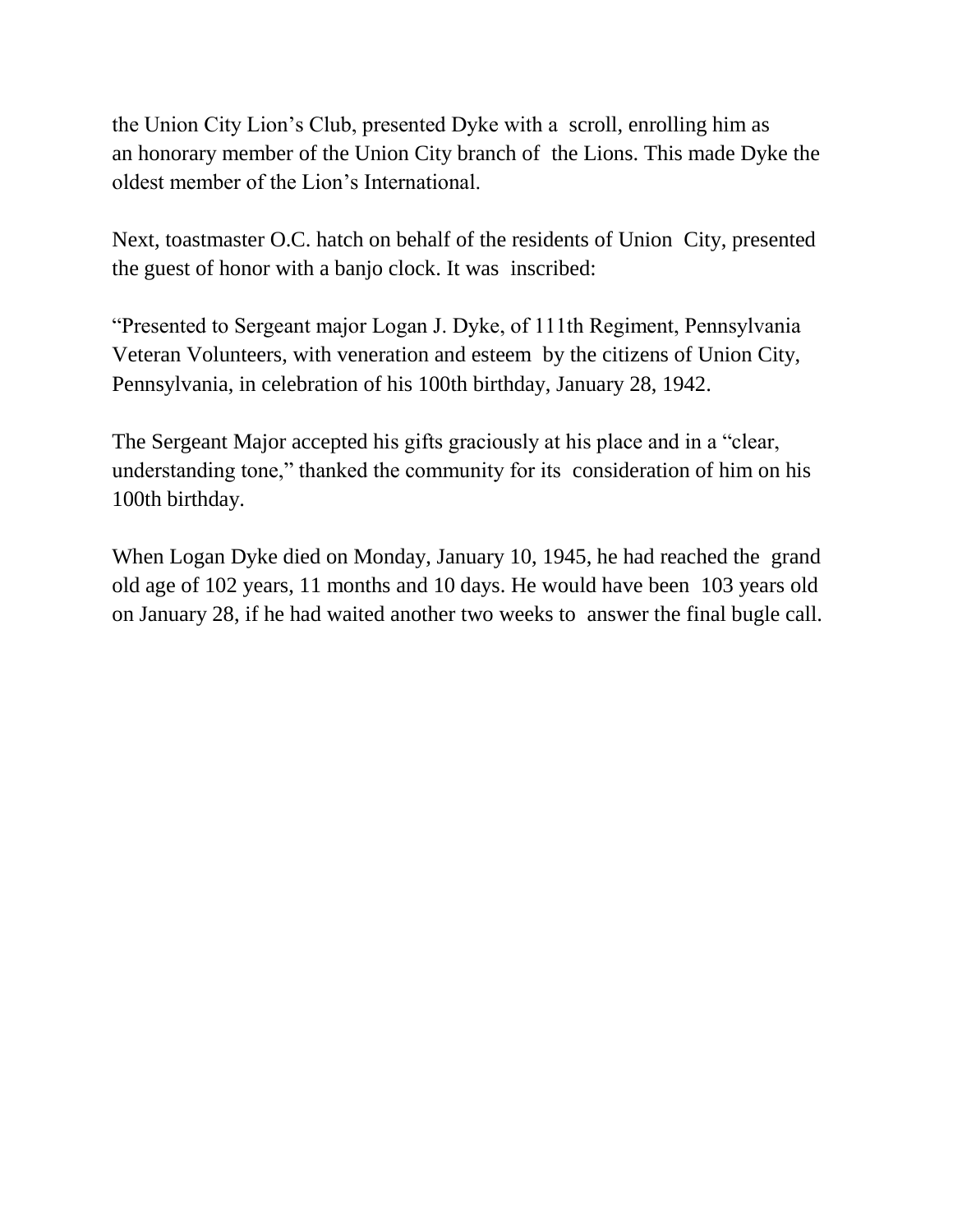# Michael Linovich, An Italian in Napoleon's Grand Amy



Often the stories told in [old newspapers](http://paperspast.natlib.govt.nz/cgi-bin/paperspast?a=d&d=TS18900819.2.48&l=mi&e=-------10--1----0--) are inaccurate and overblown, but just as often they are the only sources that mention people who otherwise fade into the mists of history. The story of Michel Linovich and the impact of Napoleon Bonaparte on his life illustrate this historical truth.

[Michel Linov](http://eagle.brooklynpubliclibrary.org/Default/Scripting/ArticleWin.asp?From=Search&Key=BEG/1890/07/26/5/Ar00511.xml&CollName=BEG_APA3_1890-1894&DOCID=80500&PageLabelPrint=&Skin=%42%45%61%67%6c%65&GZ=%54&sPublication=%42%45%47&sQuery=%69%74%61%6c%79&sSorti)ich was born in Boretto, in Reggio-Emilia in northern Italy, in1785, into a family of farmers. Michel Linovich came of age along with the military career and conquests of Napoleon Bonaparte and Napoleon and his armies catapulted Michel's life from the path of an obscure farmer to a seasoned soldier and exile in distant lands. Like Napoleon, Michel Linovich possessed the gift of extraordinary energy of mind and body. Historians estimate Napoleon to have been about 5 '7" tall, and Michel also stood tall and physically imposing. Women of their time considered both Michel and Napoleon handsome.

#### **Revolutionary France Conscripts Michel Linovich**

In the first decade of the Nineteenth Century, Napoleon Bonaparte led the French Empire in series of conflicts called the Napoleonic Wars that involved every major European country. Napoleon defeated a series of coalitions and controlled most of Europe, seeking to conquer the world and spread Revolutionary ideas. In 1812, Napoleon's invasion of Russia marked a shift in his fortunes when his Grande Armee suffered heavy damage in the campaign and never recovered.

In 1813, the Sixth Coalition defeated Napoleon's forces at Leipzig and in 1814, the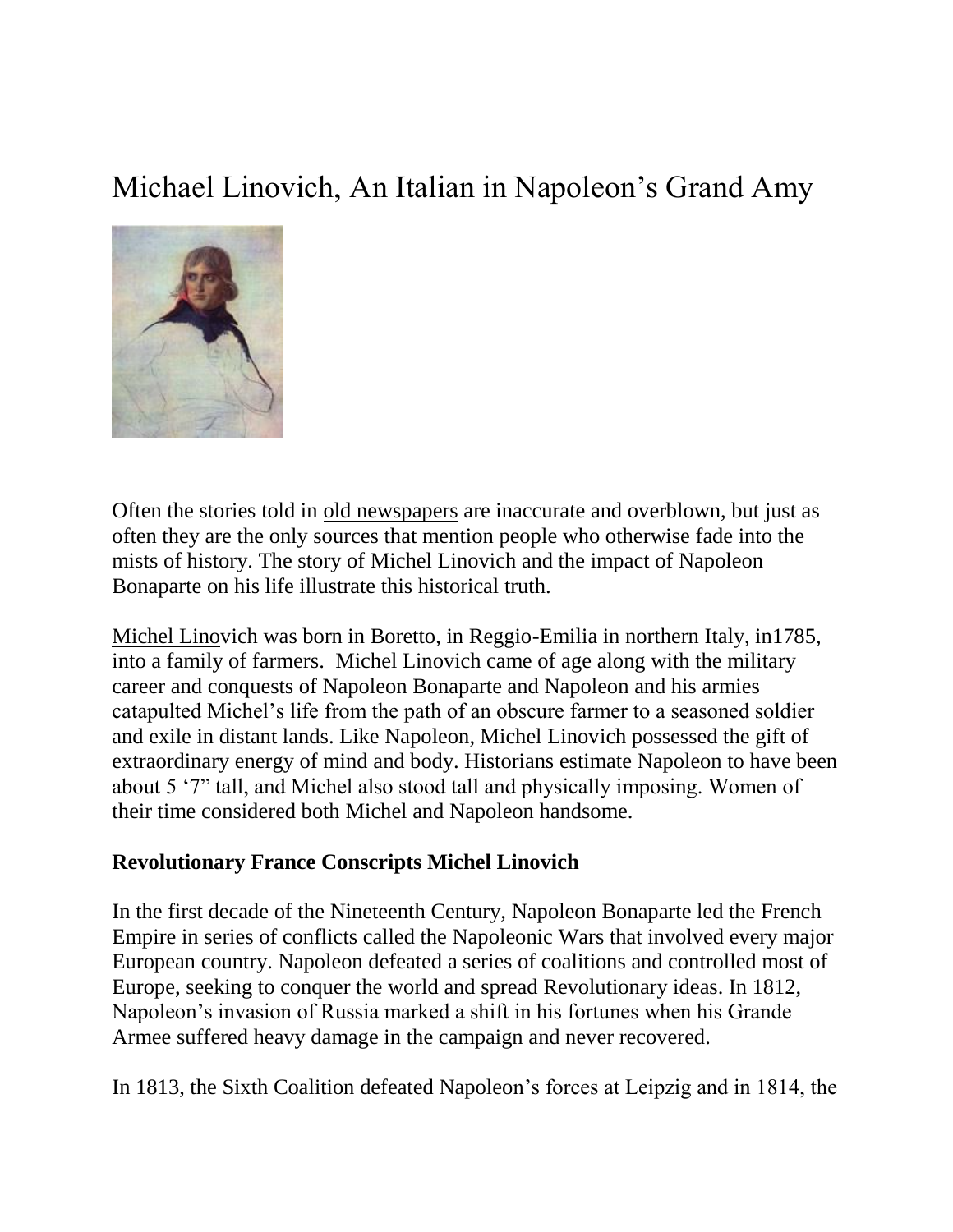Coalition invaded France. The Sixth Coalition forced Napoleon to abdicate and exiled him to the island of Elba. In less than a year, Napoleon escaped Elba and recaptured power. In 1815, the Seventh Coalition- Britain, Russia, Austria, and Prussia- defeated Napoleon and his army at the Battle of Waterloo in June 1815. The British imprisoned Napoleon on the island of Saint Helena in the South Atlantic Ocean for the last six years of his life.

Michel Linovich's life became entangled with Napoleon's ambitions and actions. At age 21, Michel found himself part of Napoleon's Imperial Guard and he served with his regiment in the 1806-1807 Prussian Campaign, fighting [at Jena](http://www.napoleon.org/en/magazine/itineraries/course/jena_auerstedt_parcours1.asp?id=464879) and Friedland. Napoleon decisively defeated the Prussians in a lightning campaign that came to a climax at the Battle of Jena-Auerstedt on October 14, 1806.

Michel's regiment participated in the advance on the Russian frontier and in the French victory at Friedland on June 14, 1807. France and Russia signed the Treaties of Tilsit in July 1807, and Russia agreed to join the Continental System, the embargo that Napoleon instituted against British trade which he began on November 21, 1806. The Battle of Friedland which Michel also fought in, ended the War of the Fourth Coalition against Napoleon which lasted 1806-1807, with the Russian army retreating in chaos over the Lyna River.

### **Michel Linovich Goes to Dalmatia And Then To Spain With General Lecchi's Division**

Now age 23, Michel spent 1808-1810, with his battalion in Dalmatia and Spain with [General Lecchi's Division.](http://www.blogger.com/iments) When Napoleon had created the Kingdom of Italy around the Adriatic Sea in 1805, he annexed the former Venetian Dalmatia as well and he used his soldiers to rule and keep order. Michel Linovich was one of these soldiers.

Michel's next assignment in Spain – the Provincial Campaign- proved to be more hazardous for him. Spain's struggle for freedom signified one of the first national wars and the creation of widespread bands of guerrillas- Spanish *guerrilleros*, Portuguese *guerrilha*- and English guerrillas.

Napoleon and his French troops occupied Spain and destroyed the Spanish government which broke into quarreling provincial ruling groups. In 1810, a new national government reemerged in Cadiz, but it couldn't raise effective armies. British and Portuguese forces secured Portugal and used it as a base to launch campaigns against the French Army. Spanish guerrilleros waged their own war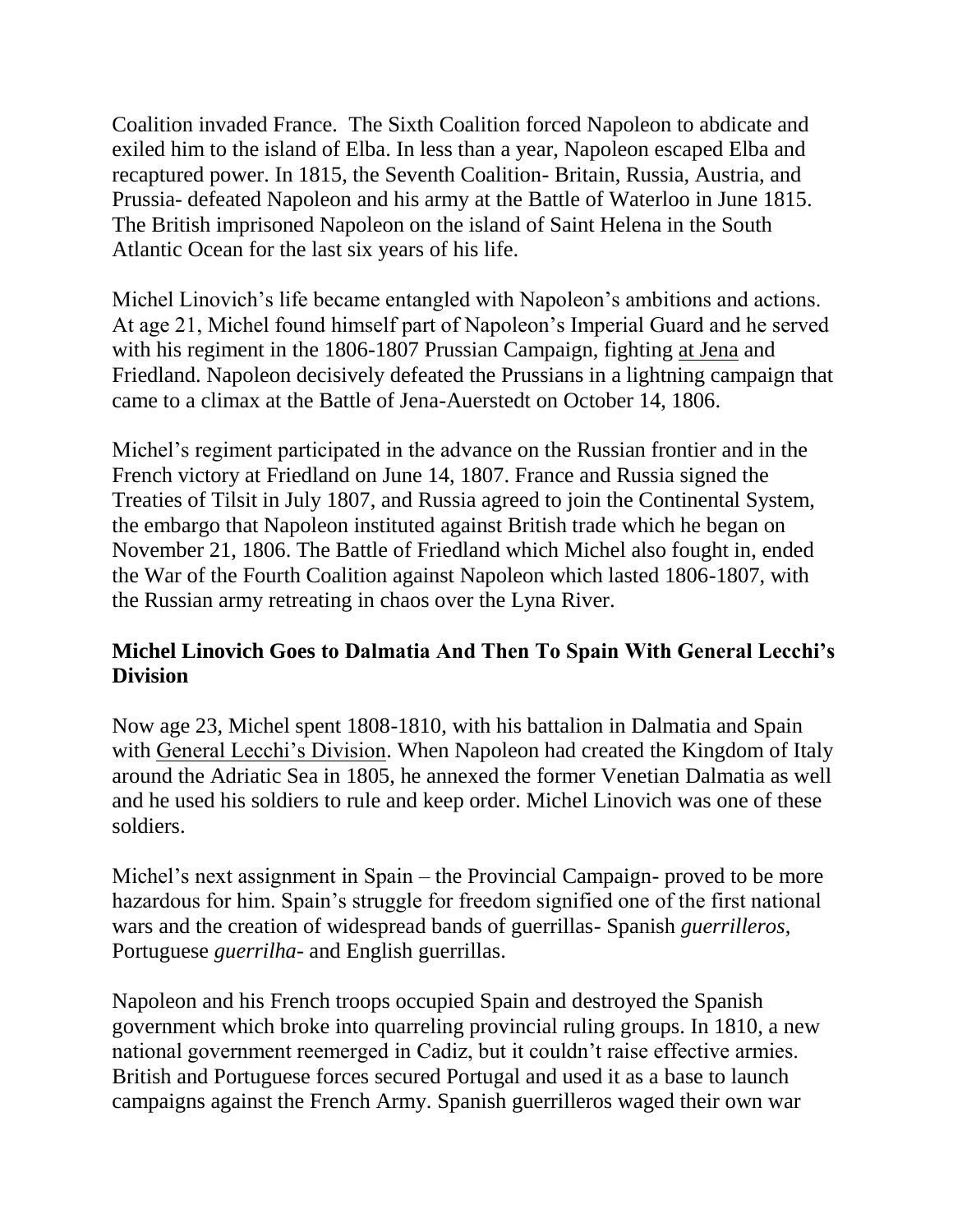against the French. Napoleon's marshals couldn't subdue the rebellious Spanish provinces and the many years of fighting in Spain gradually wore down Napoleon's famous French Army. Years of fighting affected Michel as well.

Wounded in an assault in 1810, Michel Lino returned to Boretto and worked on his father's farm for two years. Then in 1812, when Michel was 27, Napoleon called his old soldiers to serve once again under his victorious eagles and Michel Lino rejoined the service as a sergeant of the Grenadier Guards. Under the command of Eugene Beauharnais of the Grande Armee, Michel Linovich marched off to fight the Russians.

### **Michel Linovich And The Russians**

October 19, 1812, Napoleon's Grand Armee evacuated [Moscow an](http://www.napolun.com/mirror/web2.airmail.net/napoleon/Borodino_battle.htm)d marched southwest to Kaluga, with Beauharnais leading the advance. The Russians under Marshal Mikhail Kutuzov with about 15,000 men and 84 guns decided to hold out at the town of Maloyaroslavets on the Luzha River until reinforcements arrived. The French forces consisted part of the corps of Eugene de Beauharnais which numbered about 20,000 strong. The two armies met on October 24, 1812. General Raevski arrived with 10,000 more Russians, but the French, especially the Italian Royal Guard under Eugene de Beauharnais "fought like lions." Domenico Pion, Minister of War of the Kingdom of Italy, fought hard. The French won the battle, but they continued to retreat.

Michel Linovich fought with the General Pino's Fourteenth Division and after being severely wounded by the [Cossacks of Platow,](http://books.google.com/books?id=YQUKAAAAIAAJ&pg=PA280&lpg=PA280&dq=cossacks+of+platow&source=bl&ots=kjD-juGBwx&sig=6DfaP5s5Zkeoe4C6Ed0iZK0Iebg&hl=en&ei=BsKMTZH_C862tgfioOGnDQ&sa=X&oi=book_result&ct=result&resnum=2&ved=0CBcQ6AEwAQ#v=onepage&q=cossacks%20of) he was taken prisoner. The Cossacks transported Michel and a large convoy of French prisoners to Orenburg, a Russian city located on the Ural River over 900 miles from Moscow. From [Orenburg,](http://eagle.brooklynpubliclibrary.org/Default/Scripting/ArticleWin.asp?From=Search&Key=BEG/1883/09/16/4/Ar00412.xml&CollName=BEG_APA3_1880-1884&DOCID=274030&PageLabelPrint=&Skin=%42%45%61%67%6c%65&GZ=%54&sPublication=%42%45%47&sQuery=%6f%72%65%6e%62%75%72) Michel and a few of his fellow soldiers were sent to a village located at the foot of the Caucasus Mountains, located in Eurasia between the Black Sea and the Caspian Sea. On the border of Europe and Asia, the Caucasus Region includes what is now Georgia, Armenia, and Azerbaijan.

For over ten years, Michel stayed in the village, working hard and suffering hardships. Finally he requested and received permission to join the Russian Army as a private soldier. As a Russian soldier, Michel Linovich fought in the campaign of the Caucasus in the [Russo-Turkish War of 1828-1829.](http://ottomanmilitary.devhub.com/blog/539301-the-ottoman-russian-war-of-18281829-ii/) He was one of the 92,000 soldiers in the Russian Army that fought the Ottoman forces that Hussein Pasha commanded. After a year of fighting and Russian sieges, the Sultan signed the Treaty of Adrianople on September 14, 1829.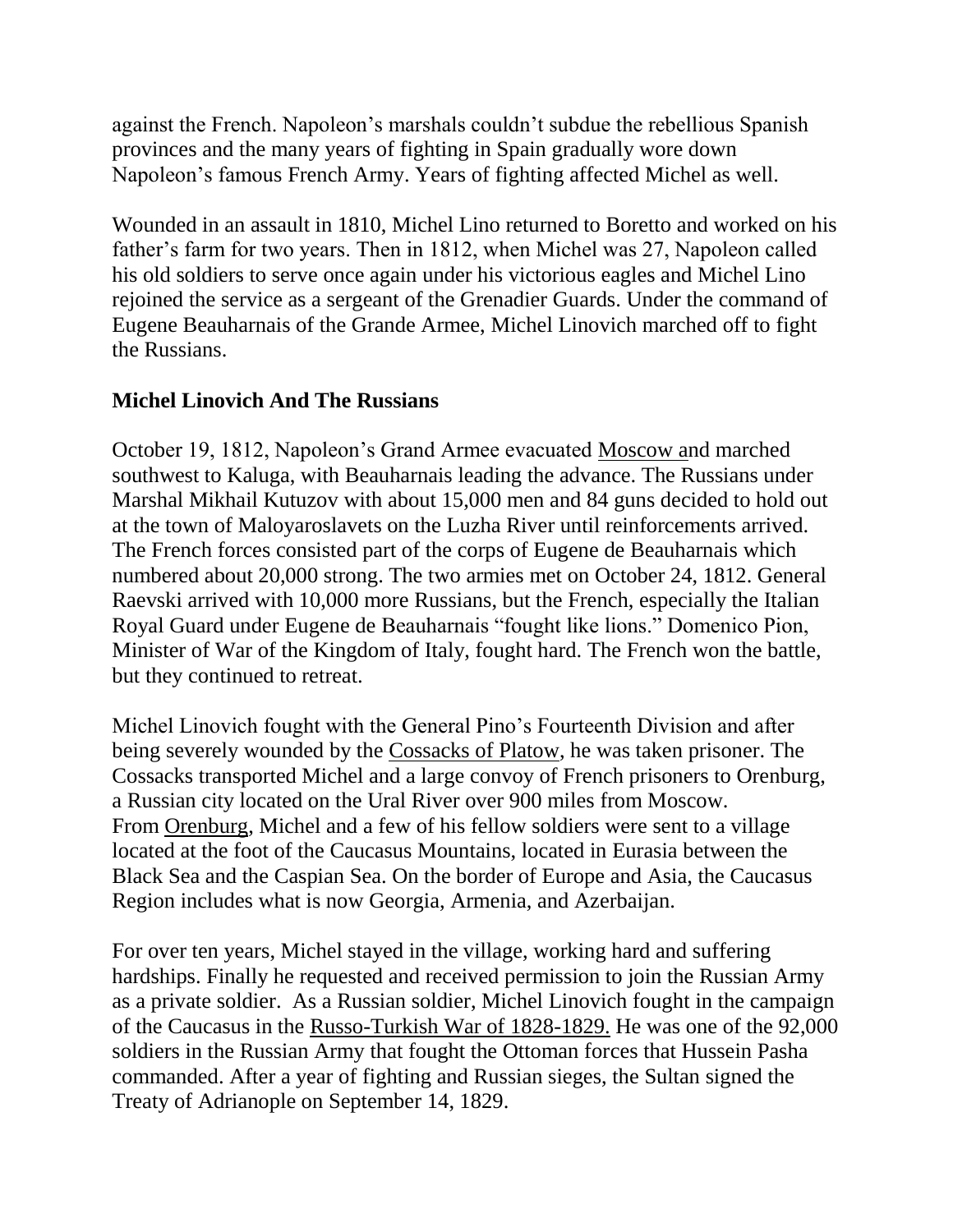At the close of the Russo-Turkish War, the Russian government offered Michel Linovich a small piece of ground as a reward for his services and he faithfully cultivated it. In 1835 when Michel Linovich was 45, he married a Polish girl named Nerawska and they had three sons. She died in 1855, and eventually so did their three sons, leaving him alone in the world. He returned to Orenburg, formally Russianized his name to Michel Linovich, and lived there comfortably for many years.

#### **Michel Linovich Comes Home to Italy**

In 1889, famine swept through Orenburg and the surrounding region and unsettling [revolutionary currents](http://eagle.brooklynpubliclibrary.org/Default/Scripting/ArticleWin.asp?From=Search&Key=BEG/1883/09/16/4/Ar00412.xml&CollName=BEG_APA3_1880-1884&DOCID=274030&PageLabelPrint=&Skin=%42%45%61%67%6c%65&GZ=%54&sPublication=%42%45%47&sQuery=%6f%72%65%6e%62%75%72) made the reign of the Russian Czars seem less autocratic and less divine. Perhaps influenced by the unsettling events happening around him or perhaps homesick for Italy, Michel Linovich decided to return to Italy after 78 years in exile.

Maurizio Marochetti, the Italian Ambassador at St. Petersburg, negotiated with the Italian government and Italy paid for Michel Linovich's return to his native country. Michel arrived at the Boretto railroad station, a tall, old man with a long white beard. He got off the train and handed the mayor of Boretto a [feuille de](http://blog.veronis.fr/2006/06/translation-feuille-de-route.html)  [route,](http://blog.veronis.fr/2006/06/translation-feuille-de-route.html) or soldier's orders, signed by Baron Marochetti instructing the Italian people to take good care of him.

At 105 years old, Michel Linovich had survived a lifetime of battles and was one of the last of the Italian heroes who fought at Jena, Friedland, and Moscow. He spent the remainder of his years in an asylum for old people at Reggio, loved and respected.

Like Michel Linovich's story, the story of the feuille de route, the message that he handed the mayor of Boretto, has faded in and out of history and its meaning has changed through the years. The feuille de route, translated as a direct orders or road map that Marochetti sent to Baretto with Michel Linovich secured his safety and well being. By World War I, a feuille de route was interpreted as a document for soldiers ordering them to the front and setting out their exact itinerary to get there. Once again, the expression fell into disuse, with some French language dictionaries calling it archaic. Then in 2003, it came into use again with a slightly different twist during the United Nations attempt to resolve the Israeli Palestinian conflict.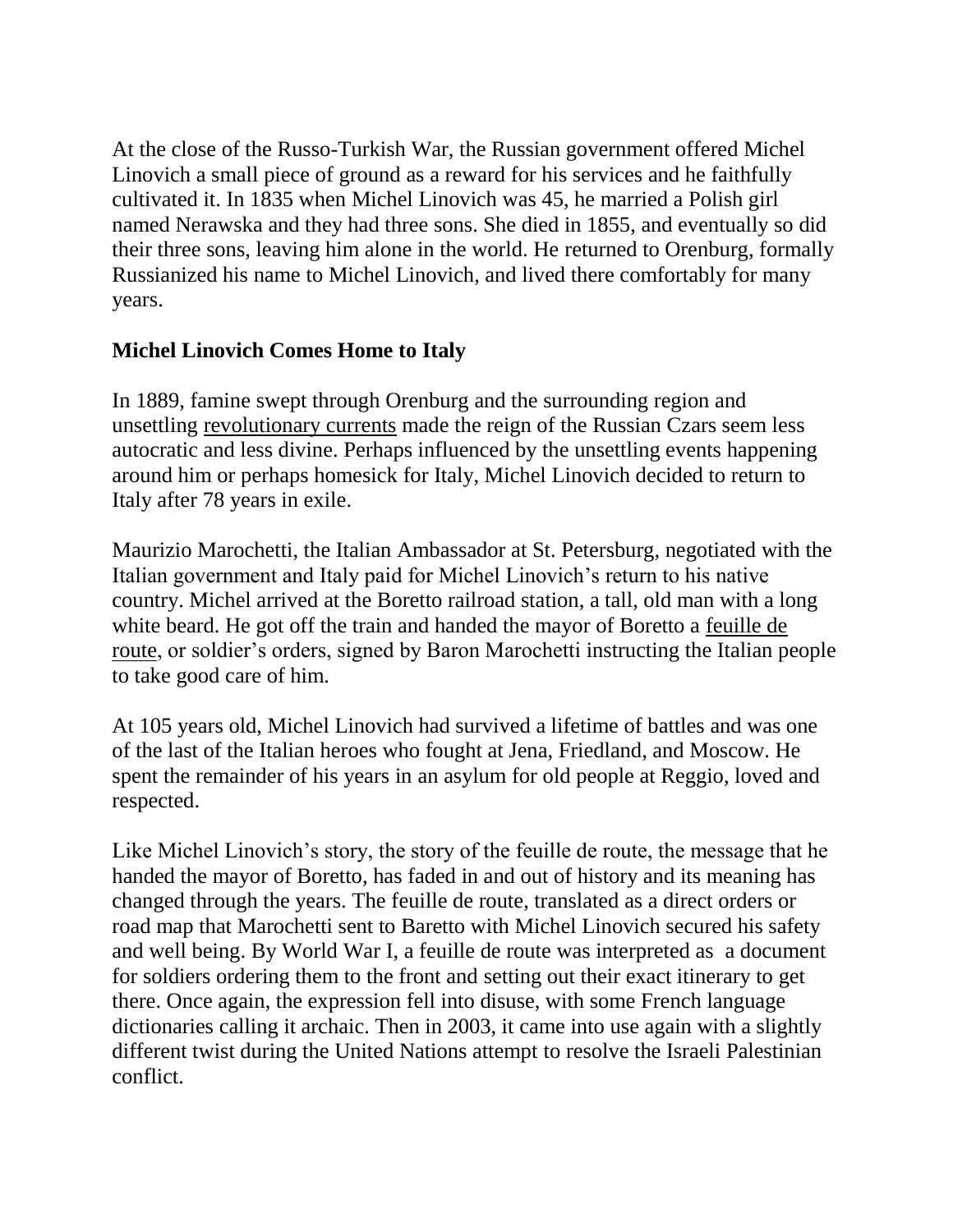For Michel Linovich, the feuille de route he handed to the mayor of Reggio was an order to return home that he was glad to obey.

References

Connelly, Owen. *Blundering to Glory: Napoleon's Military Campaigns* (Second Edition) S.R. Books, 1999.

Guicciardini, Francesco. *The History of Italy*. Princeton University Press, 1984.

Elting, John Robert. *Swords Around a Throne: Napoleon's Grande Armee*. Da Capo Press, 1997.

Maude, F.N. *The Jena Campaign: 1806-The Twin Battles of Jean and Auerstadt Between Napoleon's French and Prussian Army*. Leonaur, 2007.

McNab, Chris, *Armies of the Napoleonic Wars*, Osprey Publishing Ltd., Oxford, 2009.

Rothenberg, Gunther. *The Art of Warfare in the Age of Napoleon.* Indiana University Press, 1981.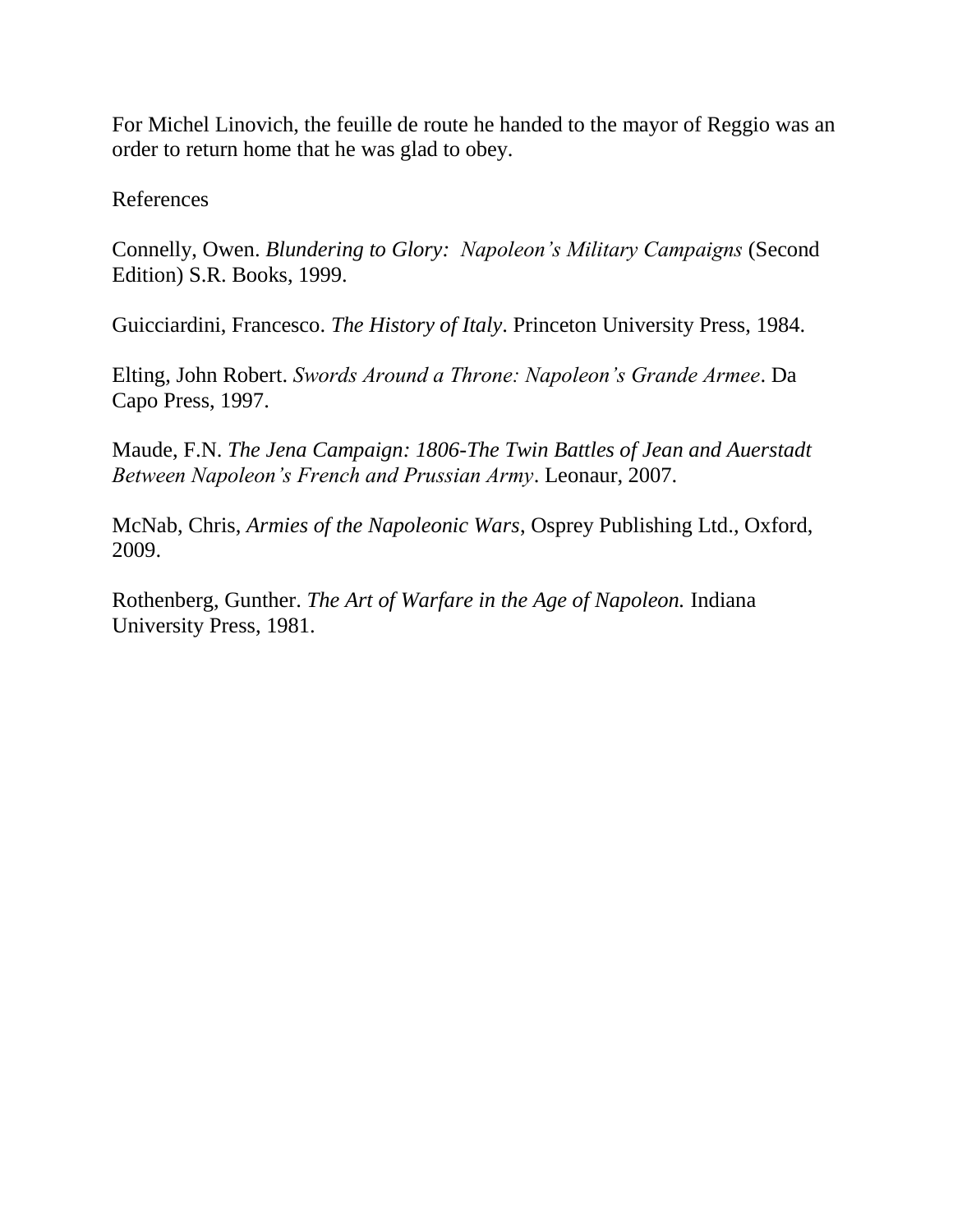# John Kissinger Volunteers to Get Yellow Fever



Dr. Walter Reed Conducted Yellow Fever Experiments and Private John Kissinger Volunteered for Them. Wikimedia Commons

Indiana farm boy John Kissinger volunteered to be a human guinea pig in an army experiment to collect data about Aedes Aegypti, the yellow fever mosquito.

In the year 1900, Major Walter Reed stood out among the group of surgeons battling to wipe the scourge of yellow fever from the earth.

In the year 1900, John Kissinger was a farm boy in Huntington, Indiana. He was born on the farm on July 25, 1877, and at 23, a private in the Indiana militia. With his unit, he came within a day's sailing distance of Cuba, but before he could fight in his front lines, the Rough Riders marched up San Juan Hill and the Spanish American War was over. He went home without seeing the enemy and without firing a shot.

#### **John Kissinger Joins the Army and is Sent to Cuba**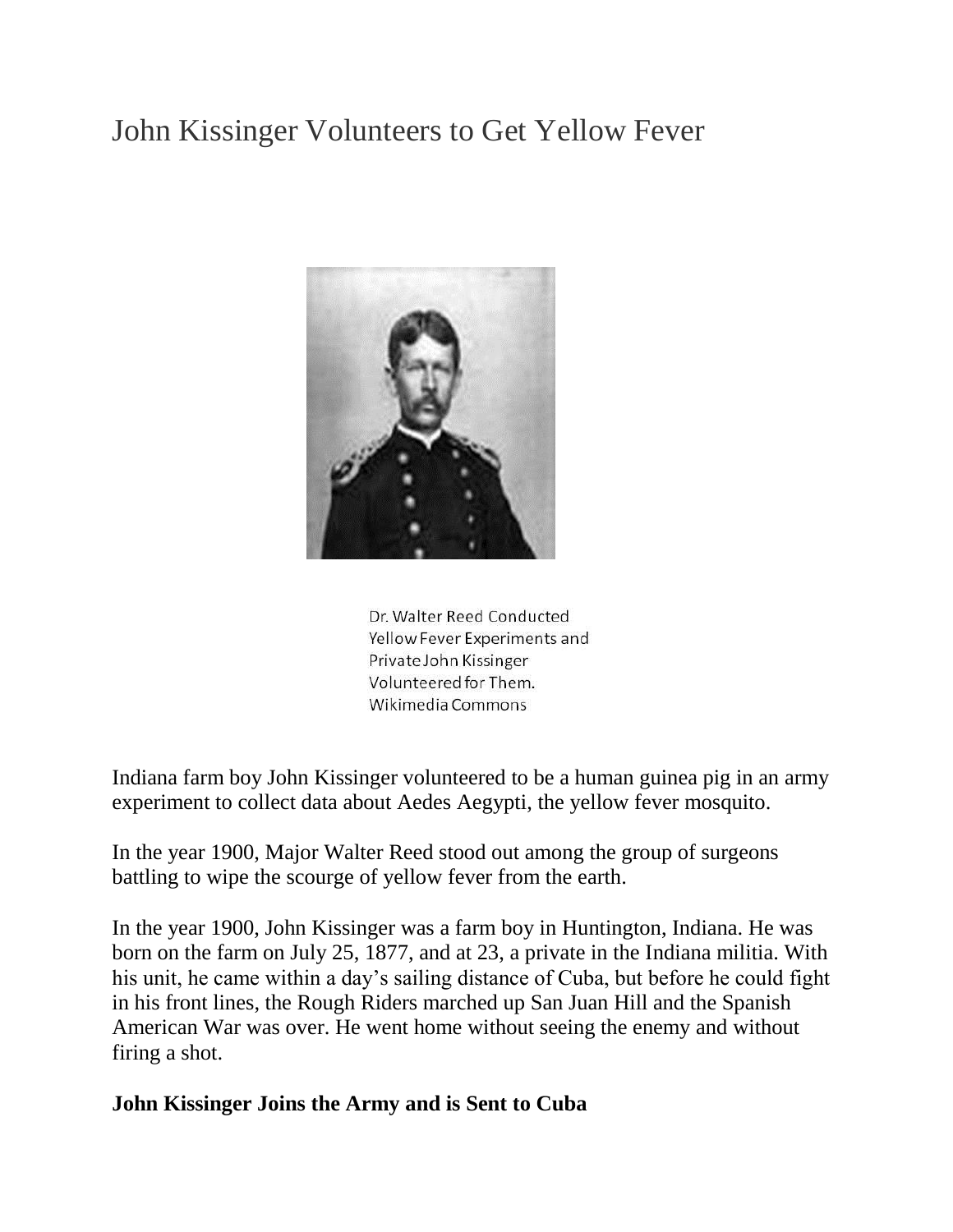One hour after he got home, John enlisted in the regular army, hoping to be sent to the Philippines where there was "real action." But one of his toes didn't work right and John was allowed to transfer to the Hospital Corps.

// The Army marked him for Foreign Service and Private Kissinger was happy with this turn of events. Then he discovered that his foreign service wasn't going to be in the Philippines, but right on American's doorstep in Cuba. John landed in Cuba, disappointed, but still willing to cooperate.

#### **In Cuba, Yellow Fever is the Enemy**

At this time in American history, the Army was busy cleaning up Cuba, which was torn by war and ravaged by disease. The campaign was more of a sanitary mission than a war, and the real enemy was yellow fever which killed more men than Spanish bullets.

Army physicians including Walter Reed, Jesse W. Lazear, James Carroll and Aristides Agramonte, had developed certain theories about yellow fever. They were convinced that its deadly germs were carried by a certain kind of mosquito, Aedes Aeypti, that infected humans. If the doctors could prove this, the disease could be controlled by killing the mosquitoes.

#### **The Doctors Allow the Mosquitoes to Bite Them**

Dr. Lazear was the first to make the test. He allowed himself to be bitten by a germ carrying mosquito, contracted yellow fever and died. Dr. Carroll got the fever the same way and was deathly sick, but eventually he recovered.

While he was going about his duties as a hospital orderly, Private Kissinger overheard several doctors saying that they needed to experiment on a human being. All that night, Private Kissinger thought about the conversation he had overheard. The next morning, Private Kissinger went to Dr. Reed and volunteered for the experiment.

#### **Major Reed Praises Private John Kissinger**

Seven days later, Private Kissinger lay in a hospital bed, racked with pain and burning with fever. The inoculation by the yellow fever mosquitoes had taken. In the eight days of his illness, the doctors learned more by studying Private Kissinger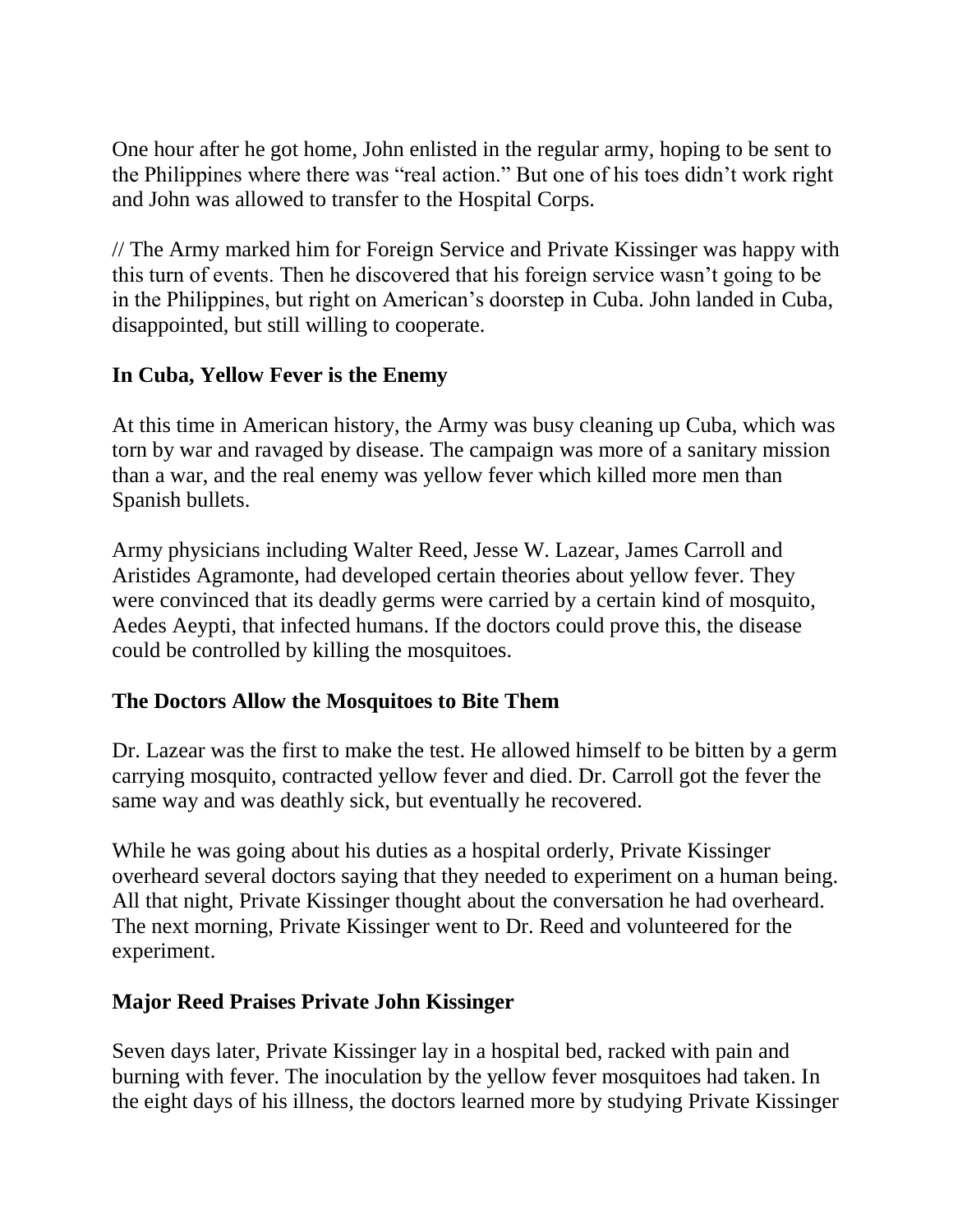than they had discovered in eight years of experimentation. His commanding officer Major Walter Reed said of him, "In my opinion, his exhibition of moral courage has never been surpassed in the annals of the Army of the United States."

# **John's Health Suffers**

Then as far as Kissinger and the doctors knew, he recovered. At any rate, he was registered as "immune from yellow fever by previous attack," and was sent out to continue working as a hospital orderly. Utilizing the data they had gathered from Private Kissinger, the doctors fought and won the yellow fever mosquito war in Cuba and the soldiers came home.

[Private Kissinger](http://news.google.com/newspapers?nid=950&dat=19440720&id=X-wLAAAAIBAJ&sjid=HVUDAAAAIBAJ&pg=2919,4084571) took his honorable discharge and settled down again to life on an Indiana farm. But he wasn't as well as he had been when he went to war. His legs sometimes gave way under him and he was often weak and dizzy. Not strong enough to continue farming, he tried working in factories and restaurants. One day John fell to his knees and he couldn't get up. Spinal mellitus, brought on by the yellow fever, had paralyzed his legs.

### **John Kissinger Receives the Congressional Medal of Honor**

This turn of events ended his work in the box factory, but John got around on knee pads made for him by a kindly leather worker and he and his wife took in washings. She also added to the family income by scrubbing floors.

When things looked darkest, friends came to John's rescue, among them, noted physicians from New York and Baltimore who realized the courageous sacrifice he had made for his country. They loaned him enough money to keep alive and finally succeeded in getting Congressional approval of a \$125 a month pension. In 1929, John received the Congressional Medal of Honor for his sacrifice for his country.

# **Friends Help John and His Family Survive**

Through the American Association for Medical Progress, these same friends spearheaded a fund drive that raised \$6,000 to buy a home for John and his wife. Hundreds of dollars were contributed by sympathetic school children and by South American women who fully realized the horrors of yellow fever. There was even enough money to buy a cow, which John wanted more than anything else. John and his wife named the little cottage paid for by the fund drive, "Dream House." He fashioned a wooden, brightly painted Uncle Sam and fastened it to his mailbox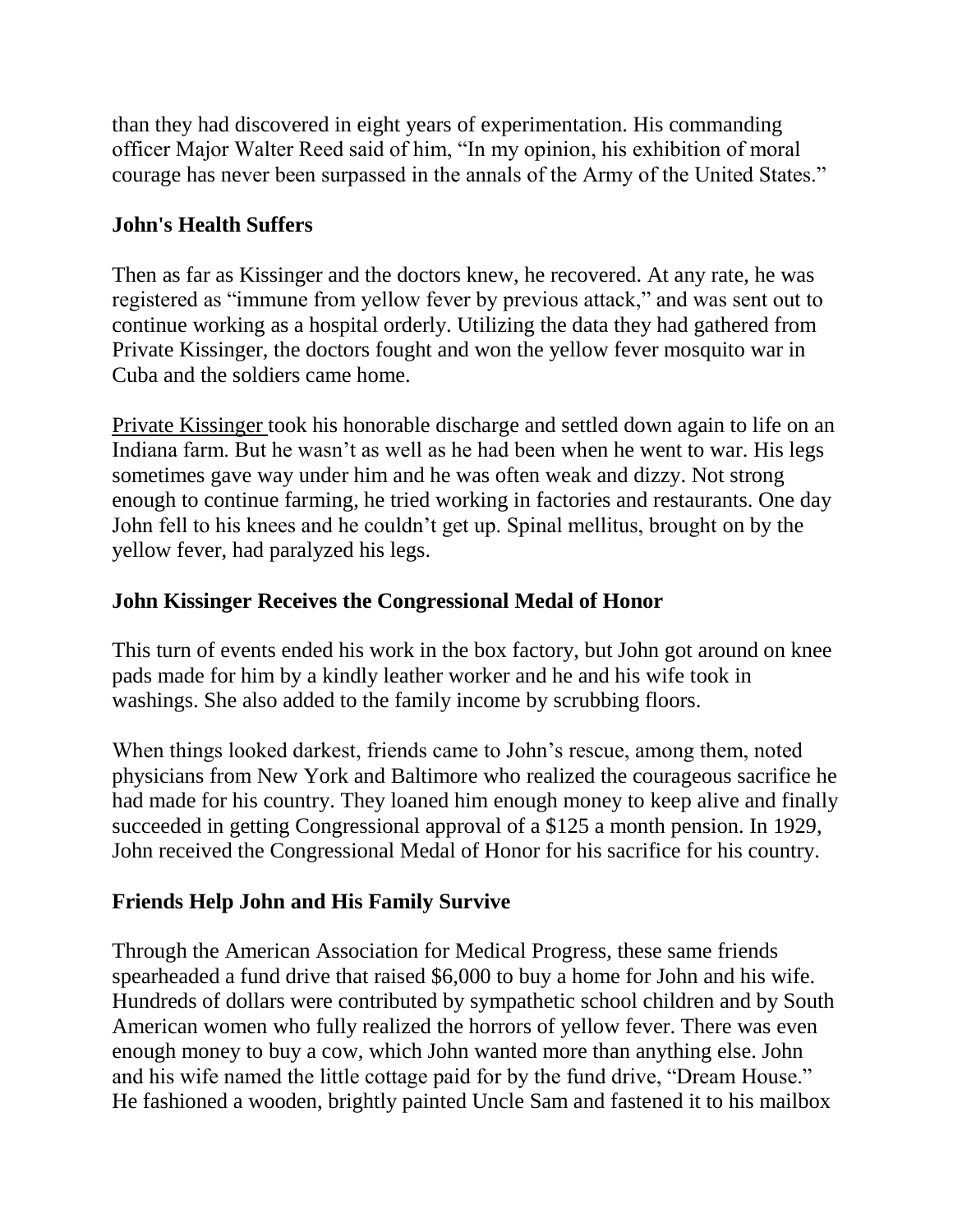with his own hands.

After thirteen years, John gradually regained the use of his legs. He taught himself to stand again and to walk after a fashion, although he had to be careful not to get overly tired. "I'm grateful things are looking better," he said.

#### **John Lectures Across the Country**

[John](http://news.google.com/newspapers?nid=888&dat=19460716&id=WhIwAAAAIBAJ&sjid=204DAAAAIBAJ&pg=7237,1536725) lectured all across the United States and appeared in several motion pictures. His finances improved enough for him to move to Tampa, Florida, where he died on July 13, 1946. To the end of his life, he believed that the sacrifice of his health was worth preventing millions of people from contracting yellow fever.

References

Molly Caldwell Crosby, *The American Plague: The Untold Story of Yellow Fever, the Epidemic that Shaped Our History*, Berkley Hardcover, 2006

Howard A. Kelly,*Walter Reed and Yellow Fever*, New Library Press, 2003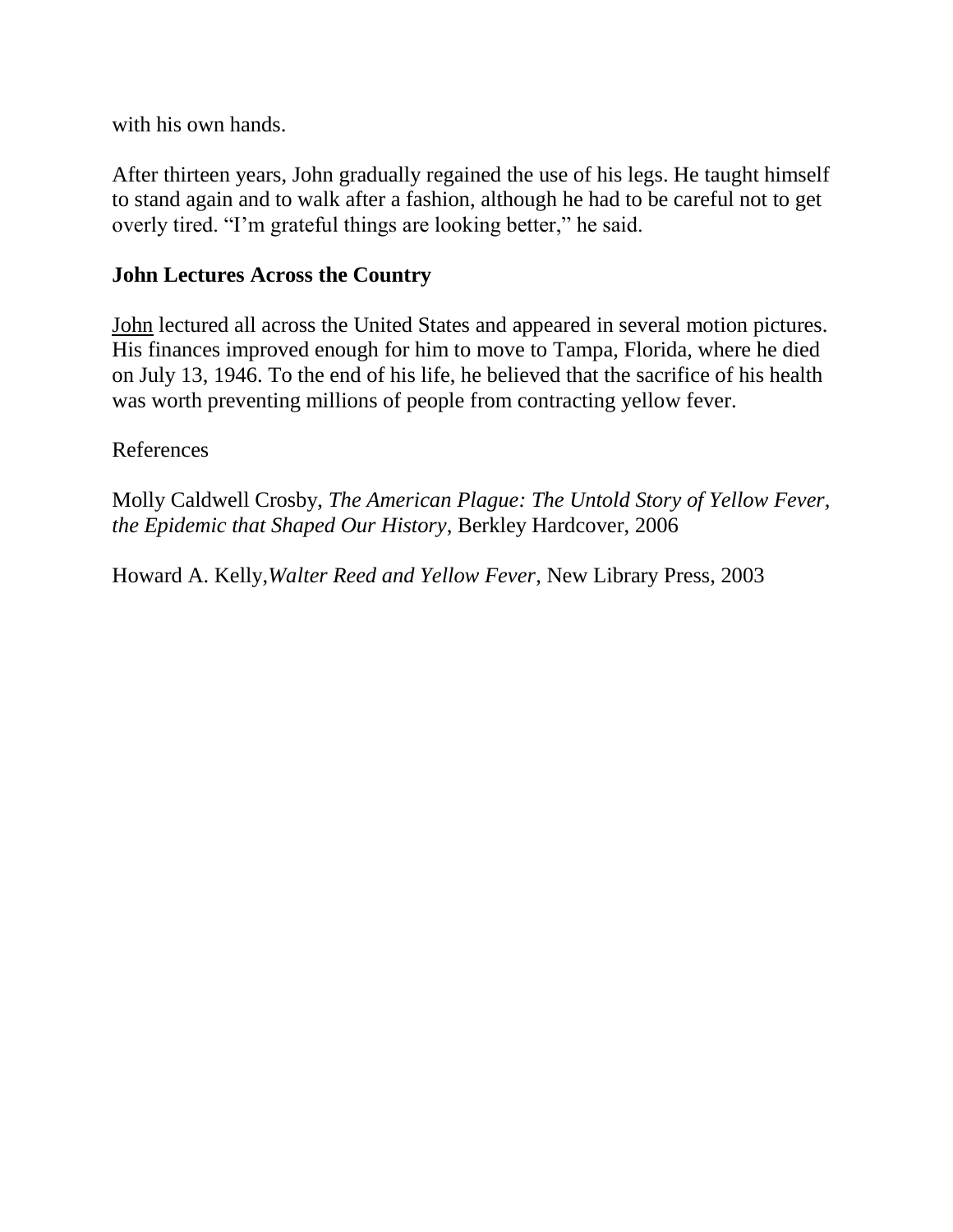# Charles White Whittlesey - Scholar, Soldier, Humanist



No one knows exactly what hour Charles White Whittlesey slipped out of his cabin on the United Fruit Company steamship *Toloa,* bound for Havana, Cuba. He had said a cordial goodnight to Captain Grant and his fellow passengers at about 11:15 on the night of November 26, 1921, and before he left the cabin that he had purposely chosen for its seclusion, he arranged nine letters in envelopes and a note for the captain on his bedspread. Then he went on deck, and by some accounts leaned over the rail, shot himself in the head with an army issue pistol and tumbled over the side, and by other accounts he simply climbed over the rail and fell into the cold embrace of the Atlantic Ocean.

No one in his time knew why this hero of World War I, who so many people besides his family and friends loved and respected, chose to end his life. A few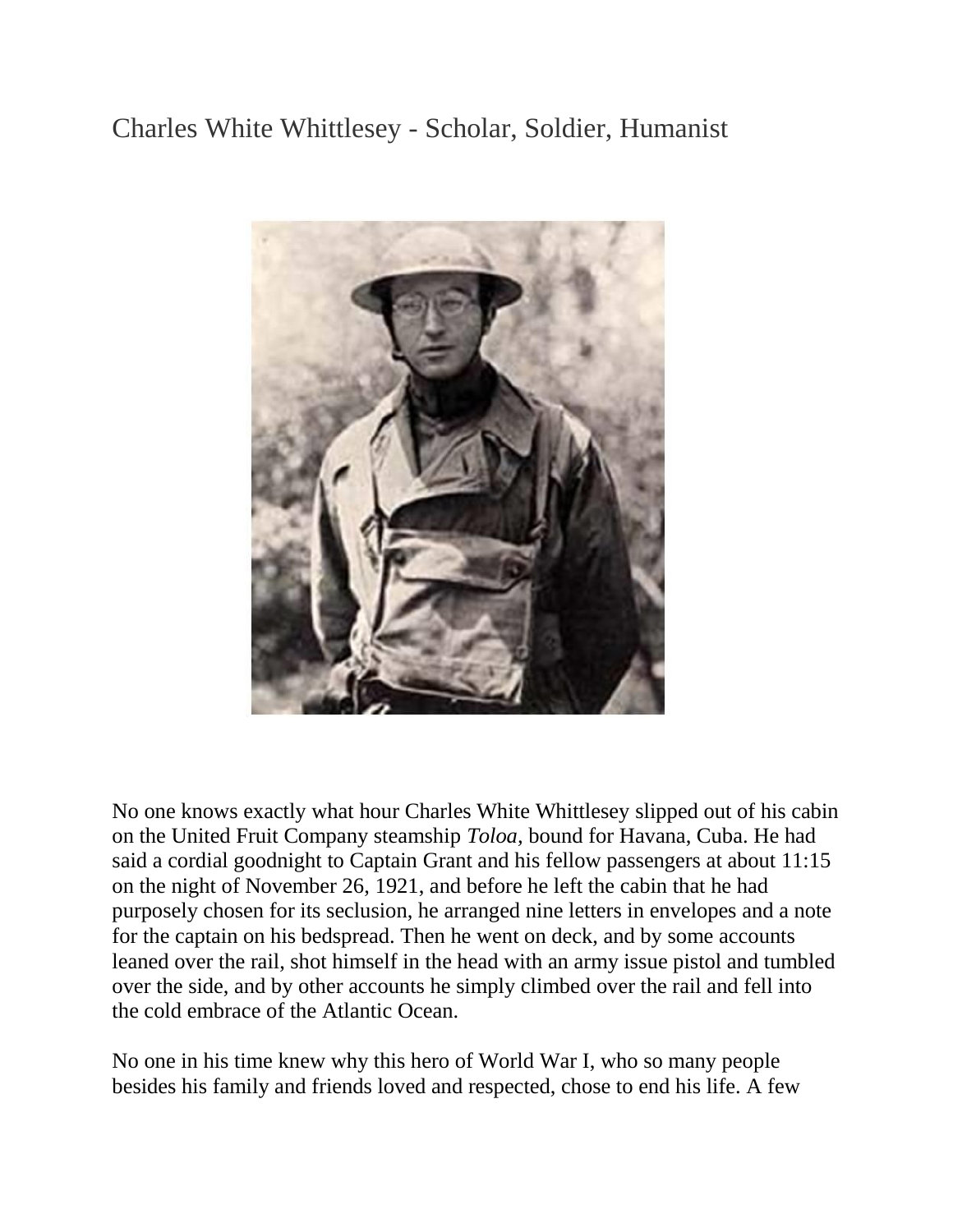close friends like John Bayard Pruyn and Judge Charles L. Hibbard suspected that he suffered from what then was called shell shock -today thought to be a form of post traumatic stress syndrome,- but he had skillfully managed to hide the depths of his despair from almost everyone but himself. True to his character, he had resolutely decided on his course of action, and carried it out as persistently as he had fought with his men to survive in "The Pocket" in the Meuse-Argonne campaign.

#### **Childhood Memories**

Charles Whittlesey started his life as a small town boy. He was born January 20, 1884, in Florence, a small town in northwestern Wisconsin, the second oldest of six boys. His brother Timothy is not often mentioned in biographies of Colonel Whittlesey, but the 1910 census lists Timothy as a son of Frank and Anna Whittlesey, born in 1894. An older brother Frank had died before his first birthday, but Charles and his four younger brothers, Russell, Elisha, Timothy, and Melzar grew to adulthood. A story in the Centennial edition of the [Florence Mining](http://www.rootsweb.ancestry.com/~wifloren/whittlesey.html)  [News](http://www.rootsweb.ancestry.com/~wifloren/whittlesey.html) detailed his early life in Florence, Wisconsin, and described some of his boyhood exploits.

Annie Elizabeth, the only girl born to the Whittleseys, died of "black diphtheria" in 1894 just before her ninth birthday. *The Journal of the American Medical Association*, Vo. 79, No. 16, October 13, 1922, sheds some light on what killed Annie. In an article called "Milk-Borne Diphtheria," Dr. Malcolm Graham, MD and E. H. Golzza, BS, described an advanced case of diphtheria where the mucous membranes of the throat had turned from the normal red to a dirty, black appearance. Many children besides Annie died in the diphtheria epidemic that swept through the ranks of Wisconsin children like a winnowing scythe in the mid 1880s. Annie's death affected her entire family deeply, but the loss of his only sister remained a sore spot in the soul of sensitive, bookish Charles for the rest of his life.

A New Englander by birth and inclination, their father Frank Whittlesey who hailed from Connecticut, traveled west with his two brothers to work in the lumber industries of Wisconsin and the Upper Peninsula of Michigan. Frank used his salesmanship to buy land and foster good relations with the Indians and his expertise in things electrical to bring electricity to the mining and lumber towns of northern Wisconsin and Michigan. The town of Menomonee, Michigan, also brought him his wife Anna Elizabeth Gibbs who he married on October 5, 1881.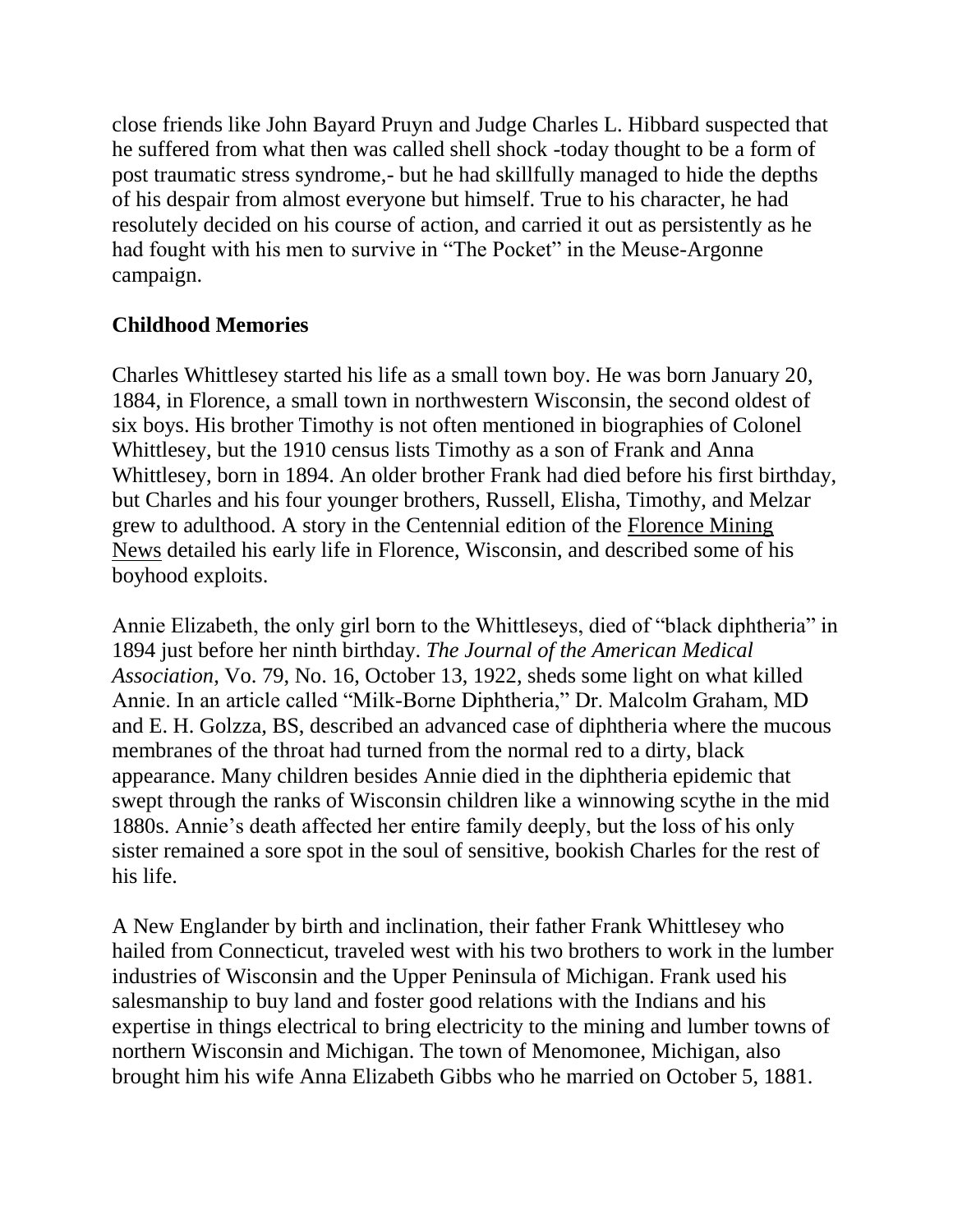A December 1, 1921 article in *Wisconsin's Appleton Post Crescent* sheds a little light on why the Whittlesey's named their youngest son Melzar and where Charles went to school during part of his childhood. The story datelined Green Bay, said that old time Green Bay residents remembered Colonel Whittlesey believed to have drowned in the ocean as a school boy who attended the Old First Ward School back in the early 1890s.According to the story, Charlie's father Frank Whittlesey was engaged in logging somewhere in the north while Charlie and his brother went to school in Green Bay.They lived with Mrs. Melzar F. Merick, their aunt. Melzar F. Merick at that time was the president of the Citizens National Bank of Green Bay.

#### **Charles Whittlesey, Scholar and Lawyer**

In 1894, the same year Annie died, the Whittlesey family moved to Pittsfield, Massachusetts. The newly created General Electric Company had acquired Frank's Company, Stanley Electric, and transferred him to Pittsfield, Massachusetts to work at the General Electric Company as a purchasing agent and later a production manager.

After graduating from Pittsfield High School, Charles enrolled at Williams College in Williamstown, about twenty miles away from Pittsfield. At Williams College, Charles shared a room with Max Eastman, who would later establish himself as a noted American writer, poet, and political activist. Charles embraced the socialist ideas of his friend and roommate and was a member of the American Socialist Party for a number of years before he resigned in disgust at what he considered the Party's increasing extremism.

At Williams, Charles developed his literary talents, joining St. Anthony Hall, a national college literary society. He served as Editor-in-Chief of the Guielmensian, the Williams College yearbook, and he was also the editor of the Williams Literary Monthly and the Williams Record. He wrote so frequently for the magazines that he edited that he was asked to write the essay on the "Literary Enterprises" of the Class of 1905 as well as for the Class book. His classmates nicknamed him "Count," for his aristocratic bearing and "Chick" because it was the popular nickname of their time for Charles. Noting his literary skills and inclinations and intellectual interests, they voted him the third brightest man in the Class of 1905.

In 1905, Charles Whittlesey graduated from Williams College and he went on to earn a law degree from Harvard, graduating from [Harvard Law School](http://books.google.com/books?id=Ia4VAAAAIAAJ&pg=PA872&dq=2+rector+street+1911+charles+whittlesey&hl=en&sa=X&ei=-p7wUNjlCcuZqQHkkIG4DA&ved=0CDkQ6AEwAg#v=onepage&q=2%20rector%20street%201911%20charles%20whittlesey&f=false) in 1908. He established a law practice in New York City with Murray, Prentice & Howland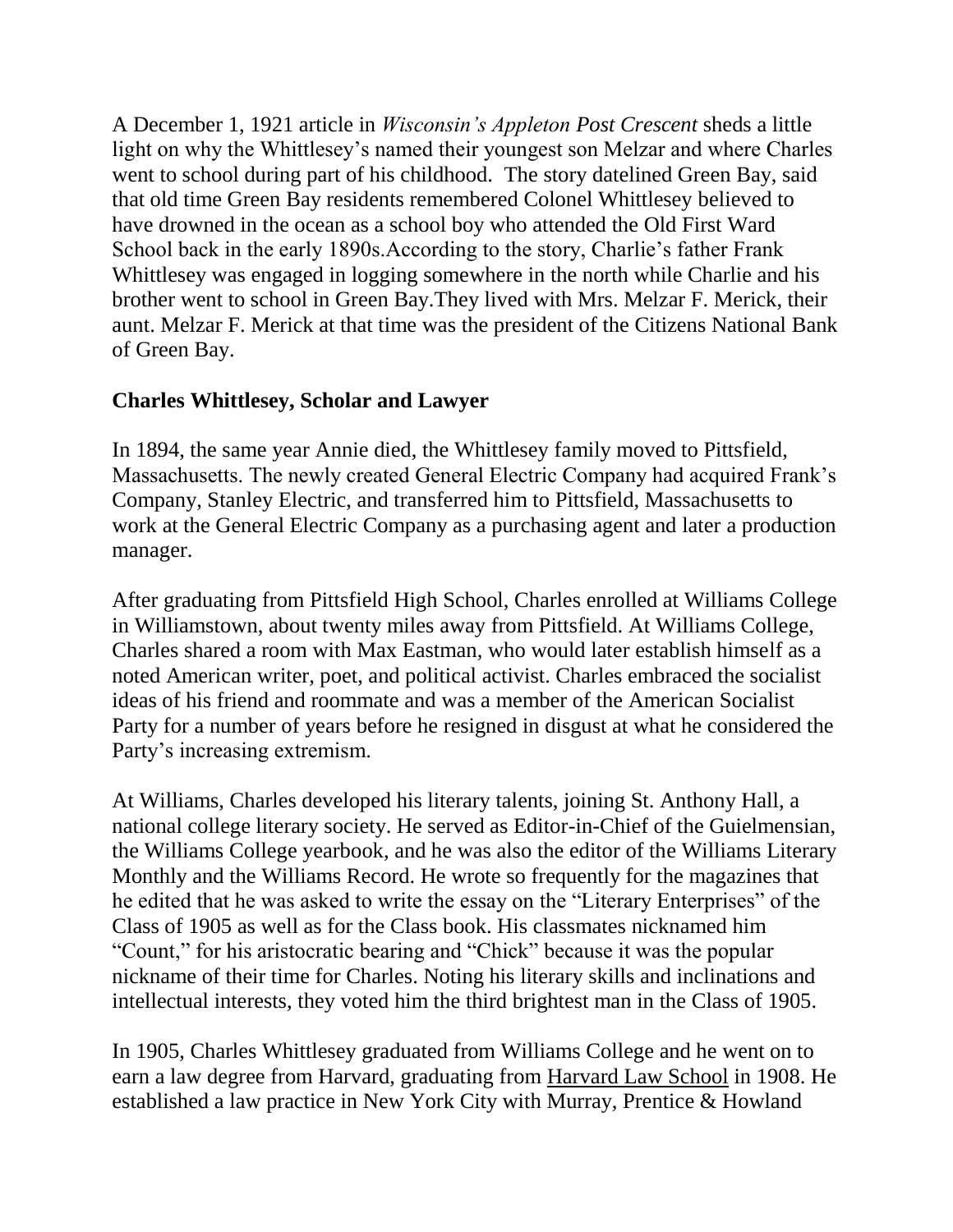from 1908 to 1911 and in 1911 he went into law practice with his friend and Williams classmate John Bayard Pruyn at 2 Rector Street in New York City, residing at 136 East 44th Street.

## **Charles Whittlesey, Soldier**

In August 1916, he graduated from the military training camp at Plattsburg, (the post office left off the h in Plattsburgh in those days) New York. On August 8, 1917, he was placed on active duty and asked to report to Camp Upton in Yaphank, Long Island, New York, where he received three months of training before he shipped out to Europe.

Charles Whittlesley had successfully completed a military training program for civilian called the [Plattsburg Movement.](http://www.worldwar1.com/tgws/rel011.htm) In 1913 during spring break Lieutenant Henry T. Bull, Cornell University's professor of military science, rode the train from Ithaca, New York to Washington D.C. to confer with General Leonard Wood, the Army's Chief of Staff. He urged General Wood to allow qualified students to be attached to regular army units for a month or more in the summer. The students would participate in the program strictly as volunteer civilians and would not be required to enlist in the Army.

President Woodrow Wilson's secretary of War Lindley M. Garrison supported the program and soon volunteers were training in several camps around the country. By 1914, war swept over Europe, making military preparedness take on a greater urgency in America, including New York. Hundreds of men in their thirties and forties volunteered for a summer camp at Plattsburg Barracks upstate New York, including Quentin Roosevelt and Theodore Roosevelt Jr. The Plattsburg camp which continued into 1915 provided a supplement to the camps for college men and was officially known as the Business Men's Camp because so many businessmen and attorneys like Charles Whittlesey trained there.

#### **Charles Whittlesey, War Hero**

In May 1917, [Charles Whittlesey](http://www.worldwar1.com/dbc/whitt.htm) left his profitable law partnership with John Bayard Pruyn and joined the United States Army. He shipped out to France as a captain in the 77th [Division,](http://www.longwood.k12.ny.us/history/upton/seventy.htm) called the Metropolitan Division because mostly New York City men from the Lower East side filled its ranks. In Europe, he served with the 77th Division, 308th Battalion Headquarters Company and after participating in defensive actions behind the British front and in the Luneville Defensive Section, beginning in August 1918, his division moved into combat in the Vesle,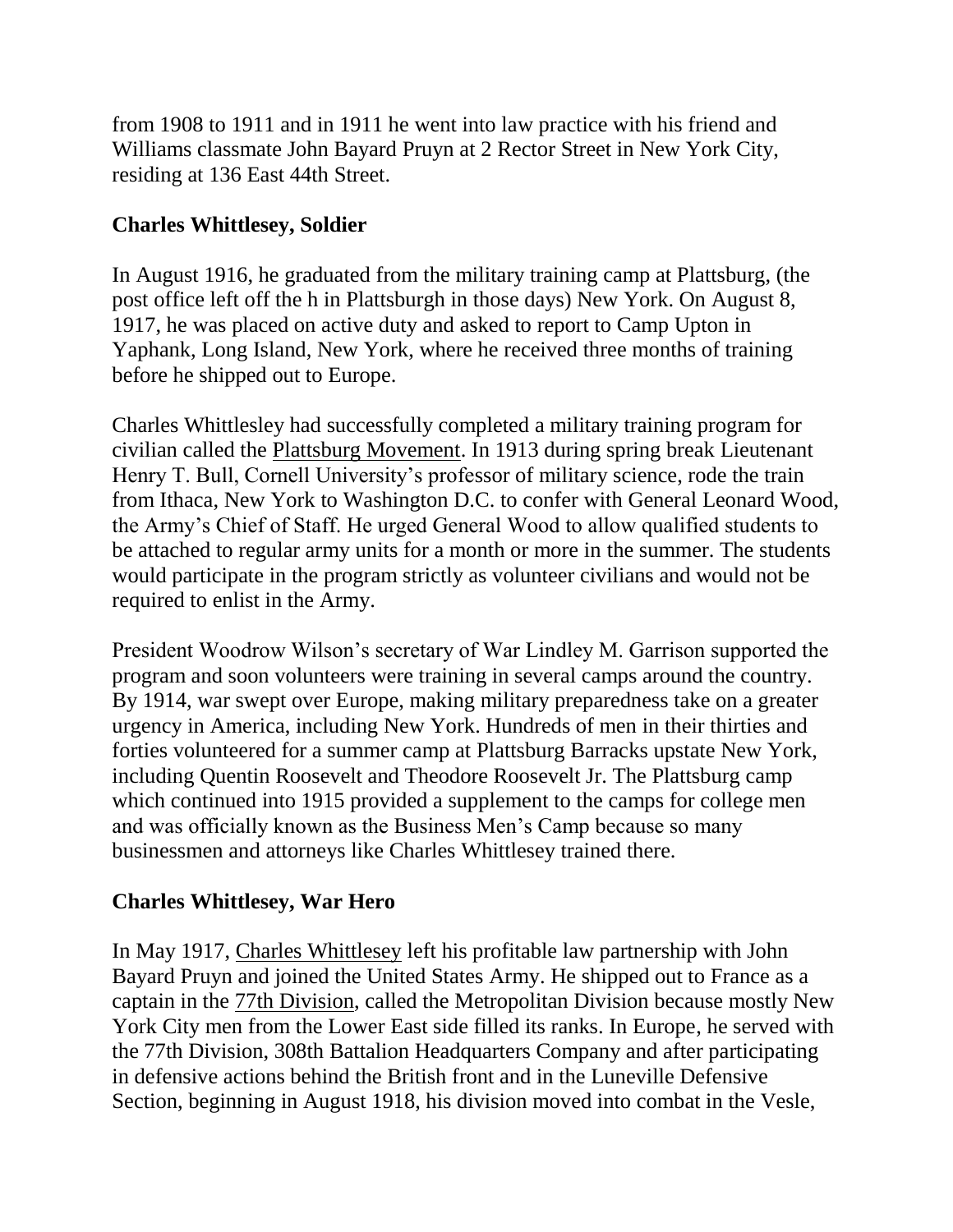Aisne, Argonne and Meuse offensives.

In October 1918, several companies of Major Charles Whittlesey's battalion were cut off for several days without food or ammunition. Although a formidable group military officials, historians, and others blamed Major Whittlesey's excessive zeal and inexperience for the battalion's predicament, an equally formidable group of supporters argue that the battalion's successful advance and the stalled advance on the Allied troops on the battalion's flanks had left them in their vulnerable position.

The 308th Infantry found itself cut off in The Pocket, a hill between Charleveaux Brook and the old Roman road and a railroad. German troops bombarded them with machine gun and trench mortar attacks and they even endured friendly fire from the 50th Aero Squadron who were confused about the coordinate of The Pocket. The chain of human runners from The Pocket to Headquarters had been disintegrated, forcing Major Whittlesey to use homing pigeons to communicate with Headquarters. He sent Cher Ami as the last communications pigeon on October 4, to stop the friendly fire.

Early on October 7, 1918, the same day that Allied troops arrived to rescue the "Lost Battalion" as the newspapers dubbed it, the German Commanding Officer who surrounded the 308th sent an American prisoner with a letter requesting that Major Whittlesey surrender his battalion for humanitarian reasons. Major Whittlesey and his second-in-command George McMurtry did not even acknowledge the request for surrender and Major Whittlesey pulled in the white panels he used to signal Allied planes in case the German mistook them for surrender flags.

The American Press reported that Major Whittlesey had replied "Go to Hell," in answer to the surrender request, but he later said that he had not answered the German letter because no reply was necessary.

On October 7, hours after the German request for surrender, several runners broke through the German lines to the south and lead advancing Allied troops to The Pocket. The 308th had been rescued! When the Germans first surrounded the companies of the 308th Battalion on October 2, the 308th numbered 554 men. When the Battalion was rescued on October 7, 107 soldiers had been killed, 63 were missing and 190 wounded. Only 194 men were able to walk out of The Pocket.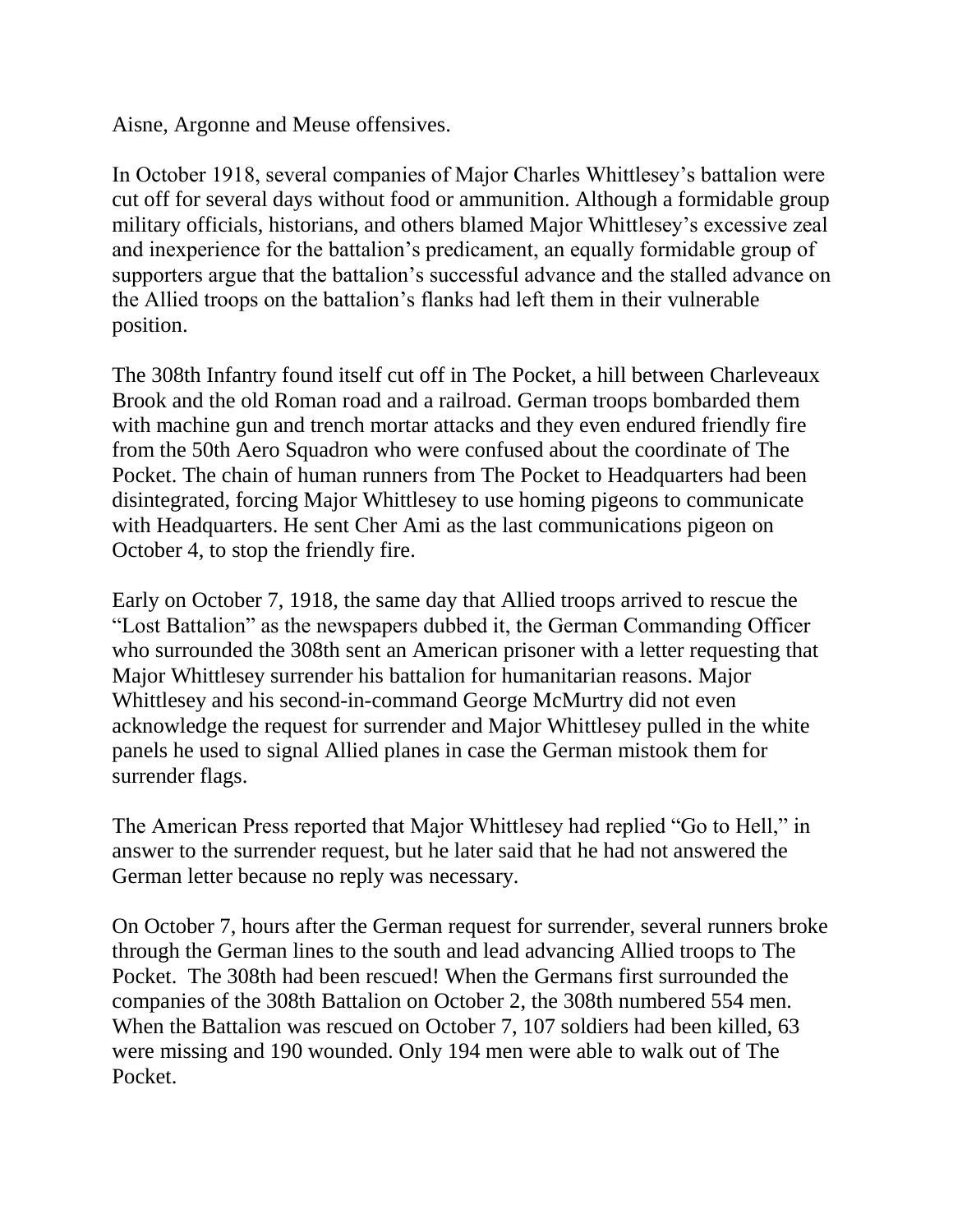After the rescue of his "Lost Battalion," the Army promoted Charles Whittlesey from Major to Lieutenant Colonel, relieved him from further duty and honorably discharged him. He returned to the United States and on December 6, Lieutenant Colonel Charles Whittlesey received the Congressional Medal of Honor as did his second in command George McMurtry.

#### **Colonel Charles Whittlesey, Veteran**

After Armistice Day -November 11, 1918- thanks in part to the American Press the story of the Lost Battalion became one of the most reported and talked about World War I events. In 1919, Hollywood made the story of the Lost Battalion into a movie, starring many of the soldiers who had actually taken part in the mission, including Lieutenant Colonel Charles Whittlesey.

[Lieutenant Colonel Whittlesey](http://www.worldwar1.com/dbc/whitt.htm) tried to return to his career as an attorney at Pruyn and Whittlesey and later at the Wall Street firm of White & Case, but he discovered that he could not recapture his quiet life. He had become a national hero and since the Lost Battalion was one of the most recounted World War I stories, many organizations asked him to speak about his war experiences.

Idealistic, modest, and sensitive, Lt. Colonel Whittlesey limited his war reminiscences to praising the enlisted men who had fought with him, calling them common soldiers who had not been recognized for their uncommon bravery and patriotism. When Colonel Whittlesey did speak about the War, he advocated pacifism, and endorsed the idea of a League of Nations as a promise of lasting peace. He continually stressed the valor of America listed men, encouraging people to remember that "those who have been picked out for special praise are the symbols of the men behind them. No man ever does anything alone. It's the chaps you don't hear about that make possible the deed you do hear about."

Instead of gradually receding with time, Lt. Colonel Whittlesey's fame increased and he found himself in constant demand for speeches, parades, and honorary degrees. He visited wounded soldiers in New York City area hospitals and delivered eulogies at funerals of soldiers he had known. He marched with soldiers in a July 4 parade in Pittsfield, Massachusetts. He went to the first New York State American Legion convention in Rochester and actively participated in the Roll Call, an annual membership drive supporting the New York City Red Cross. The pain of war seemed to overwhelm Colonel Whittlesey. He said to a friend, "Not a day goes by but I hear from some of my old outfit, usually about some sorrow or misfortune. I cannot bear it much more."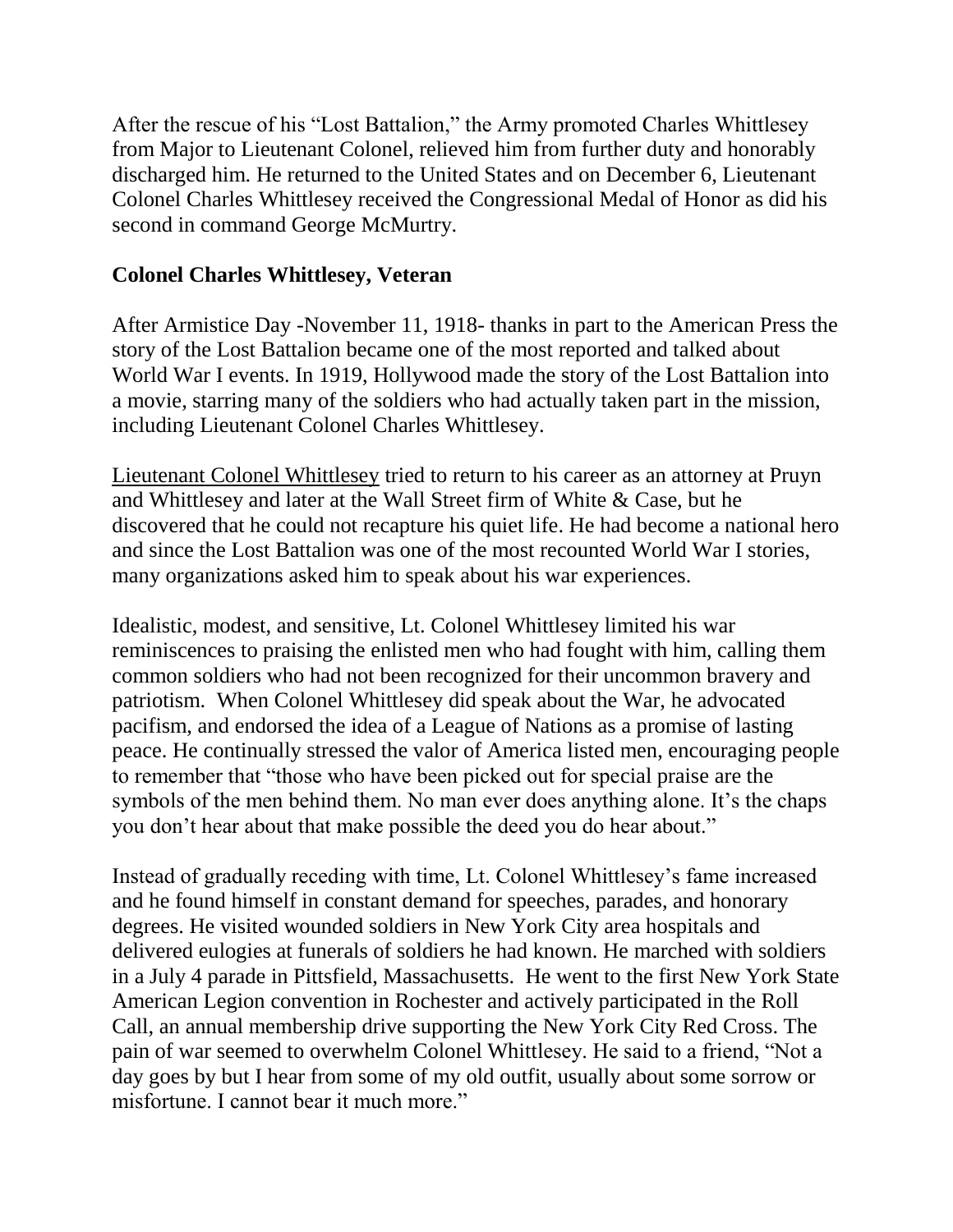In 1921, the Army promoted him to Colonel of the reserve division of the108th, an honor he reluctantly accepted. The military asked Colonel Whittlesey to serve as a pall bearer at the ceremonies to honor the Unknown Soldier at Arlington National Cemetery on November 11, 1921. It is possible that Colonel Whittlesey knew that another Whittlesey, [Brigadier General Eliphalet Whittlesey,](http://www.arlingtoncemetery.net/eliphalet-whittlesey.htm) rested in Arlington in Section ED SS Site 1110. Brigadier General Whittlesey who died on September 30 , 1909, had taught at Bowdoin College and served as Secretary of the Board of Indian Commissioners for 25 years. He fought in the Civil War under General Oliver Otis Howard and after the War, he became a professor at Howard University. Like Charles Whittlesey, he too received honorary degrees and accolades.

#### **Colonel Charles Whittlesey, Missing in Action**

Friends and relatives noticed that Colonel Whittlesey seemed moody and depressed after the Unknown Soldier ceremonies at Arlington. He also had a racking cough probably an after effect from being gassed during the War that kept him awake at night and disturbed the other people at the rooming house where he lived. He mentioned to a fellow boarder that he might take a cruise to get away from things. After his speech at a Red Cross dinner he told his dinner partner that "Raking over the ashes like this revives all the horrible memories. I'll hear the wounded screaming again. I have nightmares about them. I can't remember when I had a good night's sleep."

Colonel Whittlesey put his affairs in order and on November 24, 1921 without telling any of his family or friends of his traveling plans he boarded the *S.S. Toloa*. On the night of November 26, 1921, two days out of New York, he stayed up late reminiscing and telling war stories with Captain Grant and the crew. Then he excused himself and went to his cabin.

When Captain Grant of the *Toloa* notified Colonel Whittlesey's friends and relatives that he had been lost at sea, they couldn't believe the news because he hadn't told anyone about his travel plans. He had left letters addressed to his parents, his brothers Elisha and Melzar, his uncle Granville Whittlesey and his friends George McMurtry, J. Bayard Pruyn, Robert Forsyth Little and Herman Livingston, Jr. He didn't reveal the reason for his suicide in any of the letters and no one publicized them. He also left a note to Captain Grant in his cabin directing the disposition of the baggage he left in his stateroom.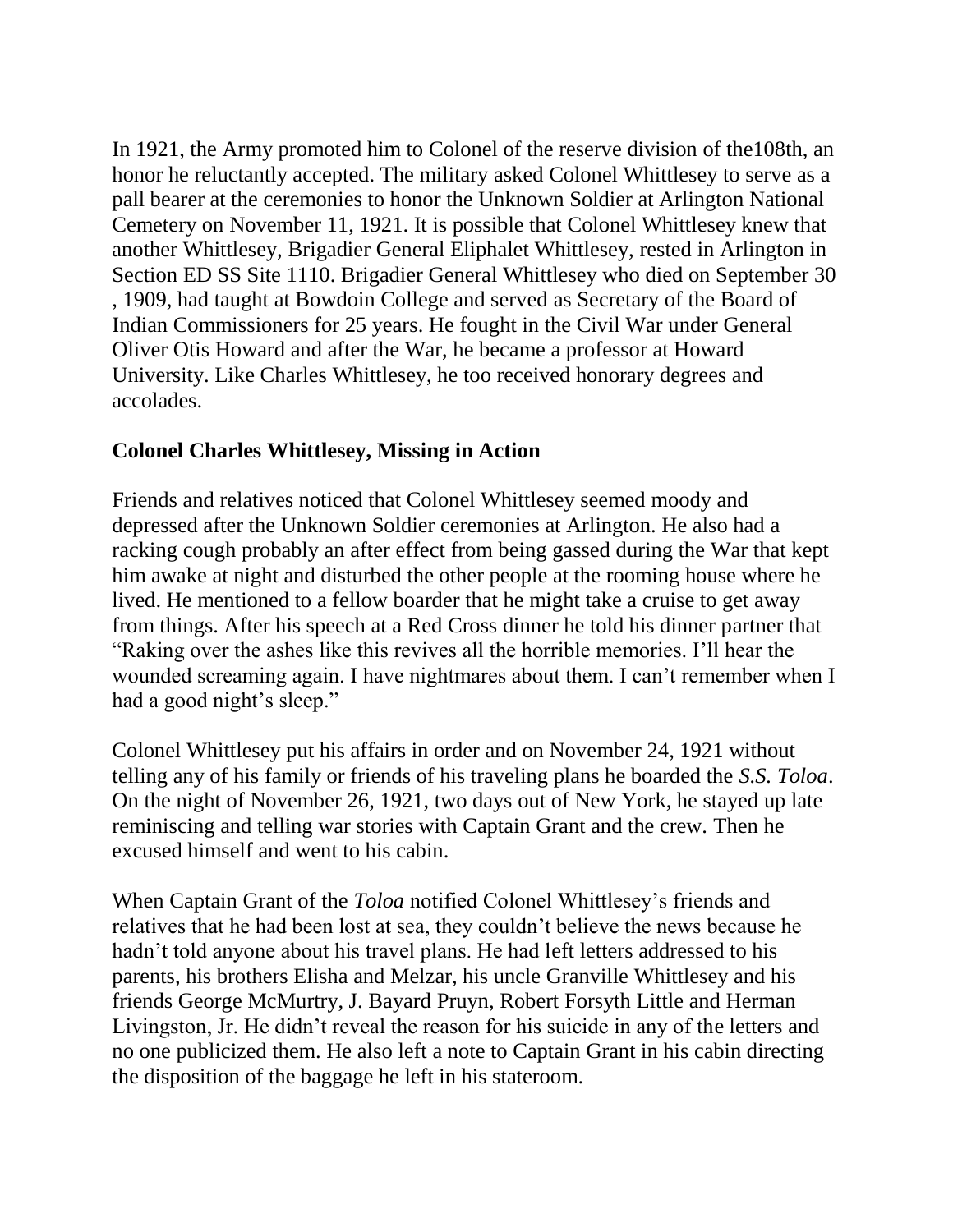In his will found among the papers in his law office, Colonel Whittlesey left the famous German letter asking for surrender to George McMurtry and his Cross of the Legion of Honor to his closest friend John Bayard Pruyn. On December 11, 1919, at the memorial service in Pittsfield, Massachusetts, Judge Charles L. Hibbard, a friend of the family recounted Colonel Whittleseys career and trial by fire in battle. He concluded his remarks by saying,

"You say, 'He had so much to live for – family, friends, and all that makes life sweet.' No, my friends, life's span for him was measured those days in that distant forest. He had plumbed the depth of tragic suffering; he had heard the world's applause; he had seen and touched the great realities of life; and what remained was of little consequence. He craved rest, peace and sweet forgetfulness. He thought it out quietly, serenely, confidently, minutely. He came to a decision not lightly or unadvisedly, and in the end did what he thought was best, and in the comfort of that thought we too must rest. 'Wounded in action,' aye, sorely wounded in heart and soul and now most truly 'missing in action."

#### **Colonel Charles Whittlesey-Shell Shock, Post Traumatic Stress Syndrome?**

Colonel Whittlesey's family, friends, and contemporaries tried to come up with reasons for his suicide. Some of his friends and family believed that his sensitivity, modesty, ambivalent feelings about being treated as a hero, and the lasting effects of War's destruction drove him to suicide. Others thought that perhaps he felt guilty about the possibility that he had given incorrect coordinates to The Pocket, causing friendly fire to rain on his men or thinking perhaps his refusal to surrender to the Germans may have led to increased casualties for the 308th Battalion.

Memories of lost friends must have weighed on Colonel Whittlesey's mind. He must have agonized in private over his Harvard classmate, fellow Plattsburg Movement soldier and fellow lawyer Eddie Grant . After Eddie Grant graduated from Harvard Law School, he played several seasons of professional baseball for the Cincinnati Reds and New York Giants and then he retired and established a law practice.

Eddie Grant enlisted in the Army when the United States entered World War I in 1917, serving as a Captain in the 77th Infantry Division. All of his superior officers were killed or wounded during the fierce battle of the Meuse-Argonne offensive and Captain Grant commanded his troops on a four day search for the Lost Battalion that his friend Major Charles Whittlesey commanded. On October 5, 1918, an exploding shell killed Captain Grant. The first Major League Baseball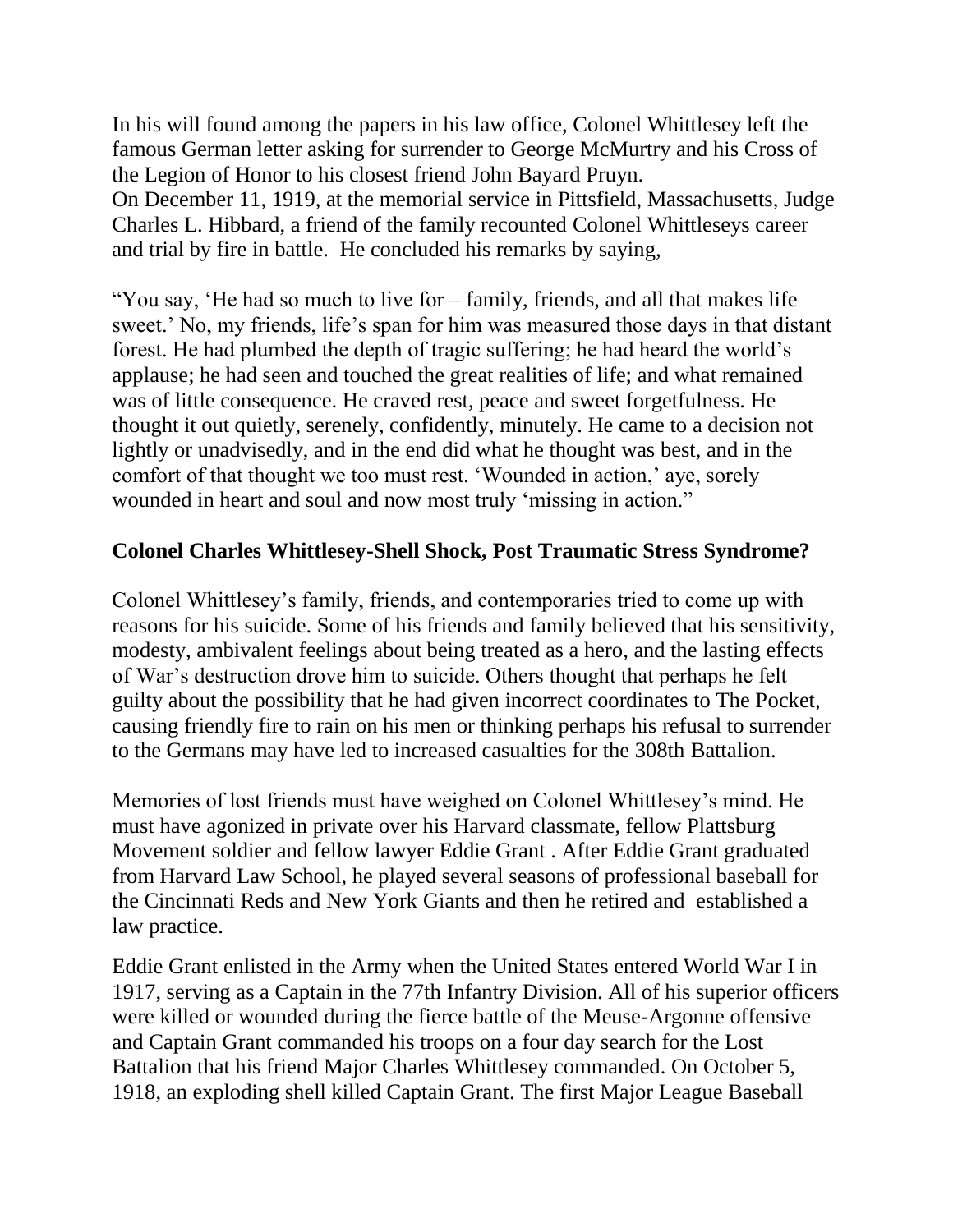player killed in action in World War I, he was buried at the [Meuse-Argonne](http://www.abmc.gov/search/detailw.php)  [American Cemetery](http://www.abmc.gov/search/detailw.php) in Romagne, France.

His World War I experiences certainly weighed heavily on the mind and heart of Charles White Whittlesey as he returned home to make his peace with peacetime. When Captain Grant sent the wireless message that Colonel Whittlesey had disappeared from the *Toloa*, the news broke in newspapers all over the country, with a detailed story about him appearing in the [New York Times.](http://query.nytimes.com/mem/archive-free/pdf?_r=1&res=9905E2D6113CE533A25753C3A9679D946095D6CF&oref=slogin) 

In Colonel Whittlesey's era, medical and military people and civilians to a lesser extent used the term "shell shock" to describe what modern medical science calls [Post Traumatic Stress Disorder\(](http://www.ptsdmanual.com/chap1.htm)PTSD). It is impossible to psychoanalyze a long dead soldier without straying into the realms of speculation and imagination, but twenty-first century understanding of PTSD compels thoughtful consideration of Colonel Whittlesey's reactions to the horrors of the First World War.

#### **Soldier Against His Nature**

[Charles White Whittlesey](http://books.google.com/books?id=Re7Qon5MZq0C&pg=PA37&source=gbs_toc_r&cad=4#v=onepage&q&f=false) hated war. He considered war morally unacceptable and recoiled at the thought of the country that he loved entering a World War. Relatives of his had fought in the Civil War, including the Brigadier General Whittlesey buried in Arlington National Cemetery. He believed that war held no glory, just destruction of land, resources, and people, but he obeyed the call of his country and fought bravely enough to become a legend. He sought neither medals for war nor accolades in peace, but he received both. He sought forgetfulness on the *Toloa,* but he is still remembered.

#### References

Ferrell, Robert. *Meuse-Argonne. America's Deadliest Battle, 1918*. University Press of Kansas, 2007.

Johnson, Thomas M. *The Lost Battalion*. Bison Books, 2000.

Laplander, Robert. *Finding the Lost Battalion: Beyond the Rumors, Myths, And Legends of America*. Lulu, 2007.

Lengel, Edward G. *To Conquer Hell: The Meuse-Argonne, 1918. The Epic Battle That Ended the First World War.* Holt Paperbacks, First Edition, 2009.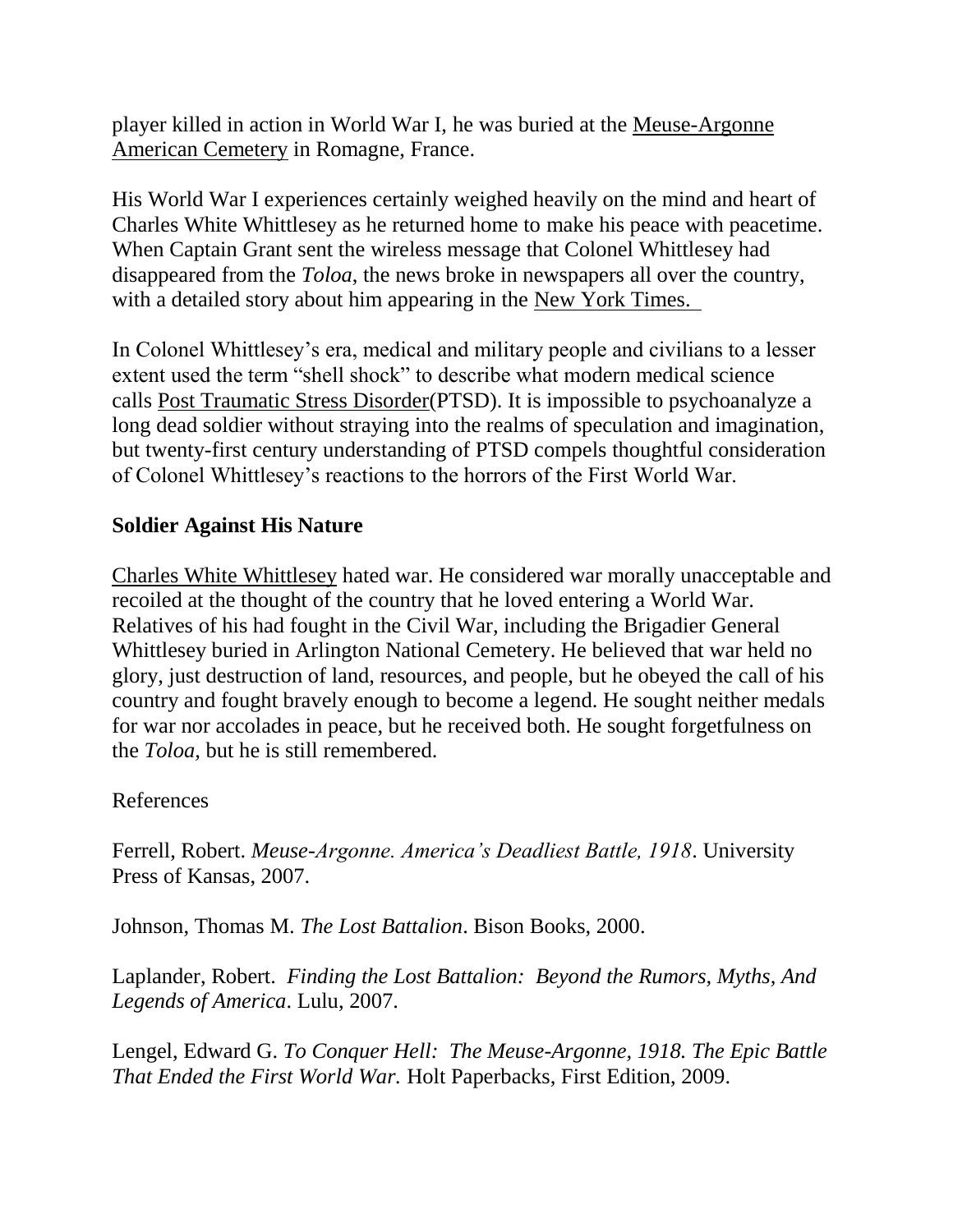# George Hamann and Donald Lardie: Shipmates aboard U.S.S. Enterprise (CV-6)



When George Hamann (right) of Menomonee Falls, Wisconsin, was drafted into the Navy in 1943, he wasn't certain of where he was going, but he didn't think it would be Farragut, Idaho. Eventually, George was trained to be a store keeper at the Bremerton, Washington Navy Yard, and assigned to the U.S.S. Enterprise.

Donald Lardie (left) of West Allis, Wisconsin, enlisted in the Navy in 1943 and was trained in Fire Control Service at the Great Lakes Naval Training Base. After he learned to control the firing of guns like those on the Enterprise, he was sent to Seattle to board the ship herself in September 1943. Donald's sea-going rating was Fire Control Seaman 1/C and he was one of the Enterprise gunners who manned the 20mm and 40mm guns.

"Over all, I traveled about 196,000 miles on water, and after the first few weeks adjustment period, I never got seasick," he remembered.

George has a briefcase bulging with information about his Enterprise stint and can answer questions about her almost at the drop of a salute. Donald has a "Life Magazine" article and several other stories about the Enterprise and his time aboard her. She is part of their lives still.

The U.S.S. Enterprise began her own life story with her October 3, 1936 launching. She was built at a reported cost of about \$25,000,000, with the space for more than 100 aircraft. On December 7, 1941, she was sailing the open sea on the way to Pearl Harbor. The Japanese considered her a prime target, but they did not bomb her the way they did so many battleships tied up at Pearl Harbor.

Less than two months after Pearl Harbor, the Enterprise spearheaded the task force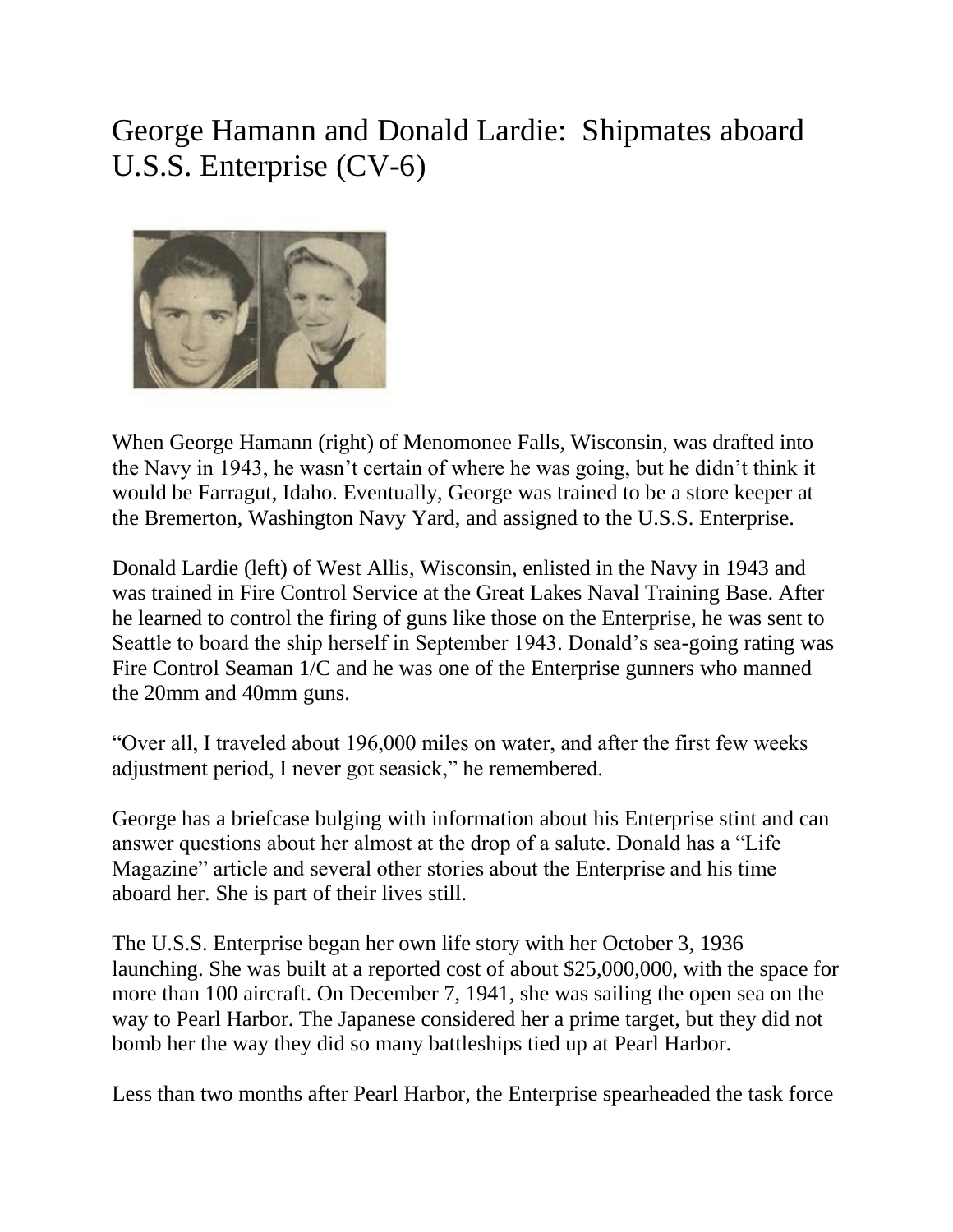under Admiral William F. Halsey which smashed the Japanese bases in the Marshall and Gilbert Islands. This was the first U.S. offensive thrust after Pearl Harbor. She participated in attacks on Marcus and Wake Islands and provided patrols and fighter protection for the U.S.S. Hornet when it participated in the bombing of Tokyo. The Enterprise fought at the Battle of Midway, was struck by three bombs in the Battle of Stewart Island on August 24, 1942, and suffered bomb hits and casualties in the battle of Santa Cruz. Planes from the Enterprise wiped out a fleet of twenty Japanese transports and possibly 200,000 soldiers aboard them in the Battle of Guadalcanal. On January 29, 1943, it destroyed twelve of thirteen Japanese torpedo planes which had sunk the U.S.S. Chicago.

According to the Navy, the Enterprise was the first carrier to strike offensively at the enemy and throughout her career she damaged the Japanese at an estimated eight to ten times of her original cost. She absorbed terrific punishment, refuting the notion that "flat tops were hopelessly vulnerable."

The Enterprise was commanded from March to July 1942 by Captain George Murray of Washington; from July to November 1942 by Captain Arthur C. Davis of Worcester, Massachusetts; and from November 1942 to April 1943 by Captain Osborne B. Hardison of Wadesboro, North Carolina. The commanding officer in the summer of 1943 when George Hamann came aboard the Enterprise was Captain S.P. Ginder of Altoona, Pennsylvania.

During the time George Hamann served on the Enterprise from August 1943 until June 1945, it participated in the Bonin Island, Formosa, and Philippine island raids. The Enterprise fought in the French Indo-Chinese Theater, and on January 16, 1944, participated in the battle for Hong Kong-Canton. George recalls this vividly. "We were so close to this one we could see the planes dropping bombs on Canton."

During the time he served on the Enterprise, George remembers about 150 general quarters alerts which meant that every man had to report to his battle station. Many battles did take place because from December 24, 1944 to May 31, 1945, the Enterprise operated as a specialized carrier. It supported the Luzon Landings, strikes at Okinawa, Tokyo, Iwo Jima, Kyushu, and Kaito-Gunto, and made a total of 1,022 night sorties.

Both George Hamann and Donald Lardie recall that their battle gear was dark blue dungarees, blue dungaree shirts, and royal blue caps. Their clothing was flash proof in case of fire, and everyone wore life preservers all of the time.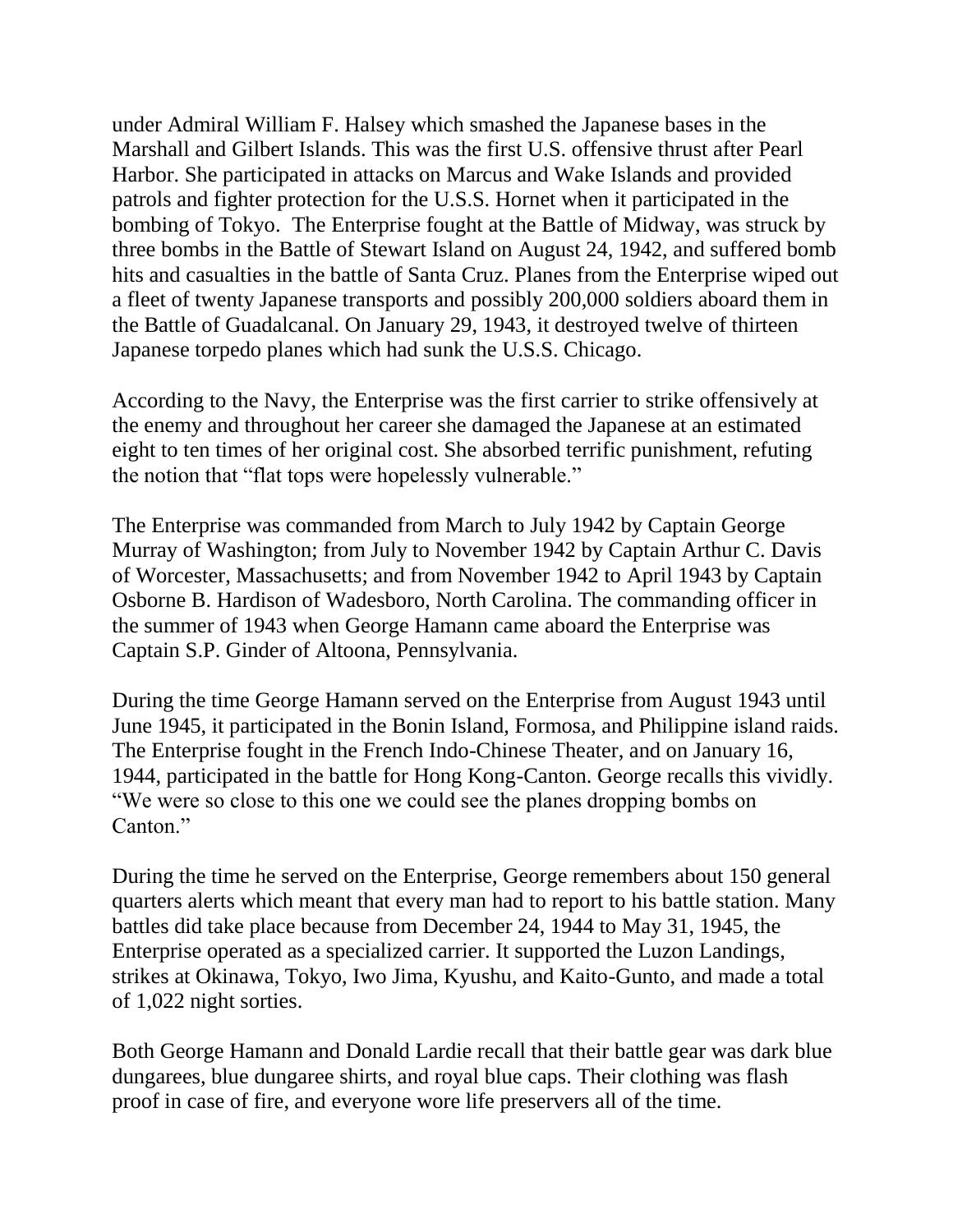"She was the most decorated ship in the war," George says proudly.

The statistics bear out his statement. The U.S.S. Enterprise earned 20 out of 22 possible Pacific battle stars, knocked down 911 Japanese aircraft, sank 71 enemy ships, and damaged 192 enemy ships. She was damaged 15 times by enemy actions- more than any other carrier – and six times the Japanese optimistically announced that they had sunk her.

Donald and George were both aboard the Enterprise on May 14, 1945, when shortly after dawn she took a hit through the forward elevator into the interior of the ship from a perfectly placed kamikaze plane. The Enterprise was off Kyushu, the southernmost of the Japanese home islands. The kamikaze bore down on the Enterprise despite a hail of anti-aircraft fire. It struck and its delayed action bomb crashed through the elevator deck and the deck below, landing in compartment 305-A before exploding.

The concussion threw one large section of the elevator at least 400 feet in the air and exploded the flight deck for 116 feet. But despite the damage done to her, the Enterprise was still lucky. Compartment 305-A was loaded with rags and toilet paper, two things perfect for absorbing the downward and horizontal thrust of the explosion. Crews had put out the fires within half an hour.

George and Donald express the pride the men assigned to her felt. This pride was reflected in most of the activities on board, including sporting events, gunnery, engineering, aviation, and ship handling. When Enterprise sailors went ashore, they vigorously defended their reputation of being the best ship afloat in local bars and with other service personnel. "I'm not sorry I served aboard her. It was for a good cause and I'd do it all over again if I had to," George says

Donald stayed with the Enterprise after VJ-Day and sailed on her last voyage which was to rescue a Liberty Ship which had broken up off the Azores Islands. The Enterprise picked up sailors and WAVES in January 1946.

At the end of the war the Enterprise wore her battle scars proudly. She had very few compartments above the fourth deck level that had not been damaged. Many of her pipe lines had temporary patches of sheet rubber with a sheet metal clamp over it to stop a leak. Temporary electrical connections were twisted wires covered with black electrical friction tape. There were many scars, shrapnel holes, and temporary structures throughout the ship. In 1945 one bomb exploded below the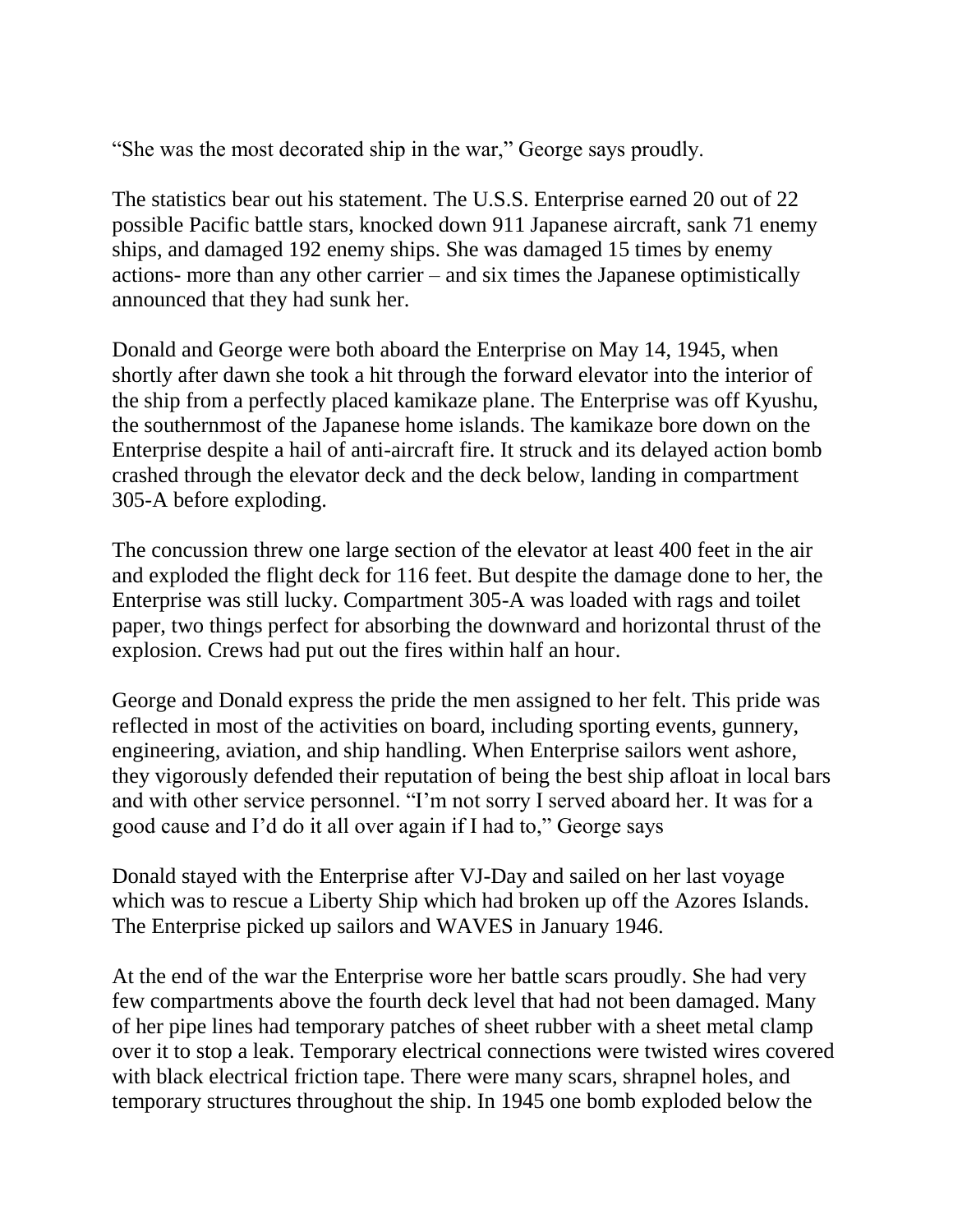No. 3 propeller with the effect of a depth charge, causing considerable damage to engineering spaces. She was badly scarred and worn after nine years of arduous service to her country. Eventually the Enterprise could not perform and compete with the newer ships and aircraft. She was decommissioned and in 1959, she was scrapped.

Donald Lardie's epitaph for her speaks for the thousands of men who served on the U.S.S. Enterprise. "She was so big she was a city in herself. I had some good times on her and some scary times, and I hated to see her scrapped."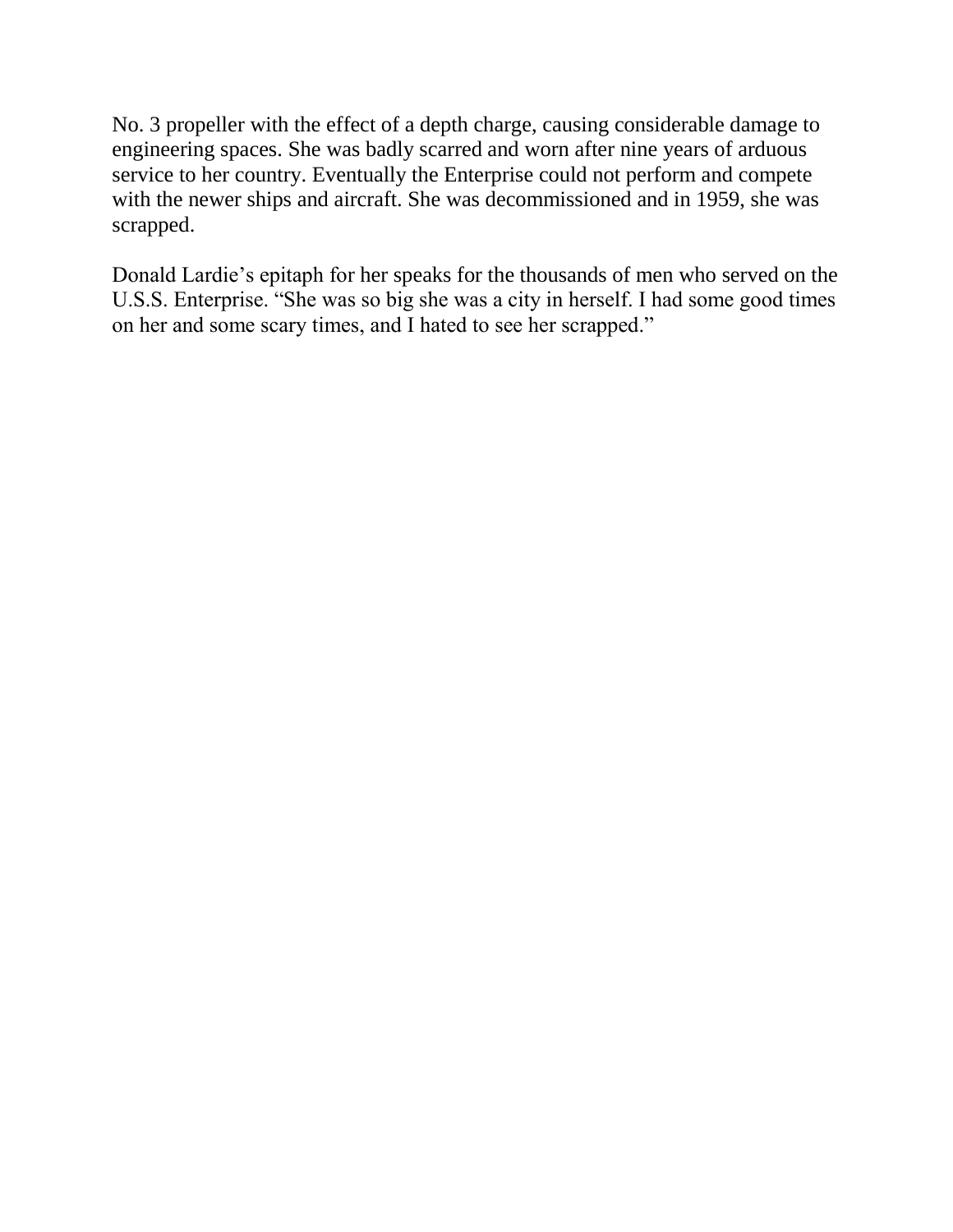Milwaukee Sailors Adam Piotruszewicz and Roy Lepsey Aboard the U.S. Milwaukee



Milwaukee sailors Adam John Piotruszewicz(left) and Roy Lepsey (right) did their World War II Navy service aboard the *U.S.S. Milwaukee*, a ship almost as young as they were.

The third ship to bear the name Milwaukee, CL-5 was a light cruiser with a length of 555'6", draft of 13'6" and a speed of 34 knots. An Omaha class cruiser, she had 10-21 torpedo tubes and was fitted with a powerful echo sounder. She was built at a cost of \$7,500,000 and commissioned on June 20, 1923 at Tacoma, Washington with Captain William C. Asserson in command of a crew of 29 officers and 429 enlisted men.

Captain Asserson reported to the Commandmant, 13th Naval District, at Seattle, Washington and then went to Tacoma for duty in connection with fitting out the *U.S.S. Milwaukee* at the Todd Drydock and Construction Corporation. The captain had to deal with the problems of new construction as well as with the problems caused by a long delay in construction of the *Milwaukee.* One of these problems developed while she gathered barnacles alongside the pier in Tacoma. A coil of steel cable rusted into the steel weather deck in the vicinity of the anchor engine. No amount of paint could cover the ring shaped depression which was still visible when the ship was transferred to the Russians in 1944.

*The Milwaukee's* shakedown cruise took her to Hawaii, Australia, the Fiji Islands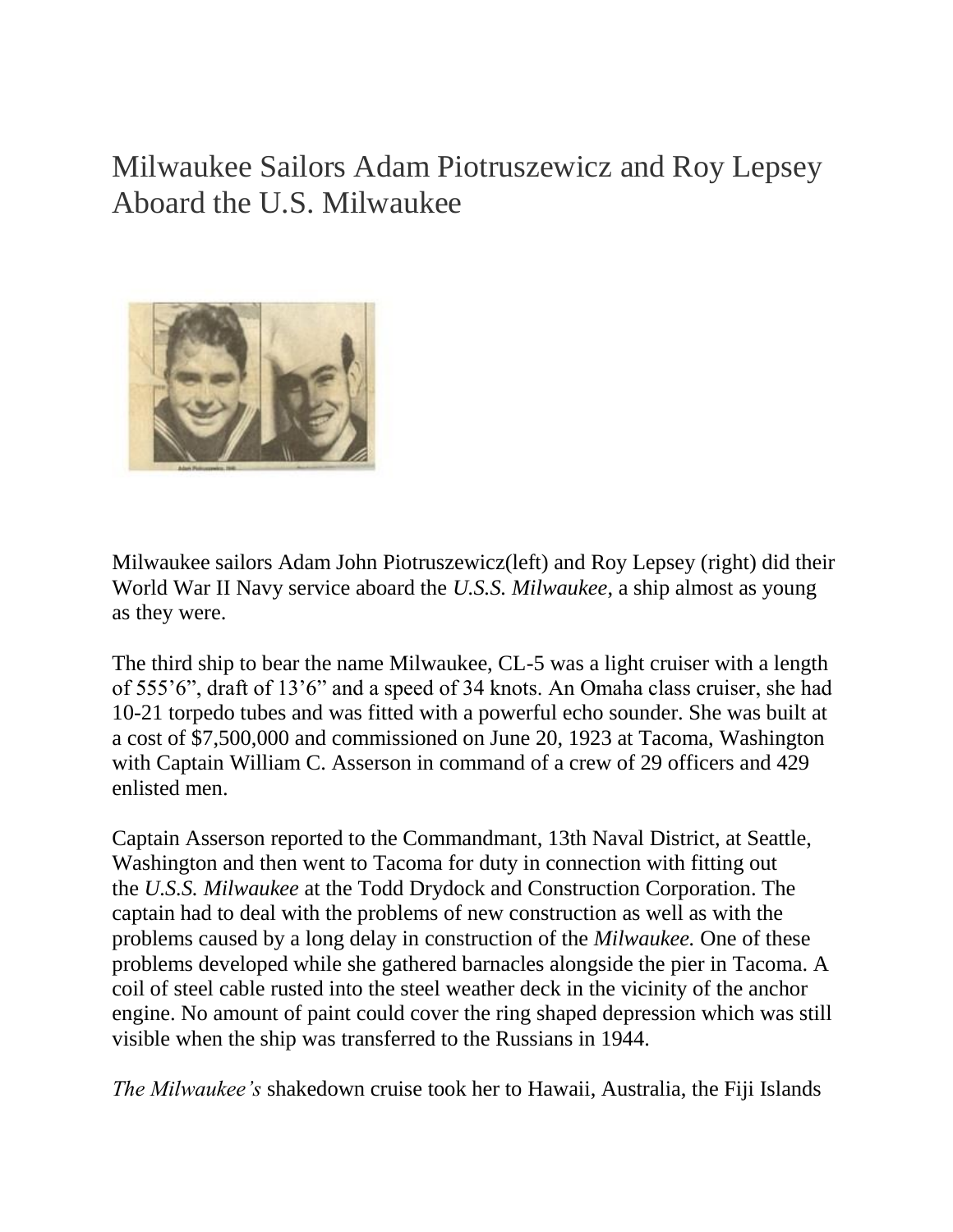and New Caledonia for the Pan Pacific Scientific Congress which opened in Sydney, Australia on August 23, 1923. The *Milwaukee* was filled with the newest, most sophisticated sonic depth finding equipment and gathered knowledge of the Pacific Ocean as she served there in the two decades between the world wars.

Despite her Pacific Ocean cruising, two highlights of the *Milwaukee's* peacetime service occurred in the Caribbean. On October 24, 1926, the *U.S.S. Milwaukee* and the *U.S S. Goff* steamed into the Isle of Pines at Guantanamo Bay to help victims of a fierce hurricane which had ravaged the island four days before. The two American ships set up a medical center at the city hall in Neuva Gerone, donated over 50 tons of food to the devastated area, replaced downed telephone lines, and maintained wireless communications with the outside world. The efficient and tireless work of the crews made many loyal friends for the American Navy.

On February 14, 1939 the *U.S.S. Milwaukee* steamed north of Hispaniola and Puerto Rico and set a world record. She recorded the greatest depth to be discovered in the Atlantic Ocean, 5041 fathoms or 30,246 feet and the spot has been called "The Milwaukee Depth" since then.

Japanese and German totalitarianism reached out to draw the *Milwaukee* in their talons. In December 1937, the Japanese bombed the U.S. gunboat *Panay* in the Yangtze River near Hankow, China. The *Milwaukee* was part of the U.S. Navy's response to the challenge. She got underway from San Diego on January 3, 1938, on a cruise to the Far East, including Singapore, the Philippines, and Guam returning home April 27 as tensions abated.

On December 7, 1941, the Japanese bombed Pearl Harbor. When Japan struck, the *Milwaukee* was being overhauled in the New York Navy Yard. Under Captain Forest B. Royal, she departed New York on December 31, 19141, to escort a convoy to the Caribbean. She arrived at Balboa in January 1942, and transited the Panama Canal. She escorted eight troop transports to the Society Islands, returning to the Atlantic through the Panama Canal on March 7, 1942. Roy Lepsey was aboard the *Milwaukee* during 1941 and 1942, while she helped the U.S. Naval war effort get underway.

After stopping at Trinidad, *the Milwaukee* proceeded to Recife, Brazil, where she joined the South Atlantic Patrol Force. It is at this point that the paths of Ada John Pietruscewicz, and the *U.S.S. Milwaukee* merged with each other for two years. Adam joined the Navy late in 1941 and spent most of 1942 and 1943 cruising on the Milwaukee. During 1942 and 1943, the *Milwaukee* made many patrols from the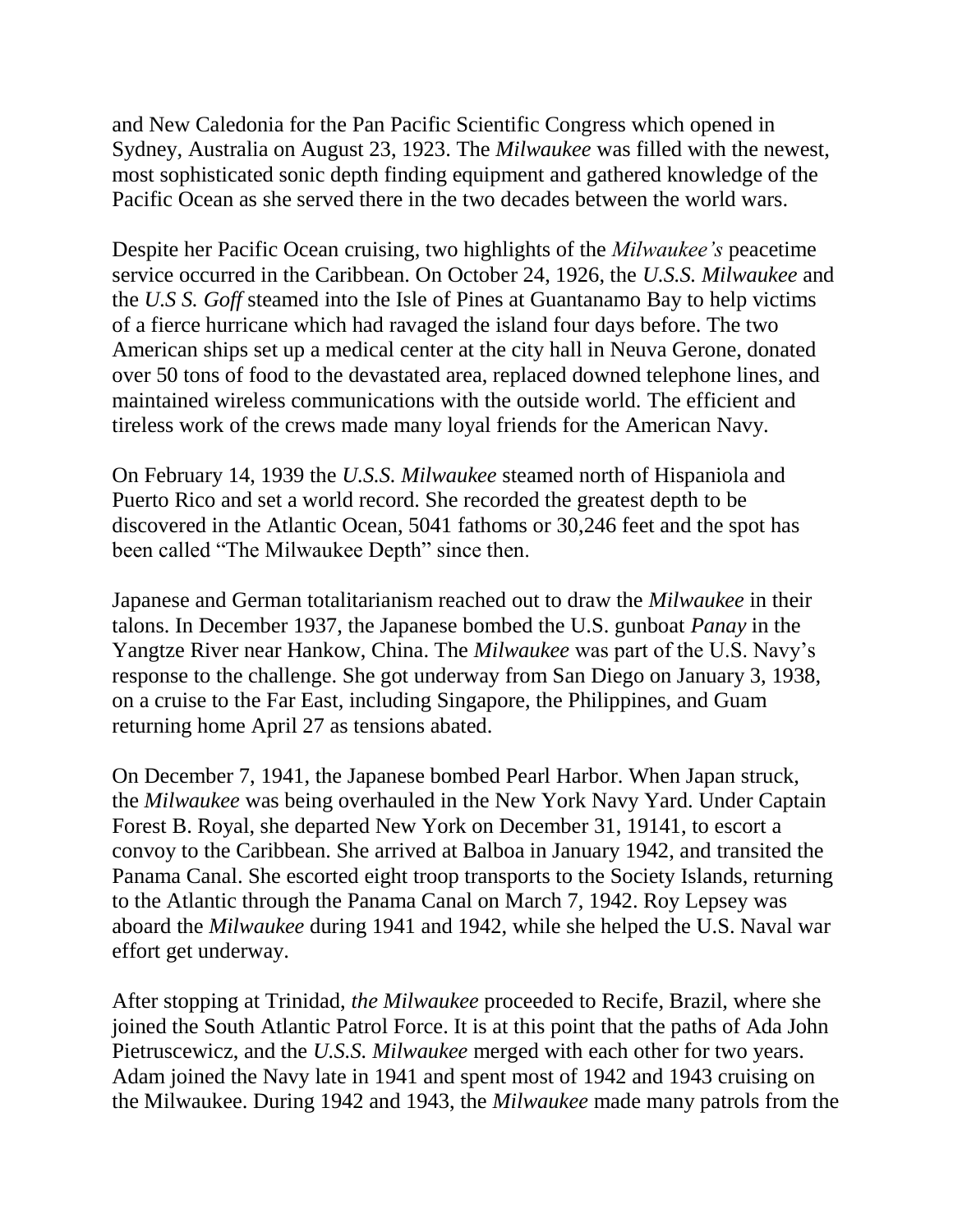ports of Brazil, traveling from the border of French Guiana, down to Rio de Janerio and across the Atlantic Narrows almost to the African coast.

On May 9, 1942, the *Milwaukee* received an SOS from the Brazilian Merchantman *S.S. Commandant Lyra*. It had been torpedoed by a German submarine off the coast of Brazil and the *Milwaukee* crew rescued 25 men including the ship's captain. November 21, 1942, was another day of action for the *Milwaukee*. A task group of ships including the *U.S.S. Milwaukee*, the *U.S.S. Cincinnati*, and the *U.S.S. Somers* challenged the German motorship *Anneliese Easberger,* and scuttled and sank her. The *Milwaukee* picked up 62 prisoners and disembarked them at Recife, Brazil on November 24, 1942.

The year 1943 saw Adam Pietruszewicz disembarking too. He was transferred to the naval warehouse at Recife, where he served as the GSK store keeper in charge. Later in the year, he went back to the *Milwaukee* and cruised with her from 1943- 1944.

June 1943, was a memorable month for the *Milwaukee.* In the early part of the month while operating in the South Atlantic at about 24 degrees south latitude and 20 degrees west longitude, the *Milwaukee* was rammed by the *Omaha. Milwaukee* sailors remember it well. James Lyman said the collision happened at least 500 miles out of Recife. Snowy Hemphill said, "The *Omaha* was passing to take station ahead of us. Her Waterbury steering gear went out and her rudder jammed."

Captain Berthelotte's story went this way: "The *Omaha*'s bow struck our portside about the area of the F &T Division sleeping area forward of the Logroom. Then her starboard anchor caught in an airport in the machine shop and tore out a section of the side."

The remainder of the month of June 1943, was taken up with ordinary shipboard life*, as* recorded in the *Milwaukee's* log. On June 3, E.G. Phillips, AOM, was admitted to the sick bay for a contusion of the right foot. Phillips was hurt while lowering an aviation depth charge down the ladder of No. 3 hatch. The bomb slipped off the hatch and struck his right foot. Between June 15-18, the ship was apparently underway and arrived at Trinidad on July 19, 1943. On June 24, the *Milwaukee* arrived in some port of the U.S., because several of the passengers were transferred.

The *U.S.S. Milwaukee* continued its South Atlantic Patrol and departed New York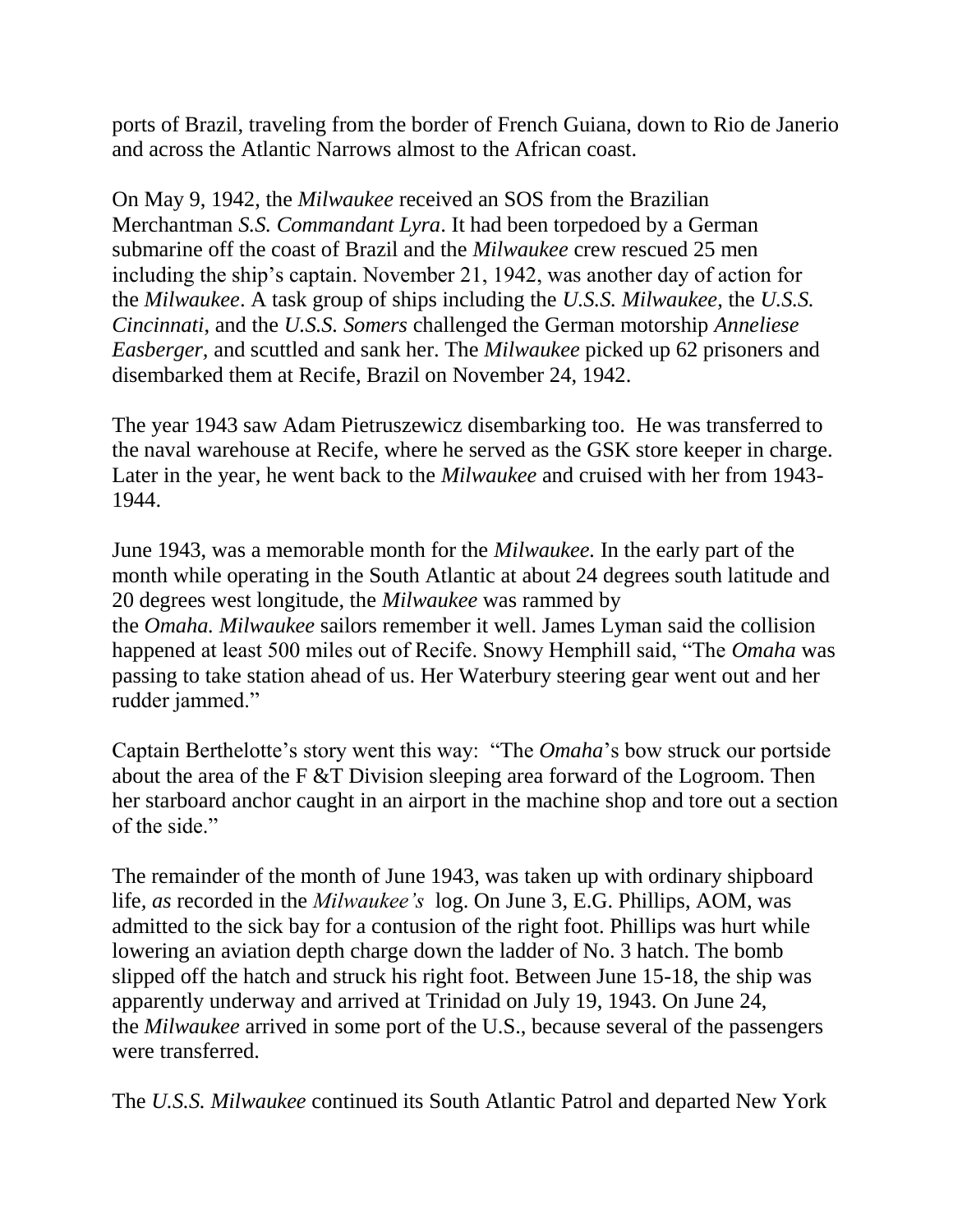with Convoy UT-9 on February 27, 1944, enroute to Belfast, Ireland. In March, the *Milwaukee* joined Convoy JW-58, composed of 49 ships enroute to Murmansk, Russia. The *Milwaukee* was on the way to be turned over to the Soviet Northern fleet. She saw some exciting action before she reached Russia. One day German planes shadowed the convoy and were shot down by fighter planes launched by HMS activity. A wolfpack tried to penetrate the convoy screen during the night of March 31, 1944, but was driven off. The following night seven U-boats shadowed the convoy, but were driven off and that morning carrier-based planes reported sinking a U-boat about ten miles astern.

On April 4, 1944, four escorts of the Russian Navy joined the Convoy, now headed for Archangel, and a few hours later, the *U.S.S. Milwaukee* left the convoy and headed for Kola Inlet. There on April 20, 1944, the ship was transferred on loan to the Soviet Union. An excerpt from the ship's log of that day tells the story:

" $11:04$  – In accordance with instructions emanating from the President of the United States of America, the American Ambassador, Moscow U.S.S.R., Mr. W.A. Harriman, and the Commander Twelfth Fleet, the *U.S.S. Milwaukee* was officially delivered to and accepted by the Navy of the Union of Soviet Socialist Republics at Vaengea Bay, U.S.S.R. At this time the American Ensign was lowered and the flag of the U.S.S.R. was raised. The transfer was affected by Captain C.F. Fielding, U.S.N., representing the United States of America and Commodore Zubkov, U.S.S.R. Navy, representing the Navy of the U.S.S.R.

Upon the lowering of the Ensign of the United States of America, the American watch was ordered secured by the commanding officer and the Russian watch was ordered secured by the Russian commanding officer. Upon assumption of command by Commander Zubkov, U.S.S.R. Navy, the name of the *Milwaukee* was changed to *Murmansk.* The transfer of the *Milwaukee* was effected by the signing of a bilateral deed by Captain C.F. Fielding, authorized representative of the United States of America, and Commander Zubkov, authorized representative of the U.S.S.R. The American crew, consisting of 32 officers and 372 enlisted men remained on board as guests of the Soviet Navy, awaiting the arrival of British escorts.

Then the entire personnel, with the exception of six officers and 32 enlisted men remained in the Murmansk for the purpose of instructing Russian Naval personnel, returned in escorts of convoy RA-59 with orders to report to the Commander of Twelfth Fleet.

After five years of service under the Russian flag, the *Murmansk* was transferred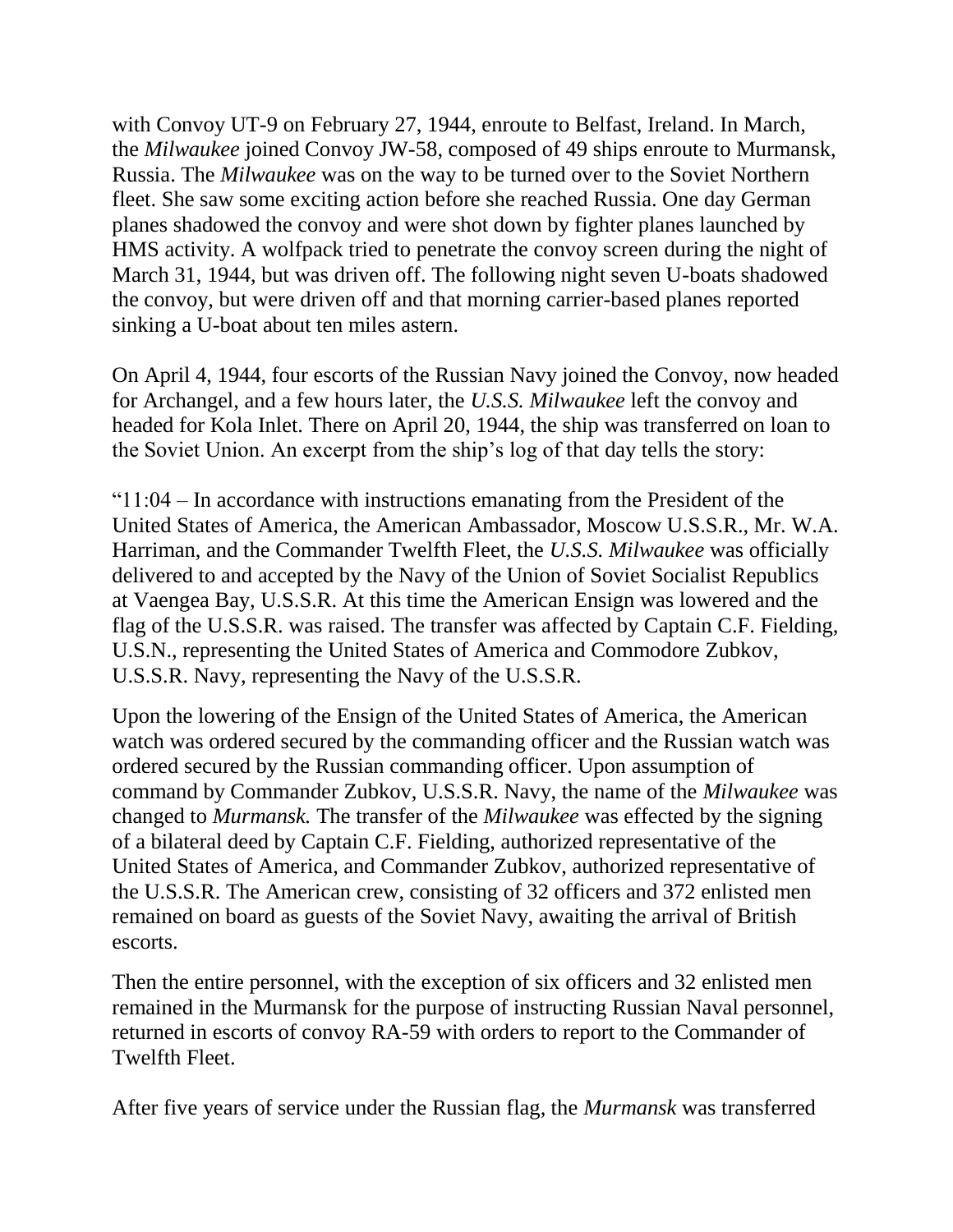back to the Americans at Lewes, Delaware, in March 1949. Captain Joseph U. Lademan Jr., a native of Milwaukee, boarded the cruisers and was greeted by six side boys and Russian Commander V. Kotov. Three Russian flags were lowered from the cruiser, a Russian bugler sounded attention, and 150 Soviet and 25 American sailors stood at attention on the main deck as the Soviet National Anthem sounded.

The highlight of the ceremony occurred when Captain Lademan returned the receipt the Russians had given the U.S. government in 1944 for the *Milwaukee* to Admiral E.G. Glenkov, Soviet Naval Attaché in Washington. The 150 Russian seamen were taken in Navy tugs to the freighter *Molotov*, lying one-quarter mile away in the Delaware Bay.

As soon as the transfer was completed, the *Molotov* left the bay and sailed out into the Atlantic. The American sailors from Fort Miles, Delaware, began boarding the *Milwaukee*. Seaman Ray Cash said, "I got to see the Milwaukee after she was returned by the Russians and she was not a very pretty sight."

On October 27, 1949, on Navy Day, the *Milwaukee's* name was struck from the Navy list. On December 20, 1949, she was sold to the American Shipbreakers Inc., Wilmington, Delaware for \$148,000 or 1/50th of her initial cost of \$7,500,000. Her helm rests in the conference room at the Milwaukee Port Authority.

The *U.S.S. Milwaukee*, CL5, had a long, interesting life. She was in the thick of World War II, yet was never touched by enemy bombs or shells. The only known torpedoes fired at her failed to explode. She was rammed four times and nearly blown-up by another ship alongside the dock. She steamed from 74 degrees north latitude to 40 degrees south and visited every continent except Antarctica. She transited the Panama Canal 21 times, and the equator at least 44 times. She remains a living memory to the men who served aboard her, including Adam Piotruszewicz and Roy Lepsey.

This poem expresses the way most of the sailor aboard the *Milwaukee* felt about her:

"The Mighty Milly still sails on in seas of pleasant memories and we shall not forget her in the days that yet remain. We feel her noble presence still guides us on our course."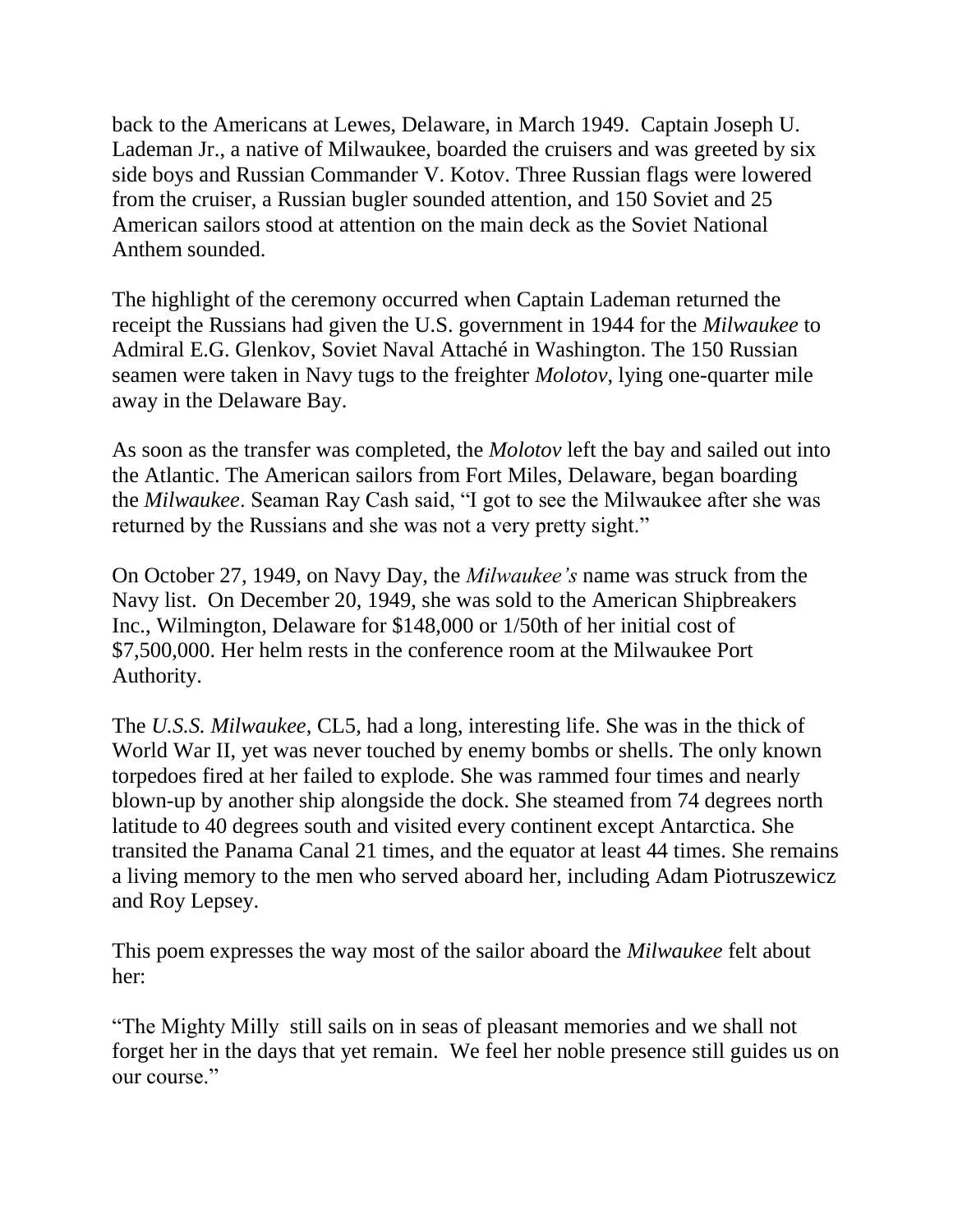# Clarence and Mildred Beltmann - Persevering Through Hard Times



This interview was one of many I did of World War II veterans. I post this in their honor and in appreciation of the sacrifices of all veterans.)

Clarence and Mildred Beltmann of Hubertus, Wisconsin, were in separate branches of the armed services during World War II, but they managed to persevere through the hard times and to survive Clarence's five months in four German prisoner of war camps.

Back then the Beltmanns were both from Milwaukee and they went together for four years before the war. Clarence enlisted in the army the night before Pearl Harbor and became a mess sergeant after attending cooks and bakers school. He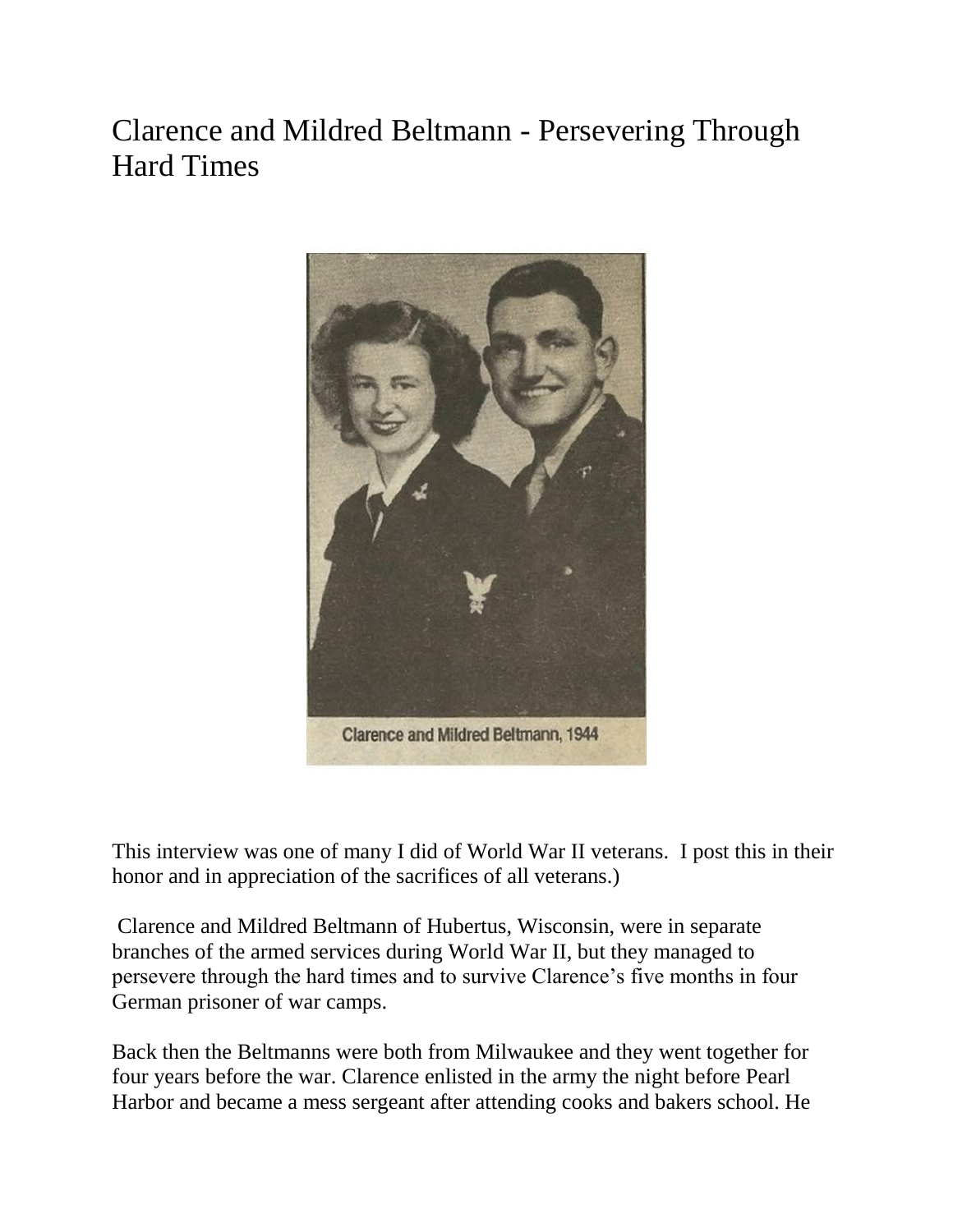joined the 9th Army at Fort Riley, Kansas, and sailed overseas on the *Queen Mary.* After leaving England and France, Clarence ended up on the Siegfried Line during the Battle of the Bulge.

The date was December 18, 1944, and the time was about 5 pm in the afternoon. Dusk blanketed the besieged town where Clarence and his company fought a German morter barrage from inside the few houses that still stood in the village.

Meanwhile back in the United States Mildred was working as a teller at the Marshall & Illsley Bank in Milwaukee, but she wanted to do something for the war effort. In the fall of 1943, she enlisted in the Navy because "it sounded exciting and my mother said I would never do it."

Mildred didn't know exactly how long she would be a WAVE, but she counted the days until the war would be over so she and Clarence could be married. She underwent her boot camp training as a specialized store keeper at Hunter College, New York, and she was assigned to the U.S. Naval Receiving Station based in Chicago. Here she did many phases of storekeeping in the disbursing office until October 1945.

On January 16, 1944, Clarence's mother, Mrs. Mable Thoss of Milwaukee received a telegram from the secretary of war informing her that "your son technician fifth grade Clarence W. Beltmann has been reported missing in action since December 20 in Luxembourg."

Another telegram dated April 7, 1945, informed his mother that Clarence was a German prisoner of war. Both his mother and Mildred were happy about this telegram. "When I read that one, I knew there was hope again," Mildred said.

In his diary which he calls "Notes of Prisoner Life," Clarence described how his company was taken near Befort, Luxembourg on the Siegfried Line. His company was called to defend a gap between the first and third American armies. He estimated that the Germans outnumbered the Americans 20-1 in this sector and they quickly surrounded his unit. After a night of combat, an explosion from a German bazooka hurled their small group to the floor and flung a few others to the opposite wall. The men checked their condition and they discovered that they were badly shaken and a few of them suffered broken bones from the concussion. Clarence had a dislocated knee and a badly wrenched back.

As the morning progressed and regiment after regiment of Germans marched past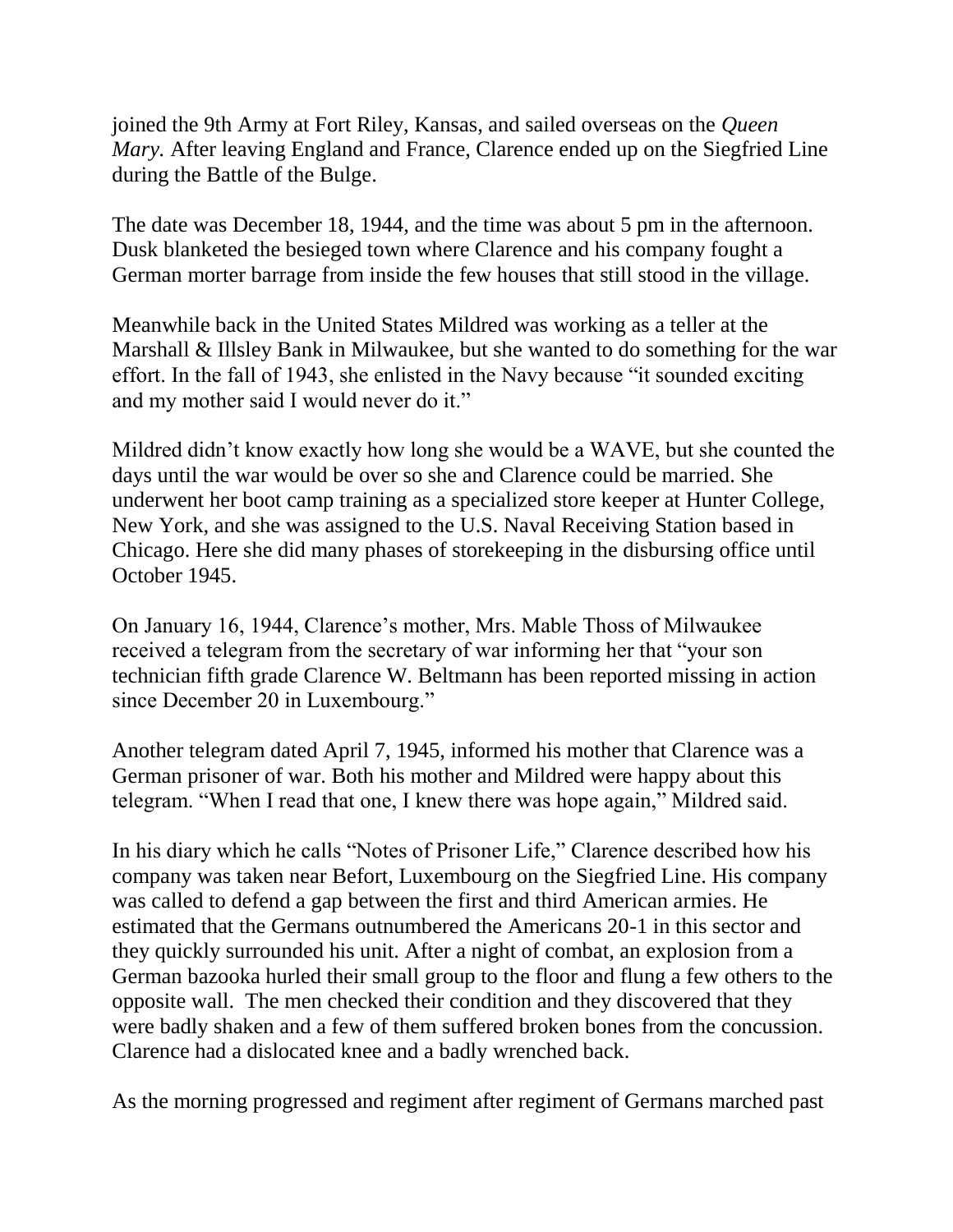the house, Clarence's unit realized they were witnessing a major offensive. The group voted and decided to surrender because there was no food and water in the house and it seemed improbable that the American Army could rescue them.

As Clarence puts it: "Two of the men being married, we decided to surrender instead of resisting. We therefore marched or rather crawled and hobbled downstairs not knowing whether we would be shot or taken prisoner…"

The men were taken prisoner and before this ordeal ended, Clarence would be quartered in four German POW camps or Stalags. One of the things he remembers best is the terrible food and sanitary conditions. "We had coffee, black bread and soup that wasn't fit to eat," he wrote. He recalled sleeping on the floor on straw which had been used by prisoners for months. Most of the prisoners had lice and dysentery.

Describing long marches to different camps, always just a step ahead of the Russians, Clarence recorded the ups and downs of POW life. He utilized his time by writing his diary, including poetry to Mildred and making a belt of buttons from uniforms of many different armies, including British, French and German. Eventually the Germans were in a complete rout and the Russians and Americans joined forces at Rostock. Liberation drew nearer for Clarence and his fellow prisoners.

During his last days as a POW, Clarence wrote, "Many Americans have been going into Barth souvenir hunting and quite a few have been killed by German snipers or by drunken Russian soldiers who insist on firing their guns to terrorize the populace. I decided to stay close to the Stalag as I had come this far and intended to reach home in one piece."

On May 13, 1945, in the late afternoon, many airplanes landed and the men boarded them early the next morning to start their trip home. The terse telegram Clarence's mother received on May 29, 1945, said it all for Clarence and Mildred:

"The Secretary of War desires me to inform you that your son, T/5 Beltmannn Clarence W., returned to military control…"

When Clarence finally was scheduled to meet Mildred at the train station in Milwaukee, his train arrived early. Taking advantage of the situation, he sneaked up behind Mildred and grabbed her. "I was just getting ready to punch him when I realized who it was. I hugged him instead," she said.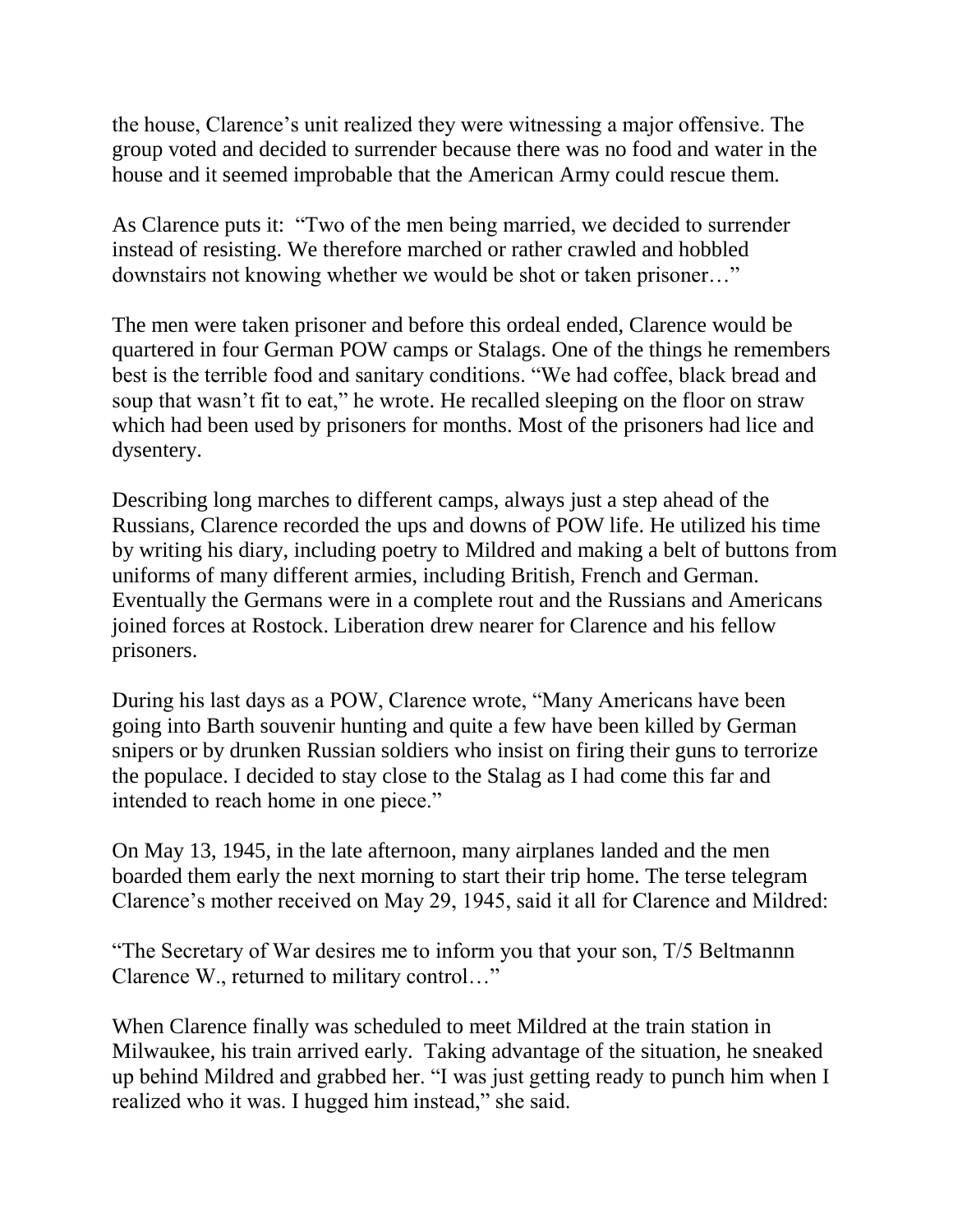Clarence and Mildred were married in July 1945 and are the parents of two sons and five grandchildren. In 1985, they returned to Barth which was then in East Germany, for a reunion of POWs and their wives. The Russians, East Germans, and Americans enjoyed a four hour dinner and Mildred danced with a Russian soldier.

When Clarence retired from the Prudential Insurance Company, he and Mildred were involved with Veteran Administration support groups for ex-POWs suffering from flashbacks and health problems. He also did historical recordings of prisoner experiences for the VA library.

He said that "to some prisoners, the war is as real as if it happened yesterday. They still can't talk about it. If I can help them a little, the whole experience I had was worth it."

One of the poems Clarence Beltmann wrote to Mildred while he was a POW.

Waiting

When you're far away from the one you love

Stop and gave at the heavens above

Whether the time be sun scorched noon

Or a frosty night with a glittering moon.

And there above in that realm of space

I see not a sun or moon, but a face

A beautiful face with a tender smile

Which tells me she's waiting to make life worthwhile.

Perhaps tonight from here windowpane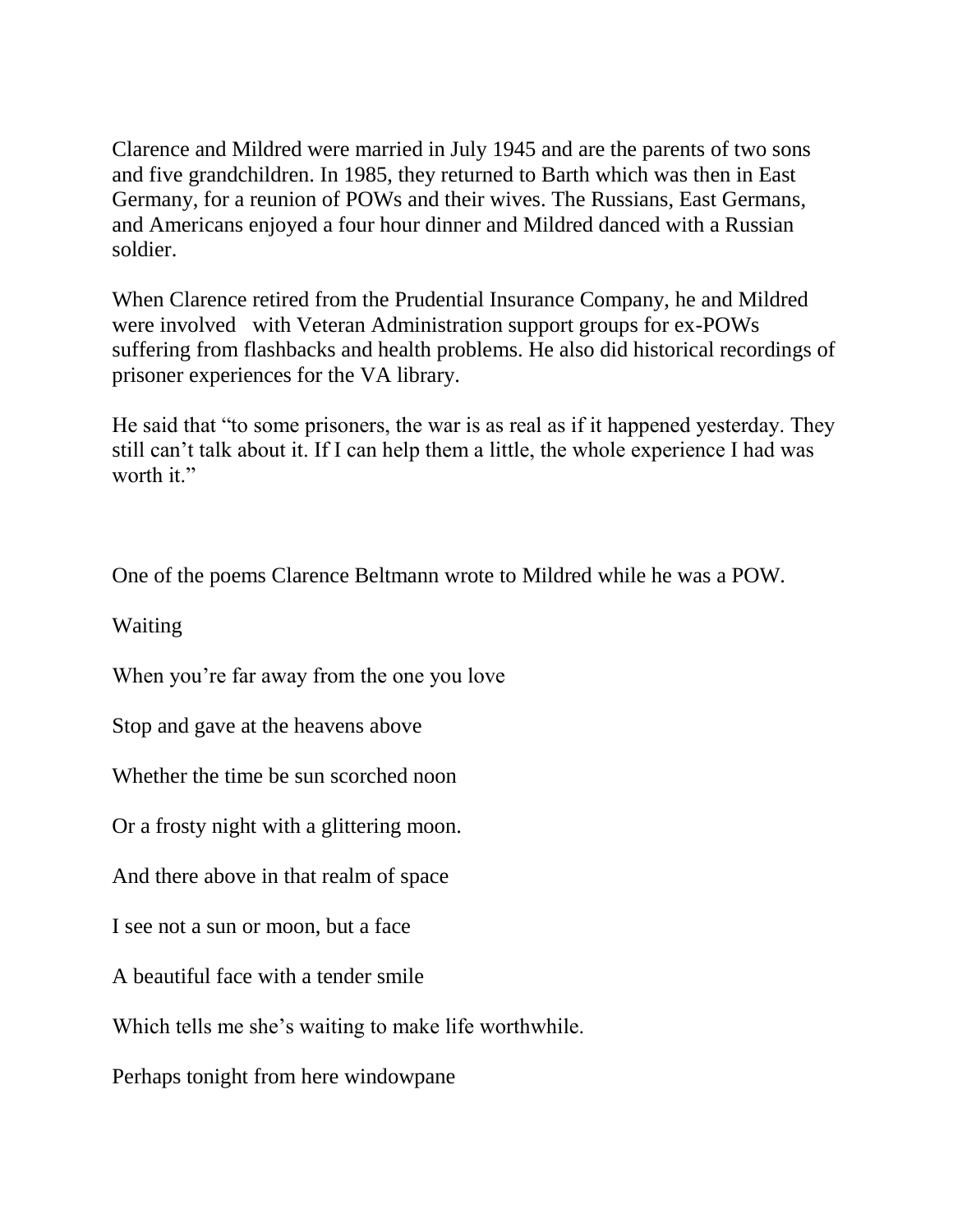She's gazing aloft on her lips my name As she prays to God way up above To watch over, keep safe, and return her love. So when you're alone and feeling forlorn Watch into the night and the coming moon And remember that westward across the blue She's watching and waiting the same as you.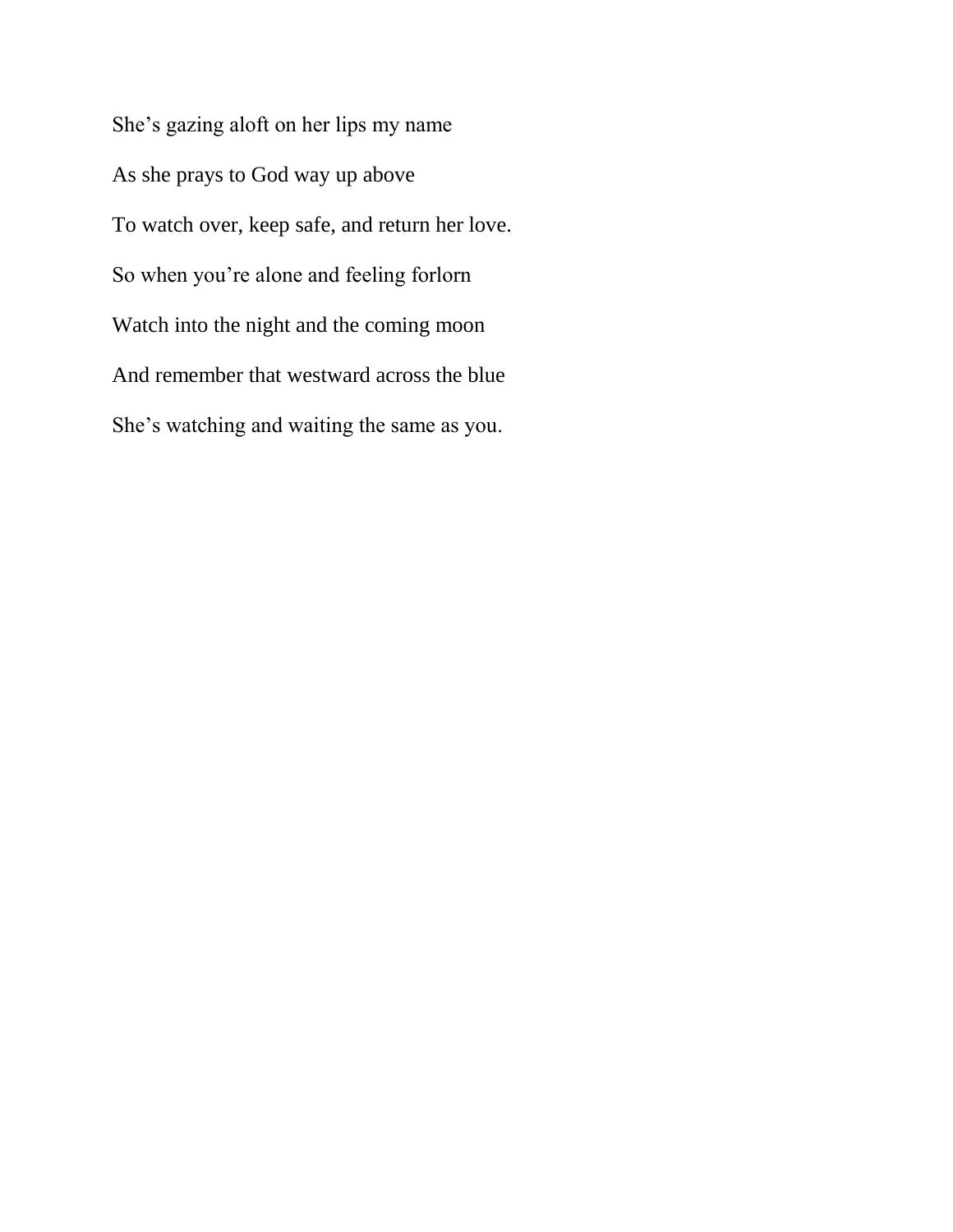# Christmas Eve 1942- A Sailor Goes AWOL To Milwaukee



#### **The Sailor Longs to Extend His leave in Milwaukee**

Christmas Eve, 1942. He stared at the Chicago and North Western Railroad tracks running near Great Lakes Naval Base and imagined following them the 95 miles to Milwaukee, Wisconsin. A month after Pearl Harbor the United States Navy had announced an expansion in its recruitment capacity to 45,000 men and by the end of 1942, about 75,000 were training at Great Lake Naval Base. Over the course of World War II, the Great Lakes Naval Base supplied about a million men, more than a third of all of the personnel serving in the United States Navy. The sailor was one of the men in training at Great Lakes Naval Base.

It wouldn't be hard to go AWOL and return home to Milwaukee for an extended visit. It had been so hard to leave his family the day before Christmas. He didn't understand why he had to be back before Christmas. His mother had cried and even his father had tears in his eyes. His leave had been far too short.

He had to travel only about two miles from the Chicago and North Western Depot at the Milwaukee lake front to get home. Through a misty haze of home sickness he visualized the house on the corner of 58th and Chambers Streets. His cocker spaniel, Bing, would be in the window waiting and watching for him. His mother had told him that Bing rarely left the living room picture window.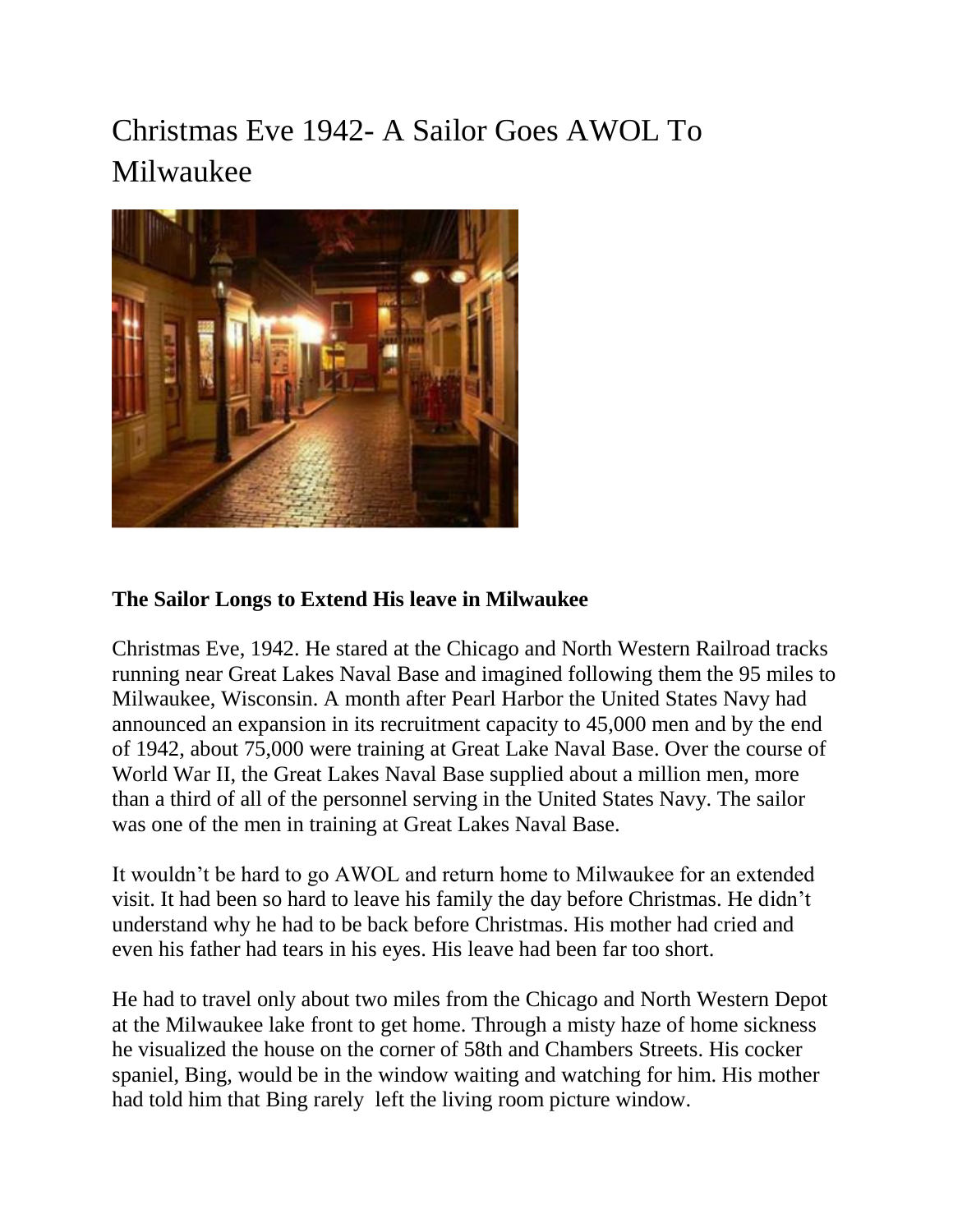#### **The Sailor Has Family Reasons for An Extended Leave**

The sailor's brother already served on the Battleship Texas and even though his mother and father were carefully cheerful in their letters, he knew that they were worried about both of their sons. When his father had come to see him off at the Chicago and Northwestern Depot, he had let the tears run unashamedly down his cheeks. In his own youth, the sailor's father had tried to volunteer with the troops chasing Poncho Villa, but over indulgence in the bribery beer and the fact that his wife was already pregnant with their oldest son, had kept him from serving.

Four years later he, the youngest son, had been born in Milwaukee. He loved Lake Michigan even when he fell off the break wall as a boy and nearly drowned before fisherman rescued him. Now he was going far beyond lake Michigan. The Navy had told him he was going to the Mediterranean and that he could not go home for Christmas.

#### **The Sailor Would Have An Easy Time Going AWOL**

It wouldn't take much to go AWOL. All he had to do was jump on the train and he'd be home in less than an hour and a half. Bing would rush from the window and greet him with tail wagging and a tongue dripping shower. With tears of joy in her eyes, his mother would ask him to go to the attic and get the special Christmas box. In it she kept the ornaments that he had made for her every year since he had been a small boy. With surprisingly gentle big hands, he had fashioned a church and other small buildings out of paper Mache and animals out of cardboard. He had rigged up electric lights for the buildings and even made a manger scene.

What would his mother do this year with both of her sons gone? Would she set up the manger scene and the church anyway? If he started for home right now, he would get there in time to go downtown shopping with her for last minute decorations. His mother loved to go into the stores at Christmas time because she thought Christmas brought out the magic buried in people's hearts the rest of the year. His mother loved the lights, the decorated Christmas trees and the carols. She loved the Christmas cooking and baking and basting and tasting and even the Christmas clutter and constant vigilance it took to keep Bing from biting a certain blue light on the Christmas tree. He ignored all of the other lights, but the blue one which he tried to attack and destroy. The sailor laughed, thinking of the yearly battle between his mother and Bing.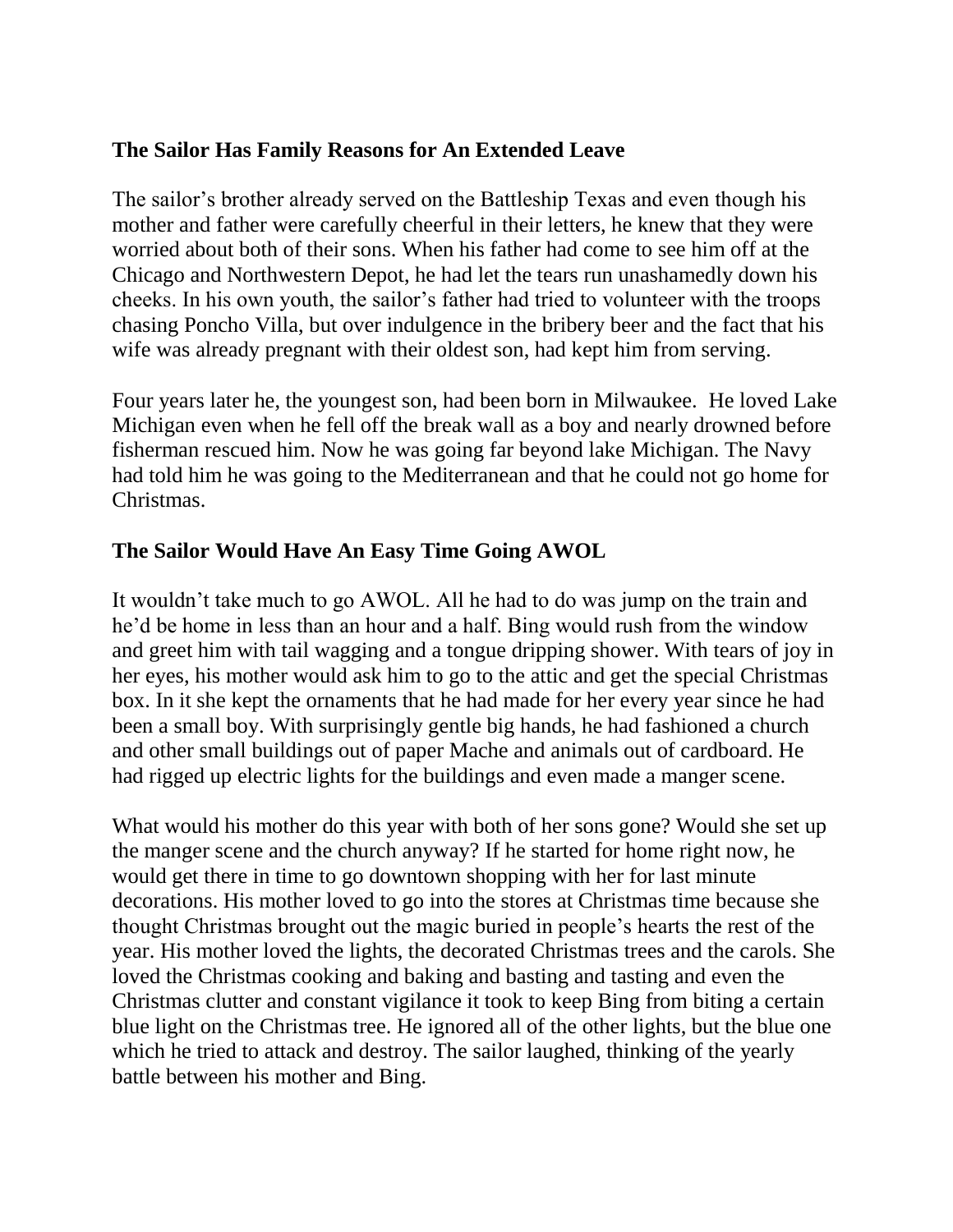### **A Christmas When the Sailor's Father Wouldn't Let Him Go AWOL**

The sailor remembered another Christmas tree that had been damaged when he and his brother and cousin were in their early teens. They had received pop guns for Christmas, the kind with corks that made satisfying thunks when they hit their targets. Before any of them realized it, the ornaments on the Christmas tree had become their targets. Before any of them realized it, at least one third of the ornaments had ended up under the tree in shattered colored pieces. His brother had finally stopped the shooting frenzy by remind them that their parents would be home soon.

Like good soldiers, they tried to cover their tracks. They swept up all of the glittering, colorful glass and rearranged the remaining ornaments on the tree. He had thought about making new ornaments to cover the painfully obvious bare spots, but there wasn't time. His father had noticed the steep decline in the ornament population immediately and figured out its cause. He had confiscated the pop guns and ordered him and his brother to make or buy new ornaments. The sailor hadn't been able to go AWOL then!

#### **This Christmas the Sailor Could Go AWOL**

Close by, the sailor heard the whistle of the train and his feet started walking toward the depot. He knew that if he went home again, the day would light up for his mother and father. Bing would even abandon his post by the blue light. He would be in a normal world for a few more hours before he had to re-enter this twisted, strange, war-world.

He stood rooted to the spot, listening to the train whistle, the same whistle that his mother and father and Bing would eventually hear in Milwaukee. As much as his mind and heart old him to go, something held him back. There was something inside of him that his parents had instilled there  $-$  a hard, often barren something they called "doing the right thing." He called it responsibility. Sometimes he cursed it, but he had it. He felt responsible to his country, so he turned around and headed back to the barracks.

#### **The Sailor Earns His Stripes in the Mediterranean**

The sailor took special training and passed his sonar exams. The United States Navy assigned minesweepers to sweep mines ahead of the invasion forces at Anzio Beachhead and Sicily. When his minesweeper wasn't taking part in invasions, it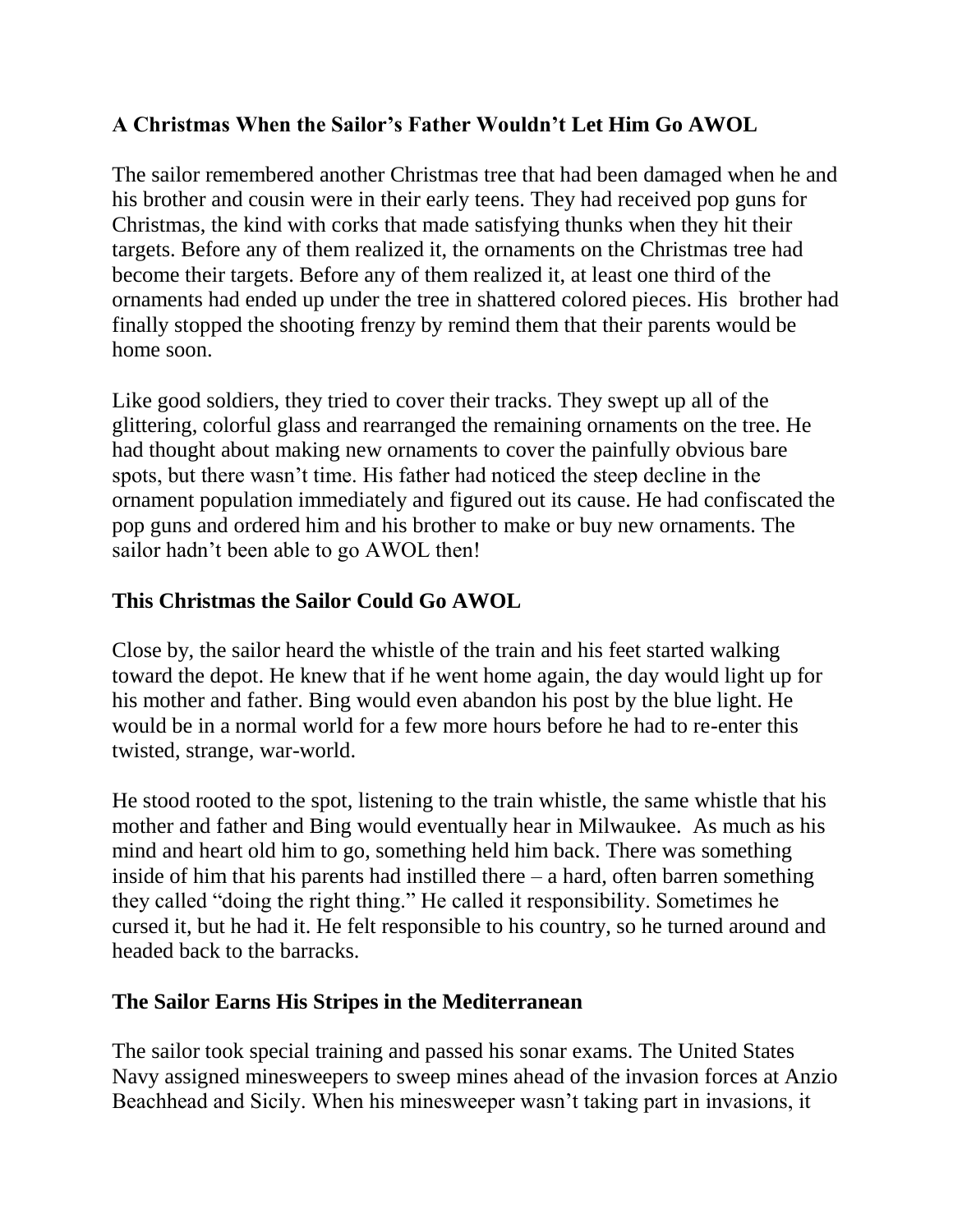visited different Italian and French ports to clear mine fields that the Germans had planted. The sailor earned his third stripe for minesweeping off the coast of France.

#### **The Sailor Still Would Resist the Train Whistle**

The sailor survived World War II. He knew that a minesweeper was one of the most dangerous places to serve in a war, but he still would serve again because it was the right thing to do for his country. Train whistles still make him sad and stir memories.

References

Clark, Lloyd. Anzio: Italy and the Battle for Rome – 1944. Atlantic Monthly Press, 2006.

Grant, H. Roger. The North Western A History of the Chicago & North Western Railway System. Northern Illinois University Press, 1996.

Jones, H.G. The Sonar Man's War A Memoir of Submarine Cashing and Mine Sweeping in World War II. McFarland, 2010.

Recording veteran's stories is an important addition to the historical record, and listening to them lets veterans know their sacrifices are appreciated

Organizations that Record Veteran's Stories

[The Great Lakes Naval Museum Website](http://www.history.navy.mil/museums/greatlakes/index.htm)

[Veterans History Project](http://www.loc.gov/vets/)

[Take a Veteran to School Day](http://www.nea.org/tools/lessons/take-a-veteran-to-school-day.html)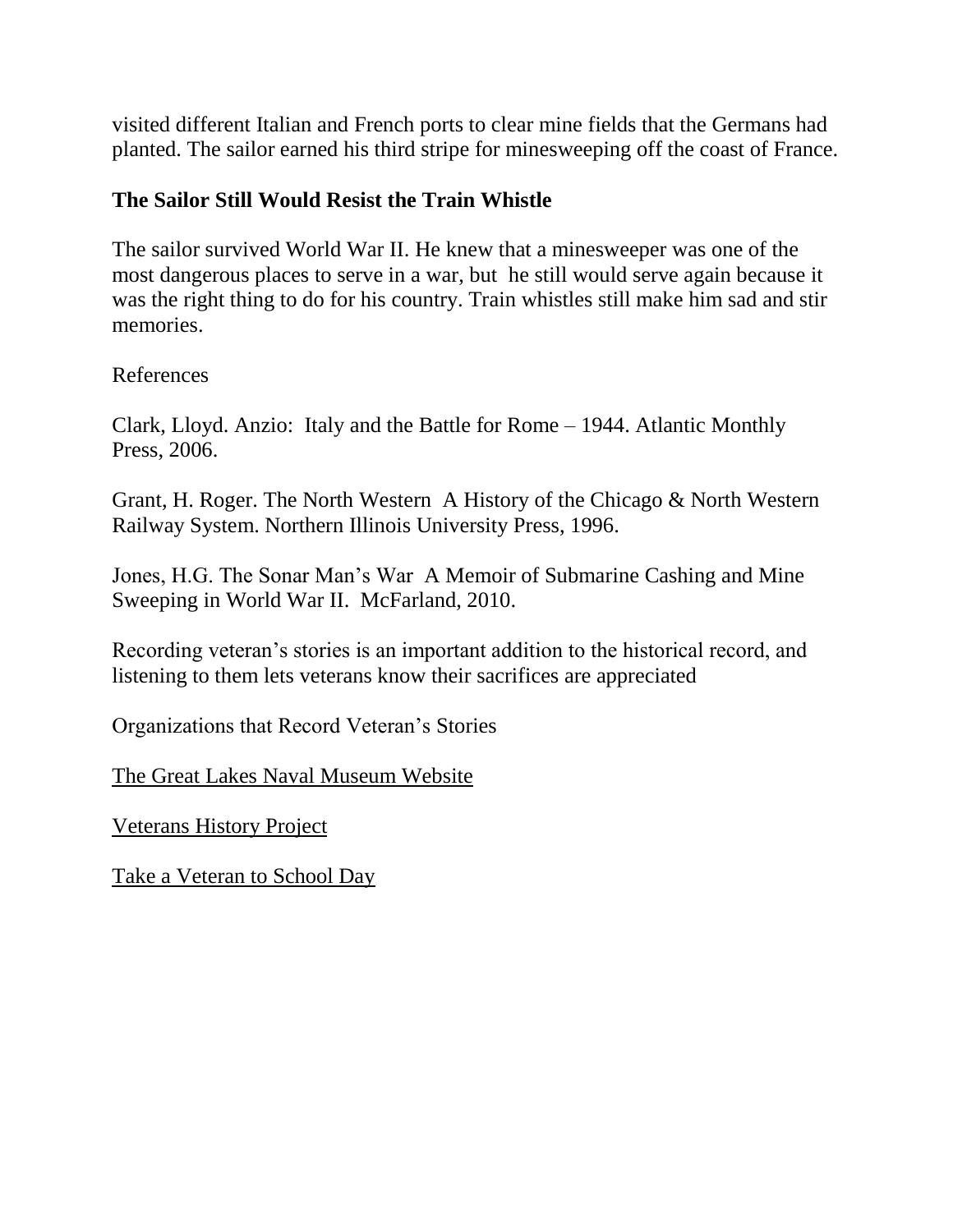The Five Sullivan Brothers Stick Together and Answer Pearl Harbor



The Sullivan brothers never knew that they left a patriotic legacy and inspired the navy to name two destroyers for them for fighting for their country.

The five Sullivan brothers, sons of Mr. and Mrs. Thomas Sullivan of Waterloo, Iowa, probably never dreamed that their legacy to America would include an enduring example of patriotism, Hollywood movies, two ships named after them, and United Nations Cookies. Had they known, they would have heartily endorsed the idea, because they loved their country, their parents, and their sister Genevieve and her chocolate walnut drop cookies.

The Sullivans Have a Large Family

[Thomas Sullivan](http://www.homeofheroes.com/brotherhood/sullivans.html) and Alleta Abel were married in 1914 at St. Joseph's Catholic Church and they eventually settled down at 98 Adams Street in Waterloo, Iowa. Thomas worked for the Illinois Central Railroad, a steady job that he needed, because soon he and Alleta like the Irish-Catholic families of that generation, had a large family. George Thomas was born on December 14, 1914; Francis Henry was born on February 18, 1916; Genevieve Marie was born on February 19, 1917; Joseph Eugene was born on August 28, 1918; Madison Abel was born on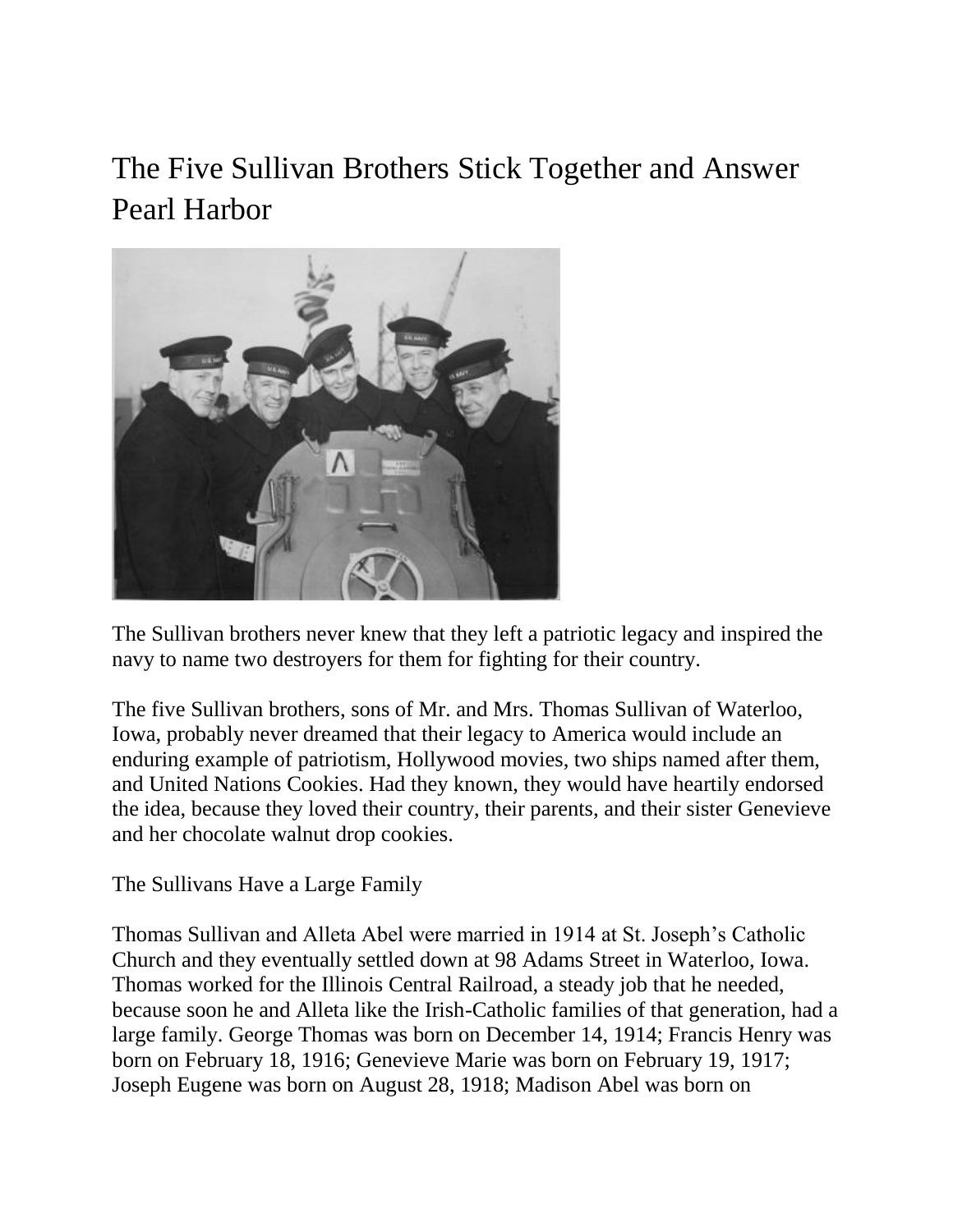November 8, 1919; and Albert Leo was born on July 8, 1922. The Sullivan's last child Kathleen Mae was born in April 1931, but died of pneumonia five months after her birth.

The Sullivan Brothers Join the Navy-Before and After Pearl Harbor

The Depression had America in a tight grip during the 1920s and 1930s and Thomas Sullivan thanked his luck of the Irish that he had a job. Despite the hard times, the Sullivan children managed to have fun, playing baseball and other sports in a lot next door to their house.

A few of the Sullivan boys had to quit high school to help the family survive and they worked at the Rath Meat Packing plant. George and Frank, the two oldest boys, served a hitch in the Navy and returned home to work with their brothers once again. Albert, the youngest son got married first and he and his wife Katherine Mary had a son named James Thomas who was born in February 1941.

During the years when a boy's stomach is bigger than his eyes, the Sullivan boys ate dozens of Genevieve's chocolate walnut drop cookies. Their special boyhood buddy, William Ball, from nearby Fredericksburg, also enjoyed the Genevieve's cookies and some sources say that when they got older, Bill and Genevieve Sullivan kept company.

When Bill grew up, he joined the Navy and was assigned to the Naval Base at Pearl Harbor, Hawaii. On December 7, 1941, Japanese planes swooped down and bombed the harbor into a boiling inferno. William Ball was one of the hundreds of servicemen killed on the battleship *Arizona* that fateful Sunday morning. His untimely death changed the Sullivan family forever.

Aletta Sullivan "Cried A Little" When Joseph, Francis, Albert, Madison, and George Sullivan heard about their friend Bill Ball's death, they marched into the Naval recruiting office together. They wanted to avenge their friend if they could do it together, they told the recruiter. Their motto had always been, "We Stick Together," and they intended to stick together. The Sullivan's hometown paper, The *Waterloo Iowa Courier* featured a series of stories of about soldiers getting ready to go to war and asked Aletta Sullivan how she felt about all five of her sons going to war together. "I remember I was crying a little," she said.

George Thomas Sullivan summed up the feelings of all of the brothers when he said, "Well I guess our minds are made up, aren't they fellows? And, when we go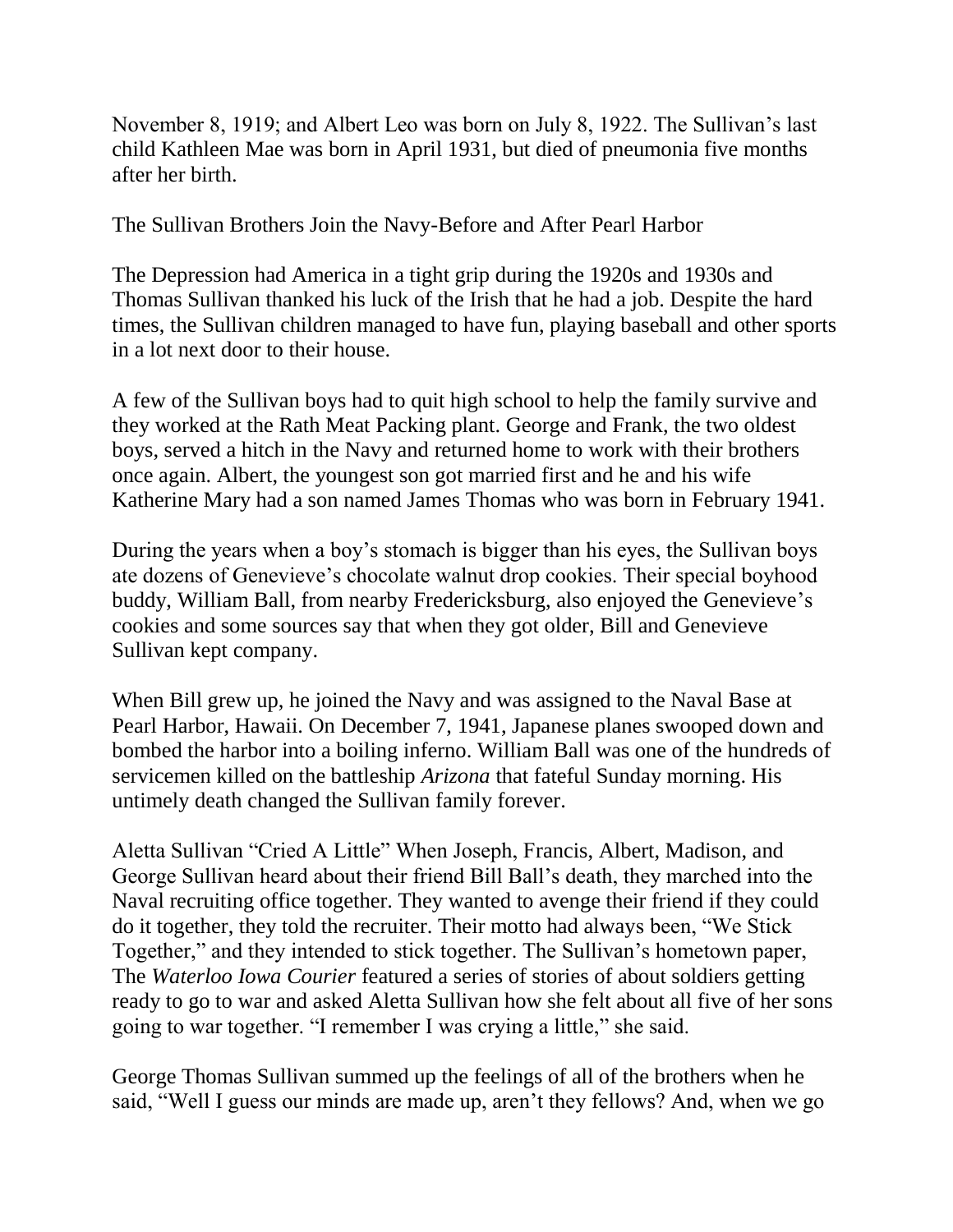in we want to go in together. If the worst comes to the worst, why we'll all have gone down together."

The Sullivan Boys Are Assigned to the Juneau

These words would come back to haunt Mr. and Mrs. Sullivan and their daughter Genevieve. Both Gunner's Mate George, 27, and Coxswain Francis Henry, 25, had already served in the Navy for four years. Joseph Eugene, (Red), 23, Madison Abel, 22 and Albert Leo, 19 enlisted and became seamen second class. They insisted that they all be assigned to the same ship as a condition of their enlistment. The Navy agreed to let the Sullivan brothers enlist together, and on January 3, 1942, the Sullivan brothers were sworn in at Des Moines, Iowa, and left for the Great Lakes Naval Training Center in Illinois. The Navy assigned all of the Sullivan brothers to the new \$13,000,000 light cruiser, *[Juneau](http://www.arlingtoncemetery.net/sullivan-brothers.htm)*, the first American war ship commissioned in camouflage.

In November 1942, a U.S. Navy task force left New Caledonia to deliver reinforcements and supplies to the Marines at Guadalcanal. On the other side of Guadalcanal the Japanese sent part of their navy to resupply their army. On November 12, American ships and Marine airpower destroyed an attacking group of Japanese aircraft. The light cruiser *Juneau* was one of the American ships.

Japanese Submarine I-26 Torpedoes the Juneau

On the night of November 12, 1942, the sky in the Solomons was dotted with stars, but there was no moon. It is possible that the five Sullivan brothers munched on some chocolate walnut drop cookies while they waited for action, because Genevieve, their sister, and her mother often sent them cookies from home. The mood aboard the Juneau was tense, because the Naval fight for Guadalcanal (November 12-15) was about to begin. The *Atlantic* led the battle formation, followed by the *San Francisco, Portland, Helena*, and *Juneau*. Four destroyers provided an escort for the other ships.

Suddenly, guns boomed and shells burst like meteor showers across the black sky. In the fierce fight that followed, the *Juneau* was put out of action when a torpedo exploded in her engine room. The waters around her were covered with oil and crowded with bodies and debris from the ships. The *Helena* was the least damaged ships, and flanked by three surviving destroyers, she led the crippled *San Francisco* and the battered *Juneau* southward into Indispensable Strait on course for the sanctuary of Espiritu Santo.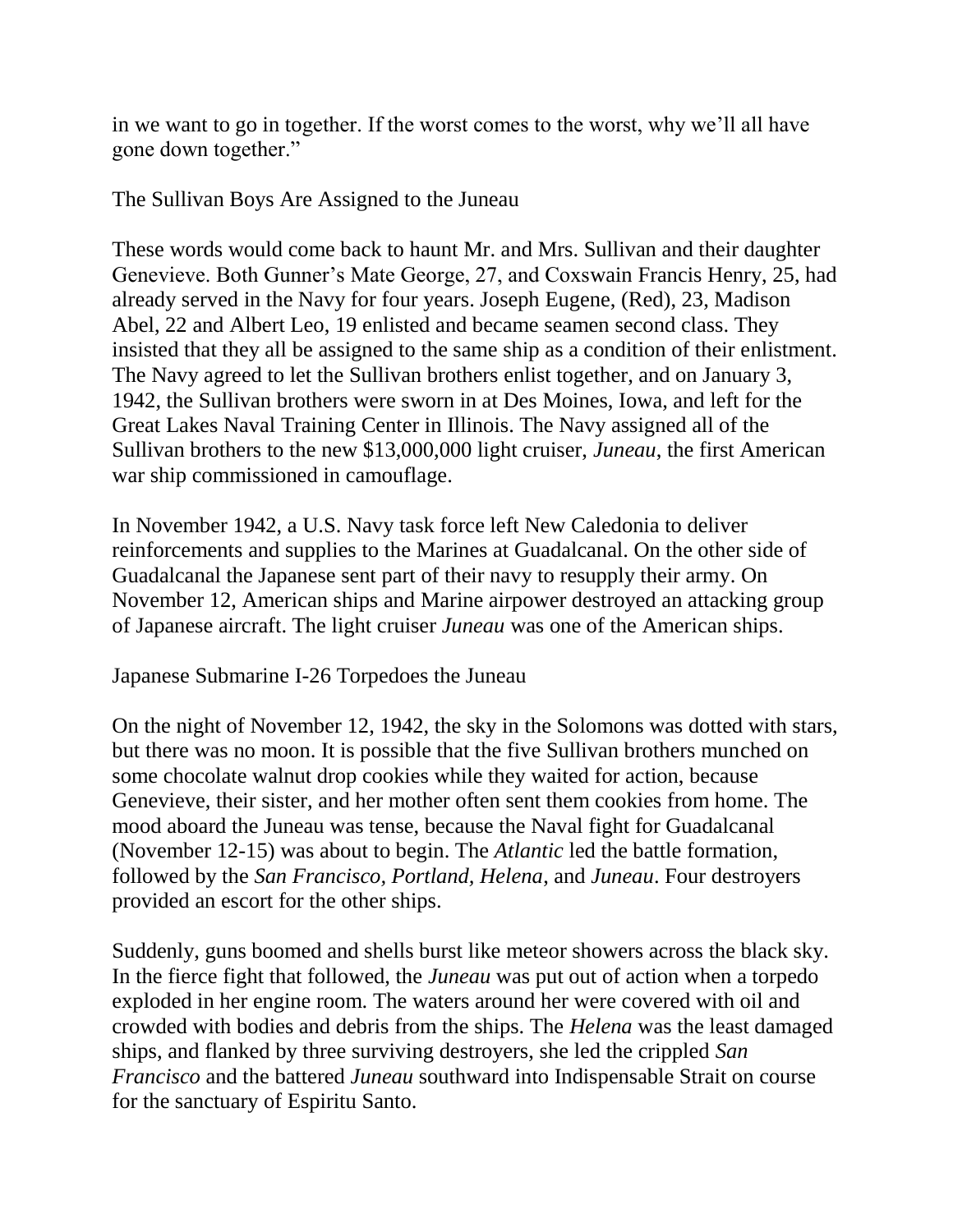The *[Juneau](http://www.history.navy.mil/faqs/faq72-2.htm)* had just cleared the channel at 11 a.m. when she was hit by another torpedo fired by Japanese submarine I-26. She was blown skyward "with all of the fury of an erupting volcano." All but ten of the 700 sailors aboard the ship went down with her or succumbed to sharks.

#### No Sullivan Brothers Survive

Eight days after the sinking of the *Juneau*, a PBY Catalina search airplane spotted the survivors and pulled them out of the water. The survivors reported that Frank, Joe, and Matt Sullivan died instantly, Al drowned the next day, and George survived for four or five days. Gunner's mate Allen Heyn, one of the ten survivors, told of ten days of intense suffering and the men succumbing one by one to the heat, their wounds, and sharks. He recalled that one night George Sullivan decided to take a bath. He took off his clothes and swam around the raft, attracting a shark. George Sullivan disappeared under the waves.

### **A Special Navy Envoy Brings Mr. and Mrs. Sullivan Tragic News**

The Navy couldn't reveal the loss of the Juneau or other ships for security reasons, but when the Sullivans in Waterloo, Iowa, didn't receive any more letters from the Sullivans in the South Pacific, Thomas and Alleta Sullivan worried. Even when one of the Juneau survivors wrote to them, Tom and Alleta prayed that at least one of their sons had survived. The *Waterloo Daily Courier* ran banner headlines for its story: SULLIVANS MISSING. The *Courier* reporter quoted Aletta Sullivan as saying that she hoped that they may "Show up somewhere someday soon, but if they are gone it will be some comfort to know that they went together, as they wanted, and gave their lives for their country victory."

The [five Sullivan brothers](http://web.archive.org/web/20110407045320/http:/www.arlingtoncemetery.net/sullivan-brothers.htm) were listed as "missing in action in the South Pacific and presumed dead," but almost two months passed before Mr. and Mrs. Sullivan were officially notified of their fate. When they finally got the news in mid-January 1943, the tragic message arrived by a special naval envoy.

The Sullivans also received the first of a series of letters from President Franklin Delano Roosevelt.

February 1, 1943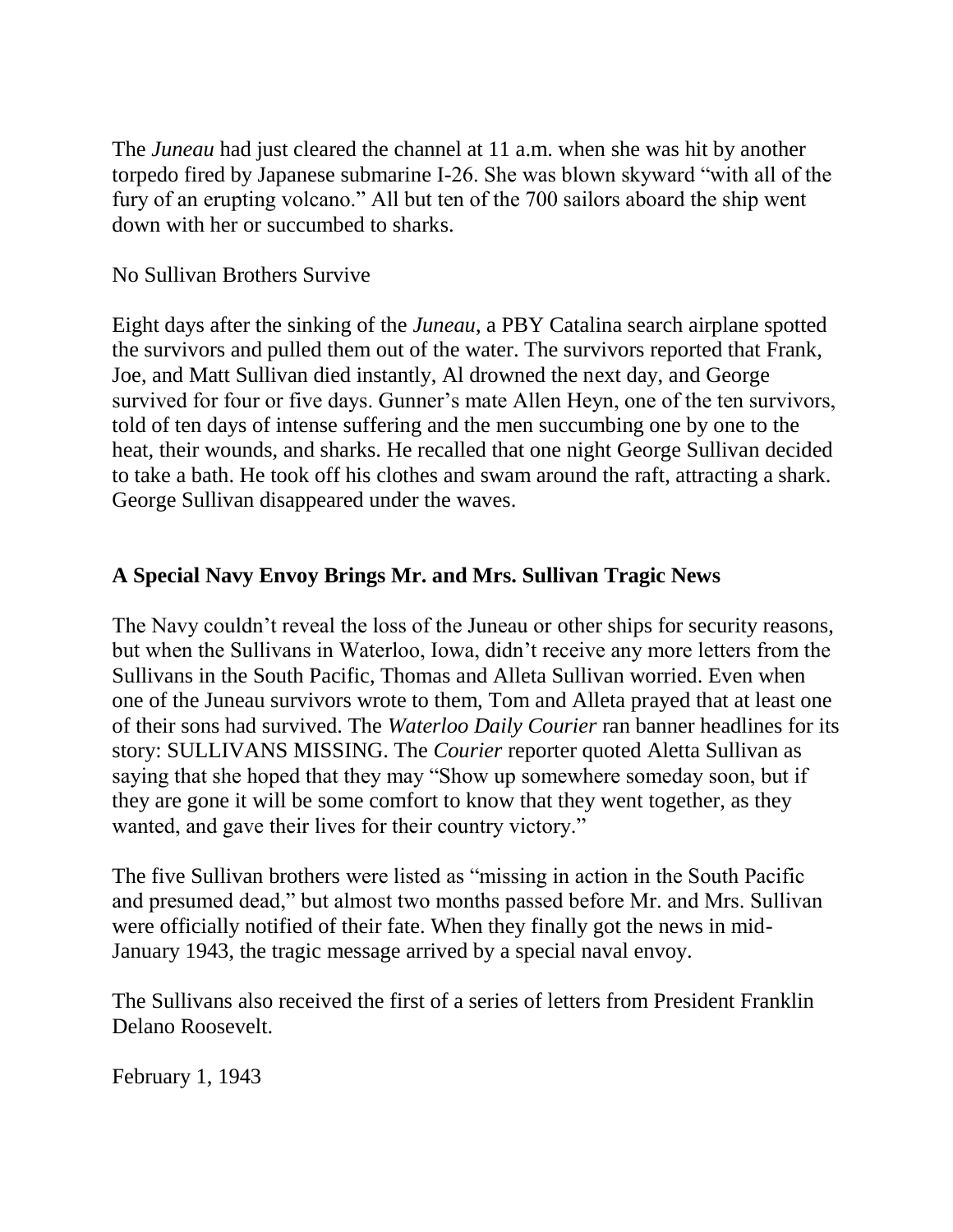Dear Mr. And Mrs. Sullivan:

The knowledge that your five gallant sons are missing in action against the enemy inspires me to write you this personal message. I realize full well there is little I can say to assuage your grief.

As Commander-in-Chief of the Army and Navy, I want you to know that the entire nation shares in your sorrow. I offer you the gratitude of our country. We who remain to carry on the fight will maintain a courageous spirit, in the knowledge that such sacrifice is not in vain.

The Navy Department has informed me of the expressed desire of your sons, George Thomas, Francis Henry, Joseph Eugene, Madison Abel, and Albert Leo, to serve in the same ship. I am sure that we all take heart in the knowledge that they fought side by side. As one of your sons wrote, "We will make a team together that can't be beat." It is this spirit which in the end must triumph.

I send you my deepest sympathy in your hour of trial and pray that in Almighty God you will find the comfort and help that only He can bring.

Very sincerely yours,

[Franklin D. Roosevelt](http://web.archive.org/web/20110407045320/http:/www.fdrlibrary.marist.edu/)

Mrs. Sullivan said, "I wish everyone here at home would buy all the War Bonds needed to end this war so that other mother's sons can come home."

#### **The Surviving Sullivans Campaign for the War Effort**

After the death of the five Sullivan brothers, the Navy awarded them posthumous Purple Hearts. The Navy statement after *the Juneau* sank stressed that the ship's executive officer repeatedly recommended that the Sullivan brothers not serve together on the same ship, but the brothers had prevailed and stayed together. Another source states that two of the brothers were going to be transferred when the *Juneau* reached home port. As a result of the Sullivan tragedy, the Navy issued regulations permanently forbidding relatives to serve on the same ship.

In spite of the crushing grief of losing all five of their sons at once, Thomas and Alleta Sullivan vigorously campaigned for the war effort at war plants and ship yards, hoping to help save the lives of other American boys. The loss of all five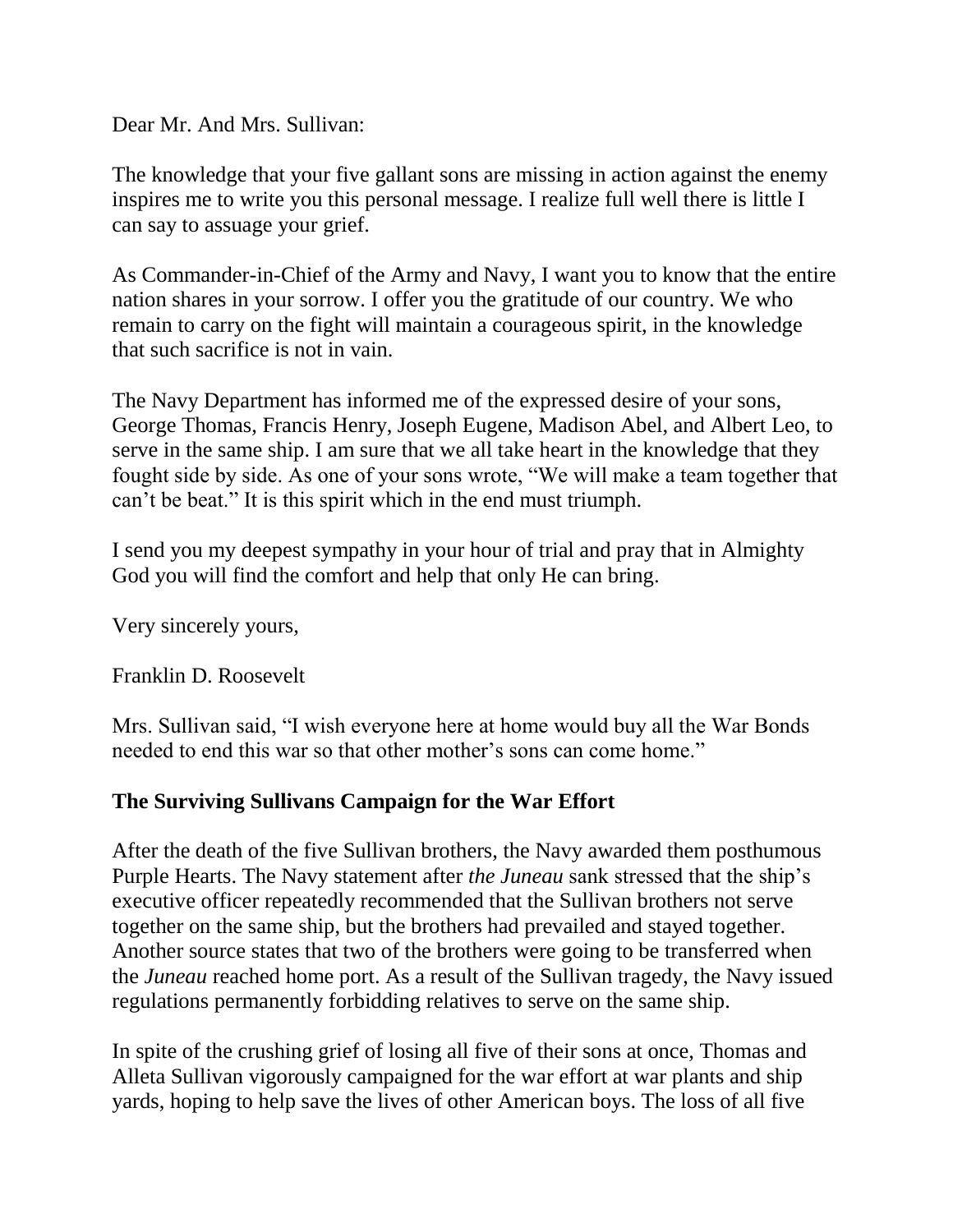Sullivan brothers became a focal point for the war effort.

Posters and speeches honored their sacrifice. Newspapers and radios covered the story and a national wave of sympathy and patriotism surged over the Sullivan family in Waterloo, Iowa. President Franklin Delano Roosevelt sent a letter of condolence to Tom and Alleta Sullivan and Pope Pius XII sent a silver medal and rosary with a message of condolence. The Iowa Senate and House adopted a formal tribute resolution to the Sullivan Brothers.

#### **Genevieve Sullivan Enlists in the WAVES And Makes United Nations Cookies**



Genevieve Sullivan, a slender, soft voiced young woman with deep blue eyes and brown curly hair, and her parents, visited more than 200 manufacturing plants and shipyards. The Industrial Incentive Division, Executive office of the Secretary, Navy Department sponsored their tour. A February 1943, Navy Department Press Release said that the Sullivans.."visited war production plants urging employees to work harder to produce weapons for the Navy so that the war may come to an end sooner." By January 1944, the three Sullivans had spoken to over a million workers in 65 cities and reached millions of others over the radio.

"People ask me how my family can carry on after the tragedy. I answer that we are carrying on for them – for my five brothers and others like them who have died for their country," Genevieve said.

After her enlistment in the WAVES on June 14, 1943, she was sent to Chicago to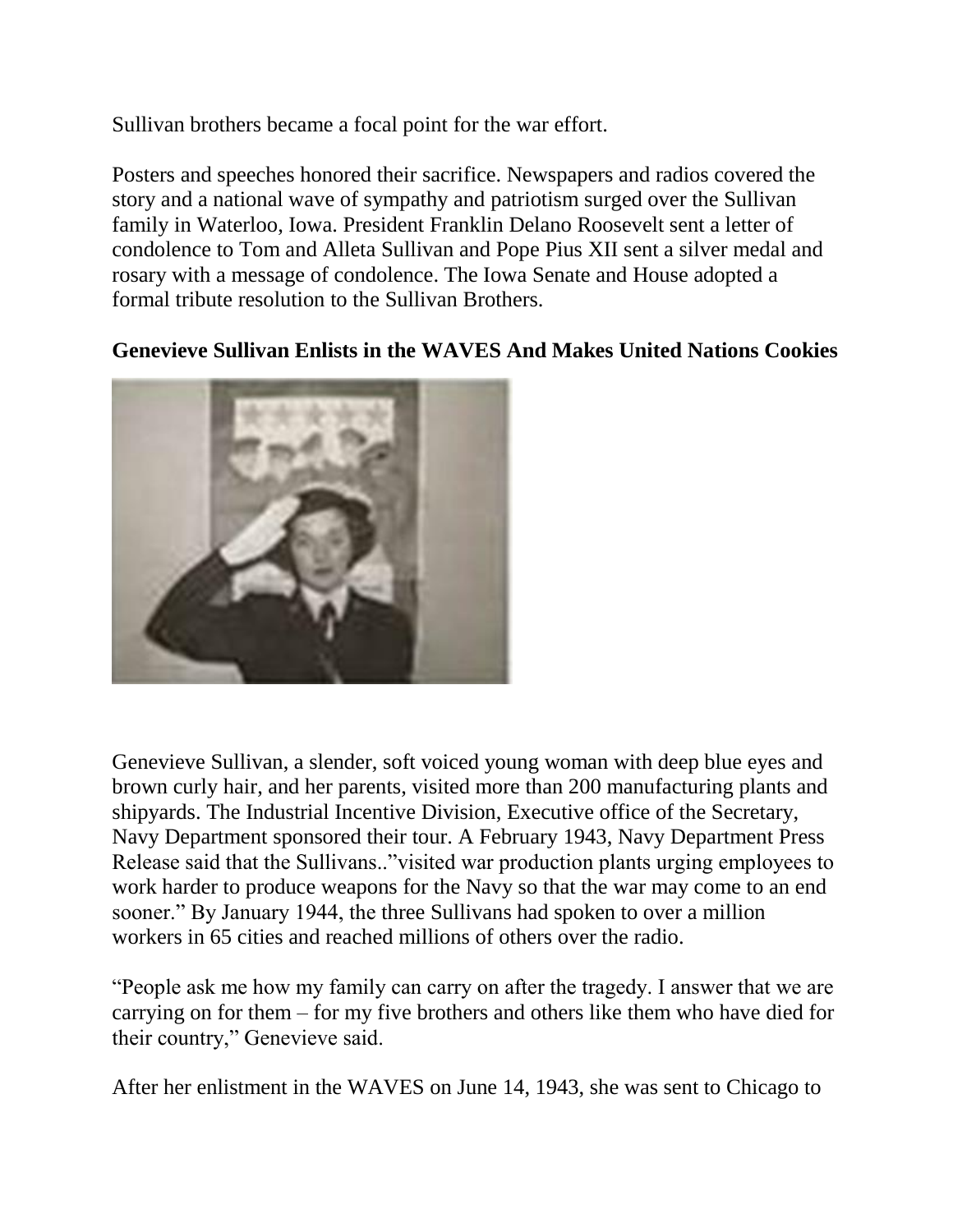serve as a recruiter for the WAVES. While stationed there, she made the chocolate walnut drop cookies that her five brothers had enjoyed so much.

### **The United States Navy Names Two Destroyers** *The Sullivans*

The United States Navy honored the Sullivan Brothers by naming two destroyers *USS The Sullivans*. On September 30, 1943, the Navy commissioned *The Sullivans* and Mrs. Alleta Sullivan, mother of the five Sullivan brothers, sponsored and christened the destroyer which served the Navy until its final decommissioning on January 7, 1965. The first *The Sullivans* earned nine Battle Stars during World War II and two more during the Korean War.

Sullivan's son, James, served on board the first USS *The Sullivans*. In 1977, the Navy donated the destroyer *The Sullivans* to the city of Buffalo, New York, as a memorial in the Buffalo and Erie County Naval and Servicemen's Park.

The Bath Iron Works Company of Bath, Maine, laid down the second *The Sullivans* (DDG-68) on June 14, 1993, and the second *The Sullivans* was launched on August 12, 1995. Kelly Sullivan Loughren, granddaughter of Albert Leo Sullivan, sponsored the second *The Sullivans*. The ship commissioned on April 19, 1997, at Staten Island, New York, and commanded by Commander Gerard D. Roncolato. The motto of the ship is "We Stick Together."

# **The Movie, The Fighting Sullivans, Ancestor of** *Saving Private Ryan*

Hollywood contributed heavily to making the Sullivan family a national symbol of heroic sacrifice during World War II when released *[The Sullivans](http://web.archive.org/web/20110407045320/http:/www.imdb.com/title/tt0037323/)*, later titled *The Fighting Sullivans*, in 1944. The film was a biographical war story about the Sullivan family. Edward Doherty, Mary C. McCall, Jr. and Jules Schermer wrote the film and Lloyd Bacon directed it. It was nominated for an Academy Award for Best Story, and 40 years later, inspired in part, the 1998 film, *Saving Private Ryan.*

# **Waterloo, Iowa, to Ireland and Back**

If a headstone down at Harper's Creek, Iowa, bearing the name of Thomas Sullivan, has the correct date, he is the grandfather of the five boys. He emigrated from [Castletownbeare, Co. Cork, Ireland,](http://web.archive.org/web/20110407045320/http:/www.mayo-ireland.ie/MyoAlive/Mag0597/SulEye15.htm) with his wife Bridget Agnes and his brother Owen in 1849. Thomas, the father of the five Sullivan brothers was born on a farm near Harpers Ferry, Iowa.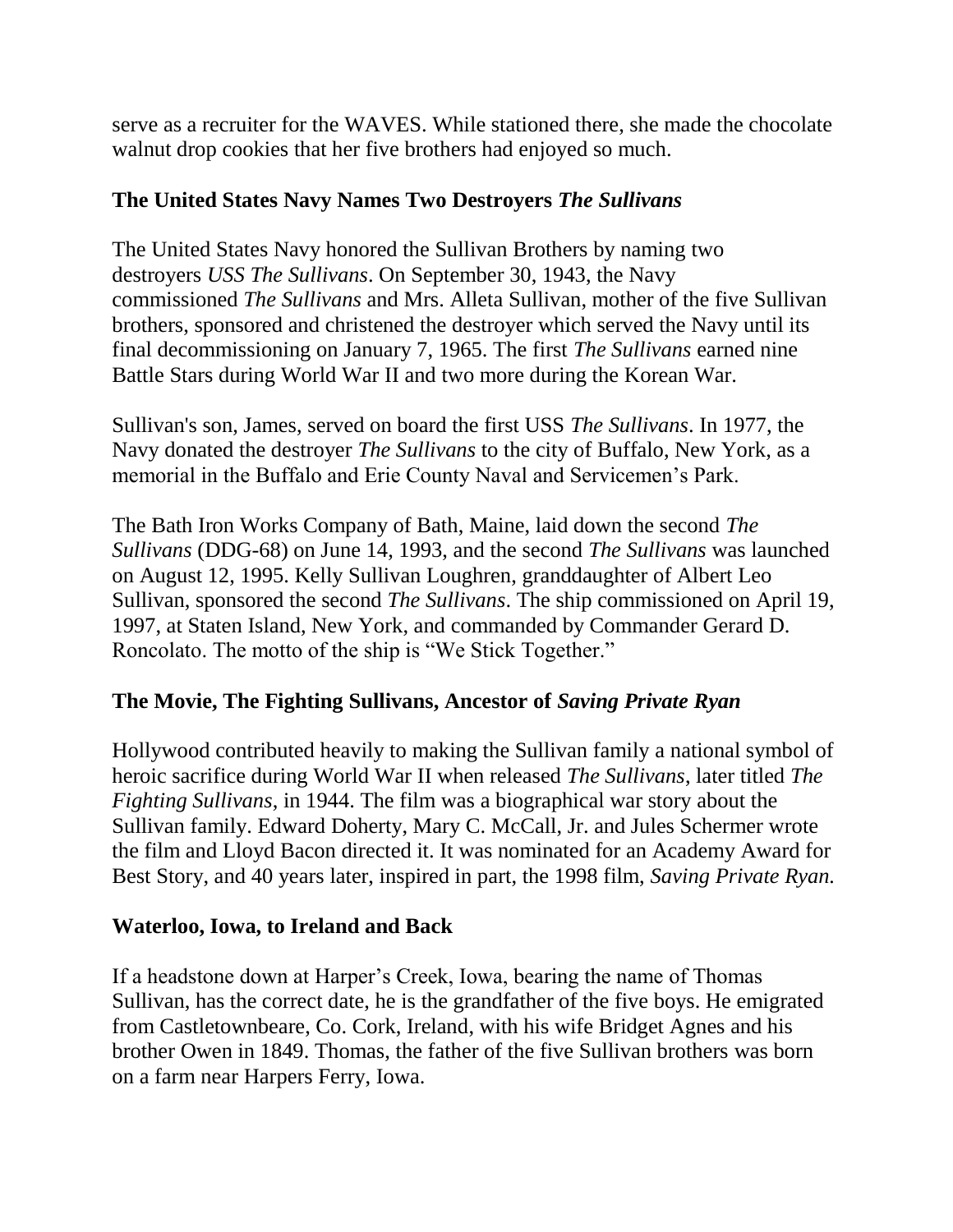The hometown of the five Sullivan brothers, [Waterloo, Iowa,](http://web.archive.org/web/20110407045320/http:/www.groutmuseumdistrict.org/sullivan/about.cfm) named a convention center "The Five Sullivan Brothers Convention Center." The town established an eight acre Sullivan Brothers Memorial Park at fourth and Adams Street, incorporating the family home site. The Park honors the five Sullivan brothers and the remainder of American soldiers who die for freedom all over the world.

#### **References**

Holbrook, Heber A., *The Loss of the USS Juneau (CL-52) and the Relief of Captain Gilbert C. Hoover, Commanding Officer of the USS Helena (CL-50),* Callaghan-Scott Naval Historical Monograph, Pacific Ship and Shore Books, 1997

Kurzman, Dan, *Left to Die: The Tragedy of the USS Juneau*, New York: Pocket Books, 1994

Satterfield, John R., *We Band of Brothers: The Sullivans & World War II*, Mid-Prairie Books, 1995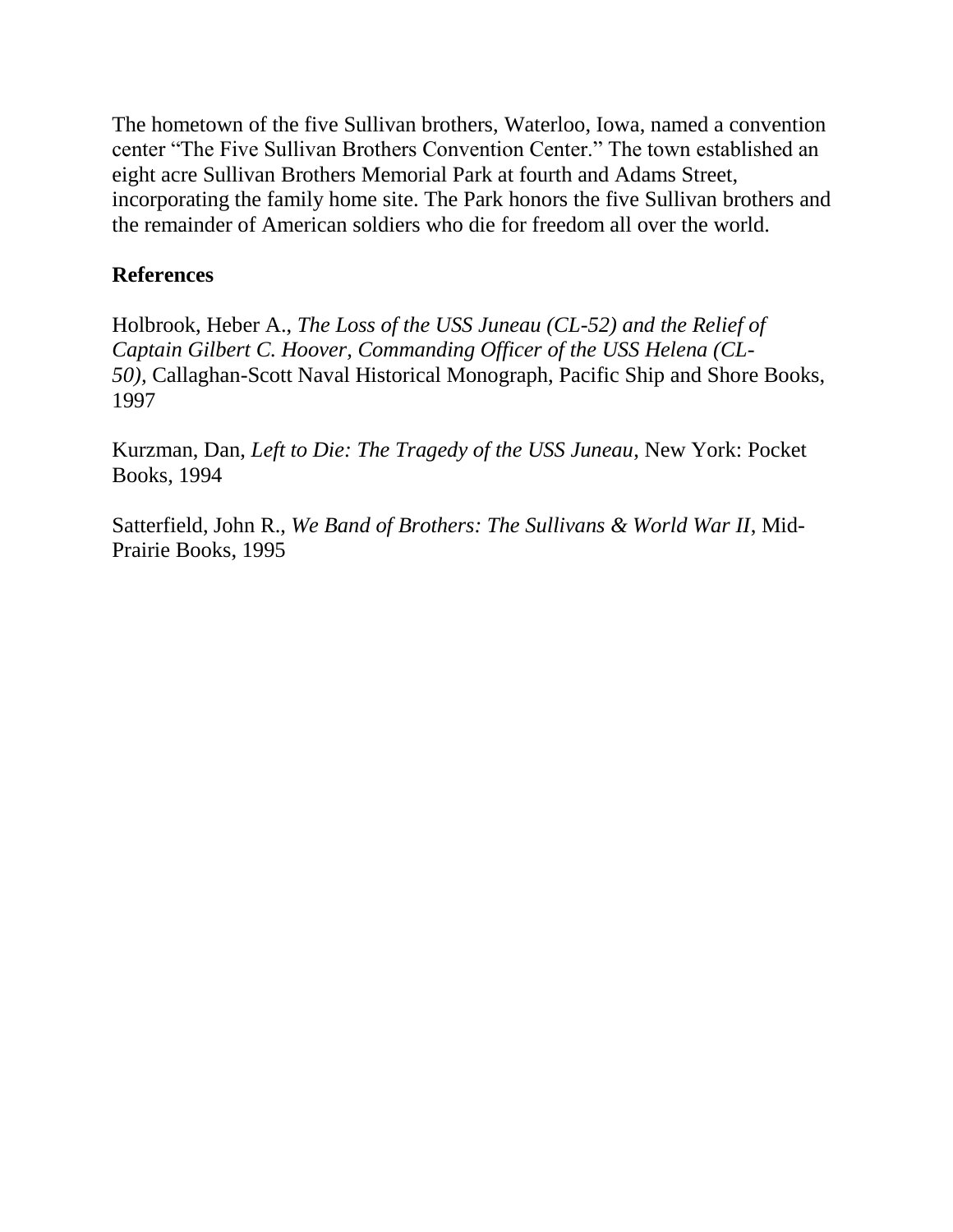The Dudman Family Lived the Meaning of Patriotism and Sacrifice During World War II



Three brief obituaries appeared on the front page of the *London Times* the last week of July 1945, recording the lives and deaths of soldiers Richard Anthony Dudman, 22, Peter John Dudman, 25, and Pilot James Dudman; 26. Peter John Dudman was the "Loved Husband" of Joan Burbery Dudman and father of Nicholas and Maureen."

The three British soldiers were the sons of William James Dudman.52, and Nora Dudman, 49, who were killed by a German air raid at Ealing, a London suburb, on Thursday, September 26, 1940.

#### **September 1940- A Fiery Autumn for Great Britain**

Nora Annie Dudman, born in 1891, and William James Dudman, born in 1888, lived at 13 Inglis Road in Ealing. The Dudmans and other Londoners were civilian targets of war in the German Luftwaffe's ferocious, systematic, day and night attacks on Britain that took place from September 1940 to May 1941- attacks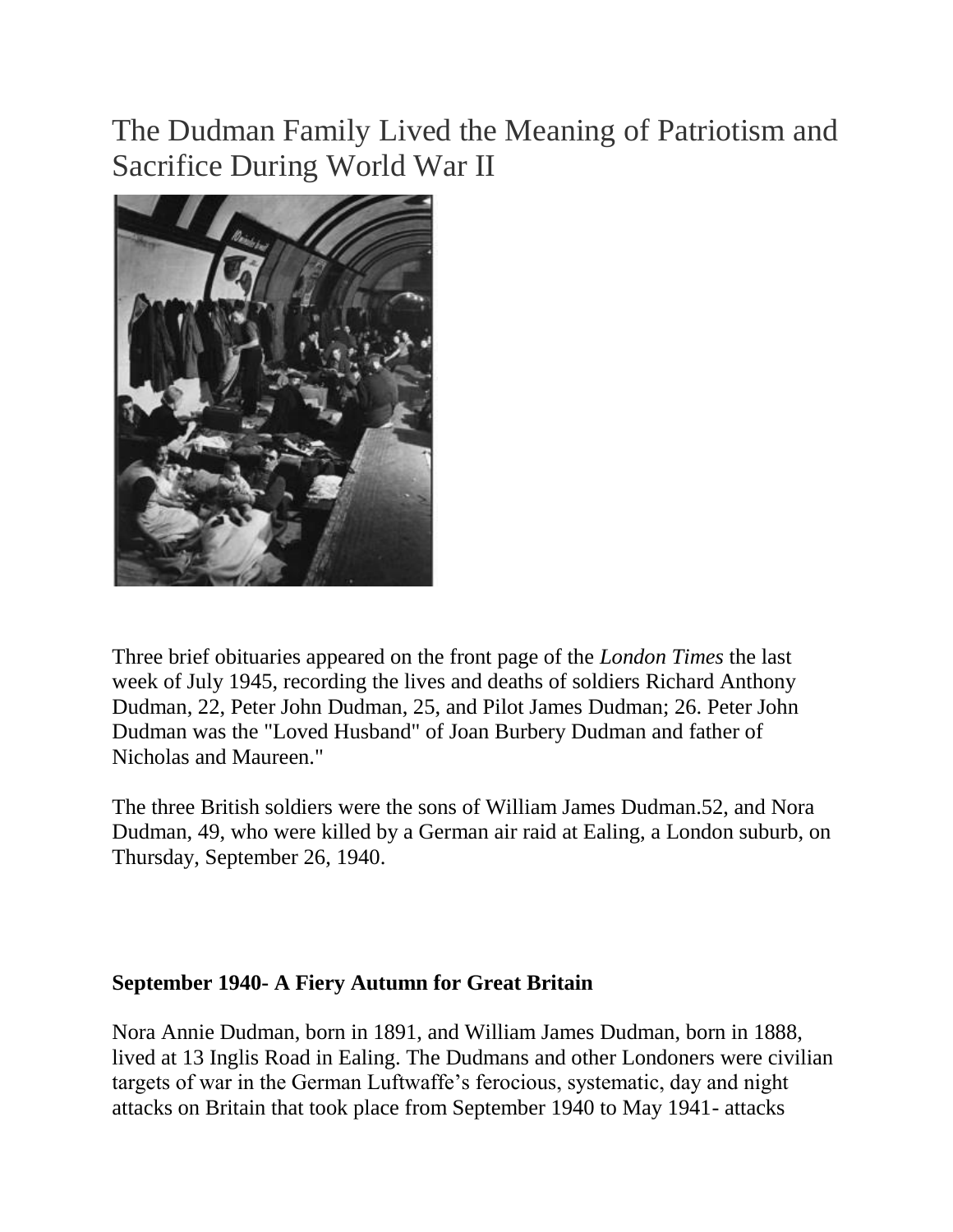which soon came to be known as the "Blitz", after the German word "blitzkrieg" which means lightning warfare. The Luftwaffe hoped to cause as much damage and death as possible to weaken British morale and compel Britain make peace with Germany.

The first day of the Blitz, the afternoon of September 7, 1940, marked a milestone in Hitler's campaign to defeat Great Britain. During the summer of 1940, he had ordered the Luftwaffe to focus on destroying RAF airfields and radar stations to make it easier for Germany to invade Britain. [The Royal Air Force 's](http://www.bbc.co.uk/history/events/hitler_postpones_the_invasion_of_britain) gallant defense of Great Britain denied the Luftwaffe air superiority over the country and caused Hitler to refocus his campaign .He directed the Luftwaffe to destroy London.

At approximately 4 o'clock on the afternoon of September 7, 1940, [tea time on a](http://www.bbc.co.uk/ww2peopleswar/stories/41/a2613241.shtml)  [warm,](http://www.bbc.co.uk/ww2peopleswar/stories/41/a2613241.shtml) sunny autumn day, 617 German fighter planes escorted 348 German bombers to London skies and for the next two hours, the planes pelted London with bombs. The blazing fires guided the second group of German planes in another attack that lasted until 4:30 in the morning of September 8, 1940.

# **The Blitz Doesn't Quench the British Fighting Spirit**

For the next consecutive 76 days and nights, the Luftwaffe bombed London and other English cities including Glasgow, Belfast, Cardiff, Coventry, Liverpool, Portsmouth, both day and night. The Luftwaffe inflicted heavy casualties, destroying and damaging more than one million London houses and killing over 40,000 civilians, 20,000 of them in London.

Despite its devastating impact, the Blitz didn't significantly damage the British war economy, soften the country up for invasion or frighten the British into surrendering. With characteristic pluck and determination, British citizens endured and by May 1941, [Hitler](http://www.bbc.co.uk/history/events/hitler_postpones_the_invasion_of_britain) had diverted his full attention from Operation Sea Lion, the invasion of Great Britain to Operation Barbarossa, the invasion of the Soviet Union.

Although it didn't defeat them, the Blitz took its toll on British civilians. German manufacturers poured their technical talents and ingenuity into devising weapons of terror to use on British cities. The Luftwaffe dropped a variety of bombs, including incendiary bombs, high explosives, and parachute mines.

On September 16, 1940, the Luftwaffe first used parachute mines against British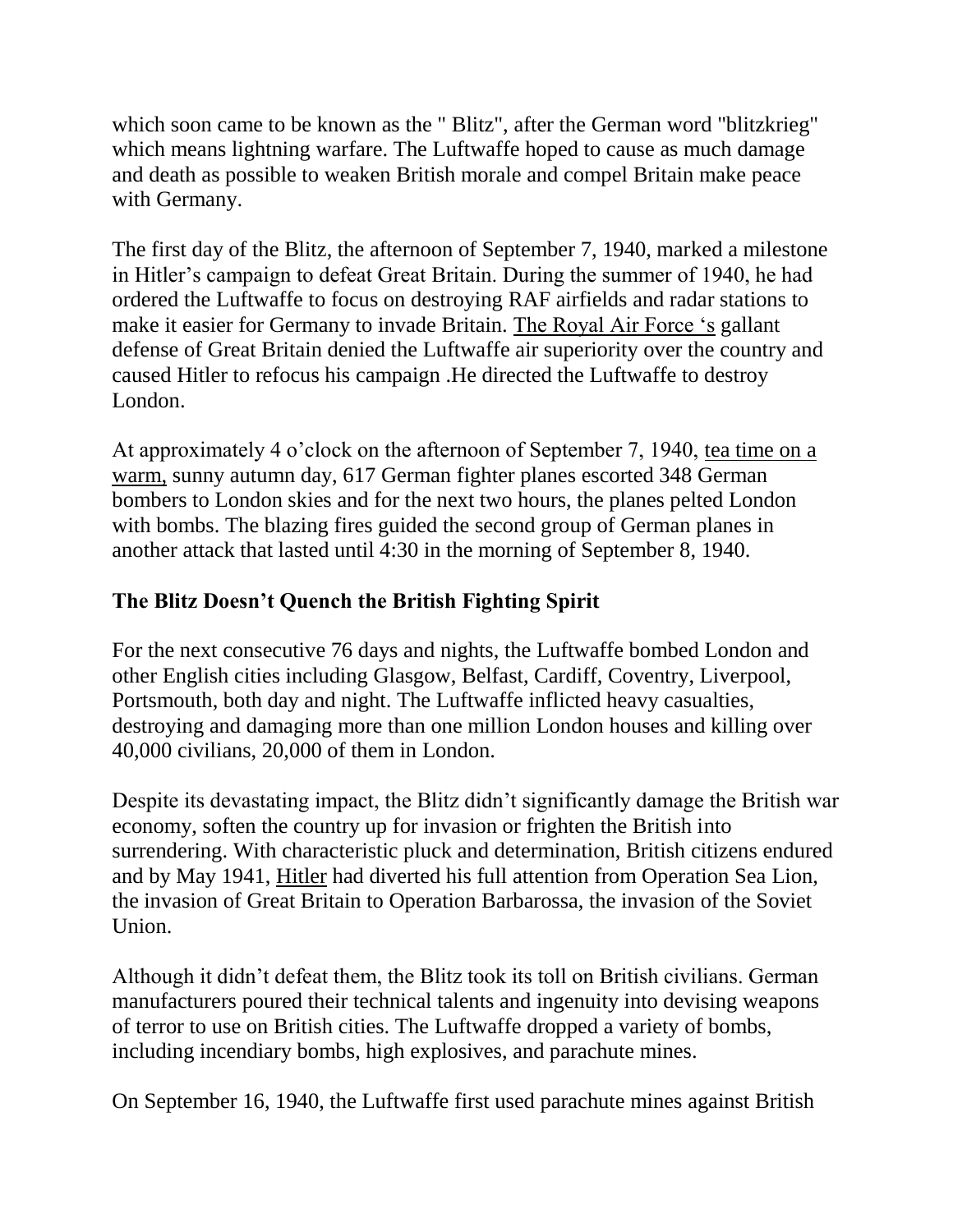civilians. The Luftmine A weighed 1,100 pounds and measured 5 feet 8 8inches, while the Luftmine B weighed 1,100 pounds and measured 8 feet 8 inches. Both were triggered by a clockwork fuse mechanism, and they were fastened to parachutes to function as blast bombs. They were rigged to detonate at roof level instead of on impact which maximized the effects of the blast.

When the parachute mines exploded at roof level, the surrounding buildings couldn't cushion the shock waves from the explosion, enabling them to reach a wider range. Parachute mines could destroy an entire street of houses and kill at least 100 people in a single blast.

### **Ealing Endured 73 Nights of Bombing**

Jonathan Oates in *Ealing and the Blitz*, wrote that Ealing was part of the western suburbs of London and bomb damage in the western suburbs was less severe than in central, south, and east London, although 217 civilians were killed in Ealing.

The Germans staged their heaviest raids in September 1940, when they dropped about 350 bombs in west London in just three weeks. Sirens had sounded incessantly through July and August of 1940, but the Luftwaffe didn't drop bombs on Ealing until September 8, 1940.

[West Ealing during World War II](http://www.westealingneighbours.org.uk/index.php?option=content&task=view&id=775&catid=52&Itemid=52) saw 73 nights of bombing. By the end of the blitz over 600 high explosive and thousands of incendiary bombs had fallen, causing the deaths of 190 Ealing residents and serious injuries to many more. Famous buildings in Ealing including the Load of Hay Pub, Ealing Abbey, and St. Savior church were destroyed

Statistics can't capture the human cost of bombing and war. Names and faces and stories are needed to do that. The BBC has collected hundreds of [Blitz survivor](http://www.bbc.co.uk/ww2peopleswar/stories/02/a2065402.shtml)  [memoirs](http://www.bbc.co.uk/ww2peopleswar/stories/02/a2065402.shtml) and reading them is a riveting history lesson in survival and the tenacity of the human spirit. Some people perished because they lingered in the kitchen for a cup of tea before they raced to the Anderson Shelter or Underground shelters, and other survived because they were a few fortunate feet to the right or left of a bomb landing. Many miraculously escaped houses that were nothing but piles of broken brick and rubble.

[The Middlesex County Times of October 1940](http://www.ealing.gov.uk/downloads/file/106/ealing_and_the_blitz) reported that the Luftwaffe conducted a raid over the north of Ealing on Wednesday, September 25, 1940, and a parachute mine that fell on a house on Medway Drive in Perivale, killed six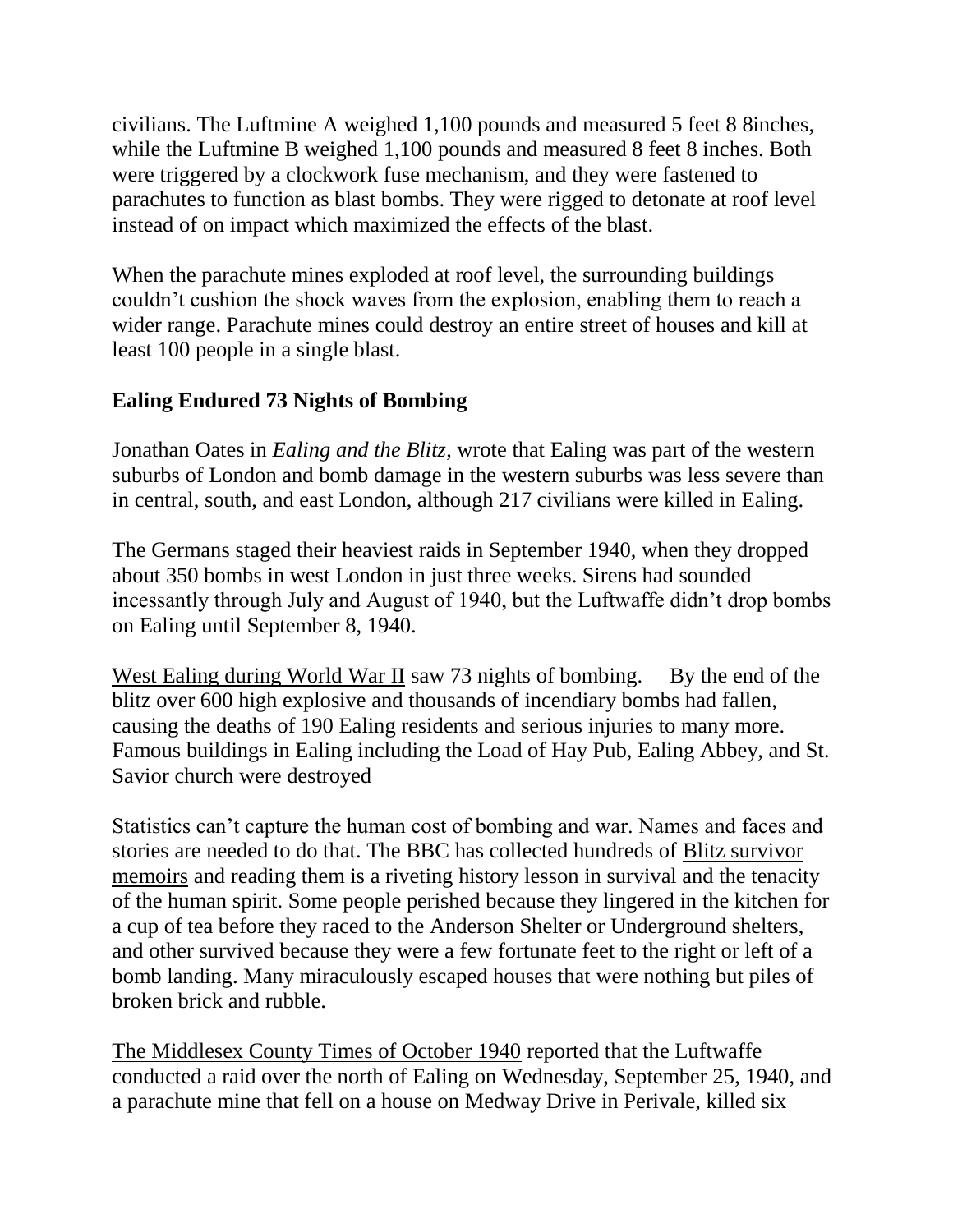people. On Friday, September 27, 1940, the King and Queen in the company of the mayor of Ealing and other officials visited the area. The King and Queen spoke comforting words to the homeless and bereaved survivors.

On October 1, 1940, Ealing resident Erica Ford recorded in her diary…"flats shook when about 8 bombs dropped. Each one seemed nearer & really sounded as if they were on top of us."

Bombing floods the senses. Shells and parachute flares flash fire, combined and rampaging fires blaze and crackle. Burning buildings have individual scents, and the reek of explosives and gas from damaged pipes burrows into the nose and stings like a hive of bees. Dust from debris filters non-stop into noses. The earth shakes, familiar landmarks disintegrate, and the world turns upside down.

Bombing survivors reel from the assault on their senses. Bombing blows human bodies apart or shatters human structures into lethal weapons against the people that built them. Along with many of their friends and neighbors, William James Dudman, 52 and Nora Annie Dudman, 49, of 13 Inglis Road were killed on Thursday, September 26, 1940 during one of the Luftwaffe bombing raids.

#### **Lieutenant Richard Anthony Dudman Helped Defeat Rommel**

Even though the world was at war, life continued to lurch forward, and it did for the children of William and Nora Dudman. [Richard Anthony Dudman](http://www.cwgc.org/search/casualty_details.aspx?casualty=2093554) joined the Oxford and Bucks Light Infantry Unit and he earned the rank of lieutenant. Lt. Richard Dudman fought in the Western Desert Campaign in Africa. Commonwealth forces from Great Britain and later the Free French and a unit of Polish and a unit of Greek troops fought the Axis forces of Germany and Italy.

The battlefield stretched across the 621 miles of desert between Alexandria in Egypt and Benghazi in Libya, with control of the Mediterranean Sea the strategic objective. In February, the Allied Army managed to halt German Commander Erwin Rommel's advance between Gazala and Timimi.

The Second Battle of El Alamein took place from October 23 to November 11, 1942, and the Allied Armies shattered the Axis line and drove the Axis all of the way back to Tunisia for the first Allied victory in Africa. In a speech about the victory Winston Churchill said, "Now this is not the end. It is not even the beginning of the end, but it is, perhaps, the end of the beginning."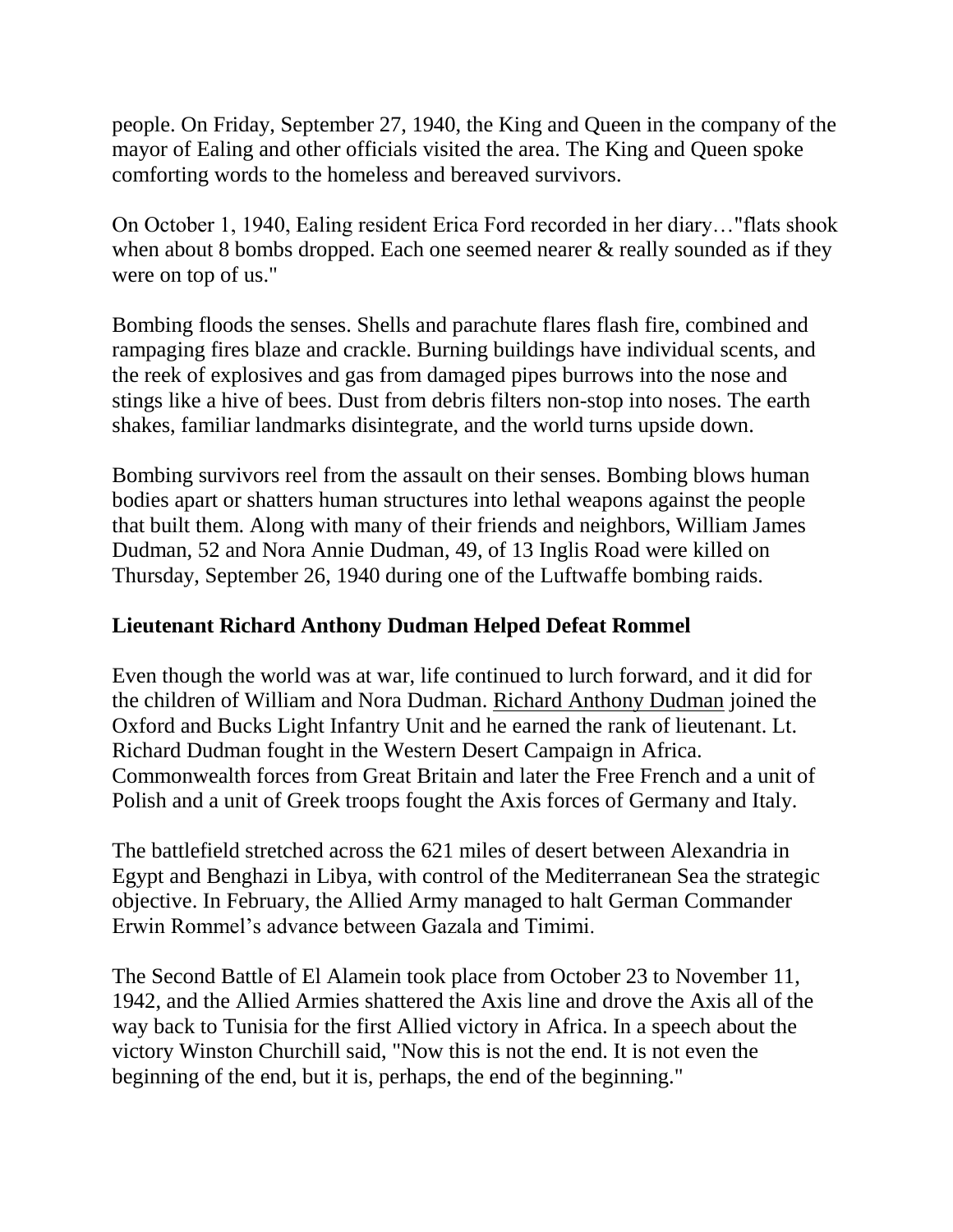On Wednesday, February 11, 1942, Second Lieutenant Richard Anthony Dudman, 22, was killed [at El Alamein.](http://www.bbc.co.uk/history/worldwars/wwtwo/battle_el_alamein_01.shtml) He is buried in the El Alamein War Cemetery approximately 80 miles west of Alexandria, Egypt.

## **Lieutenant Peter John Dudman Helped Defeat the Gustav Line**

[Peter John Dudman](http://www.cwgc.org/search/casualty_details.aspx?casualty=2608902) joined the Oxford and Bucks Light Infantry, leaving his wife Joan Maureen Dudman and their two children Nicolas and Maureen, living in Sefton Park, Liverpool, England.

Peter John Dudman earned the rank of Lieutenant and fought in the [Allied Winter](http://www.45thdivision.org/CampaignsBattles/Winterline_Italy_Nov_Dec_43.htm)  [Line](http://www.45thdivision.org/CampaignsBattles/Winterline_Italy_Nov_Dec_43.htm) Operations, the campaign with the goal of breaching the Gustav Line, forcing the German Army out of southern Italy and ultimately occupying Rome. The Allies wanted to keep continuous pressure on the German Army and engage the Germans enough to prevent them from replenishing their combat divisions that they might use to defend Rome.

Lieutenant Peter John Dudman, 25, was killed in action on Thursday, November 11, 1943. He is buried in the Cassino War Cemetery which is located in the Commune of Cassino, Province of Frosinone, about 86 miles southeast of Rome, Italy.

#### **Pilot Officer James Dudman Flies Lancaster Bombers to Liberate Europe**

[James Dudman](http://www.cwgc.org/search/casualty_details.aspx?casualty=2235075) joined the Royal Air Force Volunteer Reserve, 625 Squadron which flew bombing missions in [Lancaster Bombers](http://www.bbc.co.uk/ww2peopleswar/stories/13/a7595913.shtml) over occupied Europe. He had originally been reported missing, but then the Air Force confirmed that he had been killed in an operation over [Europe.](http://www.lancaster-archive.com/lanc_hist.htm)

Pilot Officer James Dudman, 26, died on Monday, November 6, 1944. He is buried at Clichy Northern Cemetery which is located in Clichy, a town adjoining the northern boundary of Paris. Clichy Northern Cemetery lies between the town hall and the River Seine.

Words can't really acknowledge their sacrifice, but remembering them can.

References

Cormack, Andrew. The Royal Air Force – Men-at-Arms. Osprey Publishing, 1990.